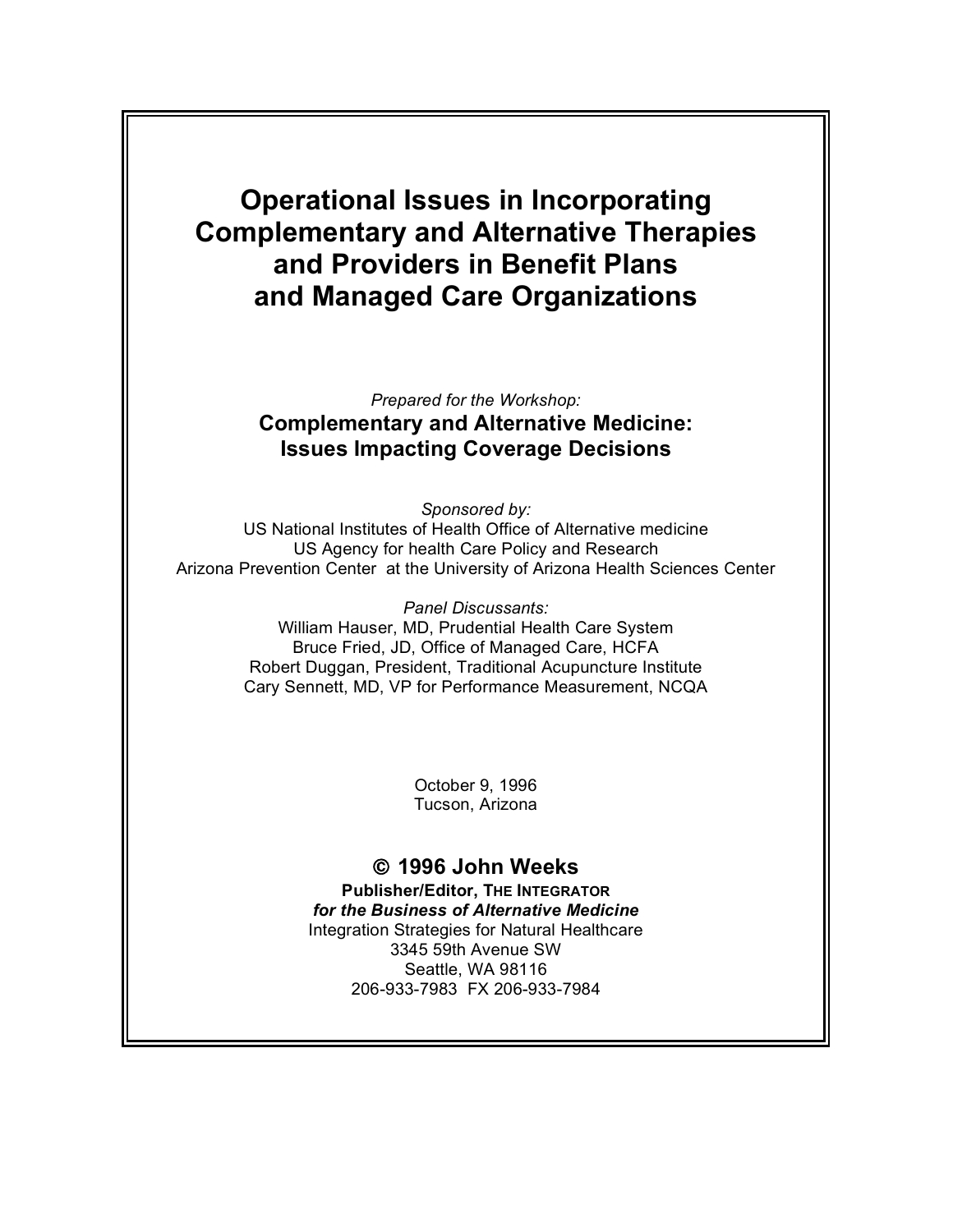# **Contents**

# **Introduction**

- What Do We Mean By Integration?
- Section Overview

# **Section 1: Profiles of the Integration Partners**

- The Hybridized Nature of the Corporate Partner
- Philosophical Differences
- *Table 1: Specialized Integration Questions of Some HMO Hybrids*
- The External Environment for Integration
- The Internal Environment for Integration
- *Table 2: The Decisive Role of Executives Experienced in Complementary Therapies*
- The Profile of the Complementary Partner
- Responses to Increasing Reimbursement Possibilities

# **Section 2: Credentialing**

- Credentialing Members of Regulated Complementary Professions
- *Table 3: Development of Standards by the Complementary Professions*
- Variations between States and between Individual Practices
- *Table 4: What You See and What You Get: Some Distinctions between Category and Practice*
- Finding Providers Who are Prepared for Integration
- Rental of Complementary Provider Networks
- Credentialing Alternative Medical Doctors
- Creating Standards for Alternative Medical Doctors
- Credentialing Unregulated Providers
- Credentialing Opportunities and Recommendations

# **Section 3: Utilization Management and Review**

- Fact-finding
- Case Study: Group Health Cooperative of Puget Sound
- *Table 5: Acupuncture Services in Four Plans*
- *Table 6: Group Health Cooperative Complementary Provider Utilization Plan*
- Referral from a PCP Uneducated in Complementary Medicine
- Natural Pharmacy
- Laboratory Tests
- Coding and Fees
- Liability Exposure/Risk Management
- Actuarial Data
- Paradigm Issues in Utilization Review and Utilization Management
- *Table 7: Confounding Utilization Issues and Complementary Care Principles*
- Host-oriented Approaches and Medical Necessity
- Two Additional Perspectives on Paradigm Issues in Cost Comparison
- *Table 8: Cost-Related Data from Surveys of Acupuncture and Naturopathic Patients*
- Utilization Review Opportunities and Recommendations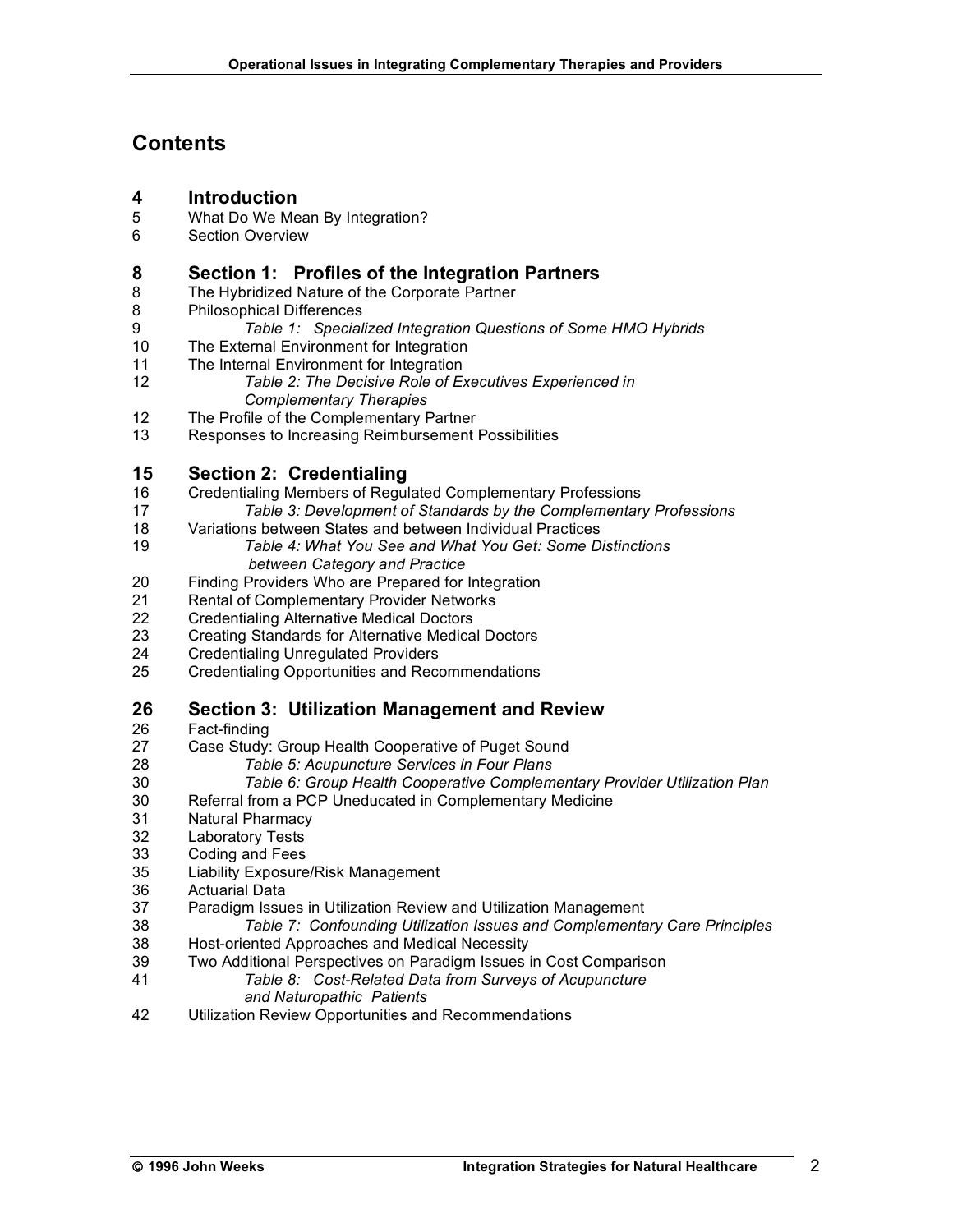# **Section 4: The Role of Bias in Shaping the Operational Issues**

- Understanding the Other
- *Table 9: Bilateral Prejudice as an Operational Issue in Limiting the Integration of Care*
- Complementary Perspectives on the Issue of Scientific Support
- *Table 10: Complementary Perspectives on the Scientific Support for Medicine*
- *Table 11: Operational Issues which also Typify Issues Unresolved with*
- *Conventional Providers*
- Getting to the Table
- Expanding Trust Relationships

# **Section 5: Quality Improvement**

- Should Current Accreditation Standards Require Attention to Complementary Services?
- Involving Complementary Care Consultants in Plan Processes
- Educating Conventional Providers
- *Table 12: Knowledge and Perception of Value of Complementary Services among PCPs*
- The Integrated Facility Strategy
- Complementary Care and the Challenge of Health Promotion
- *Table 13: Principles and Strategies: Managed Care and Complementary Care*

# **Concluding Remarks**

Acknowledgments and Disclosure Note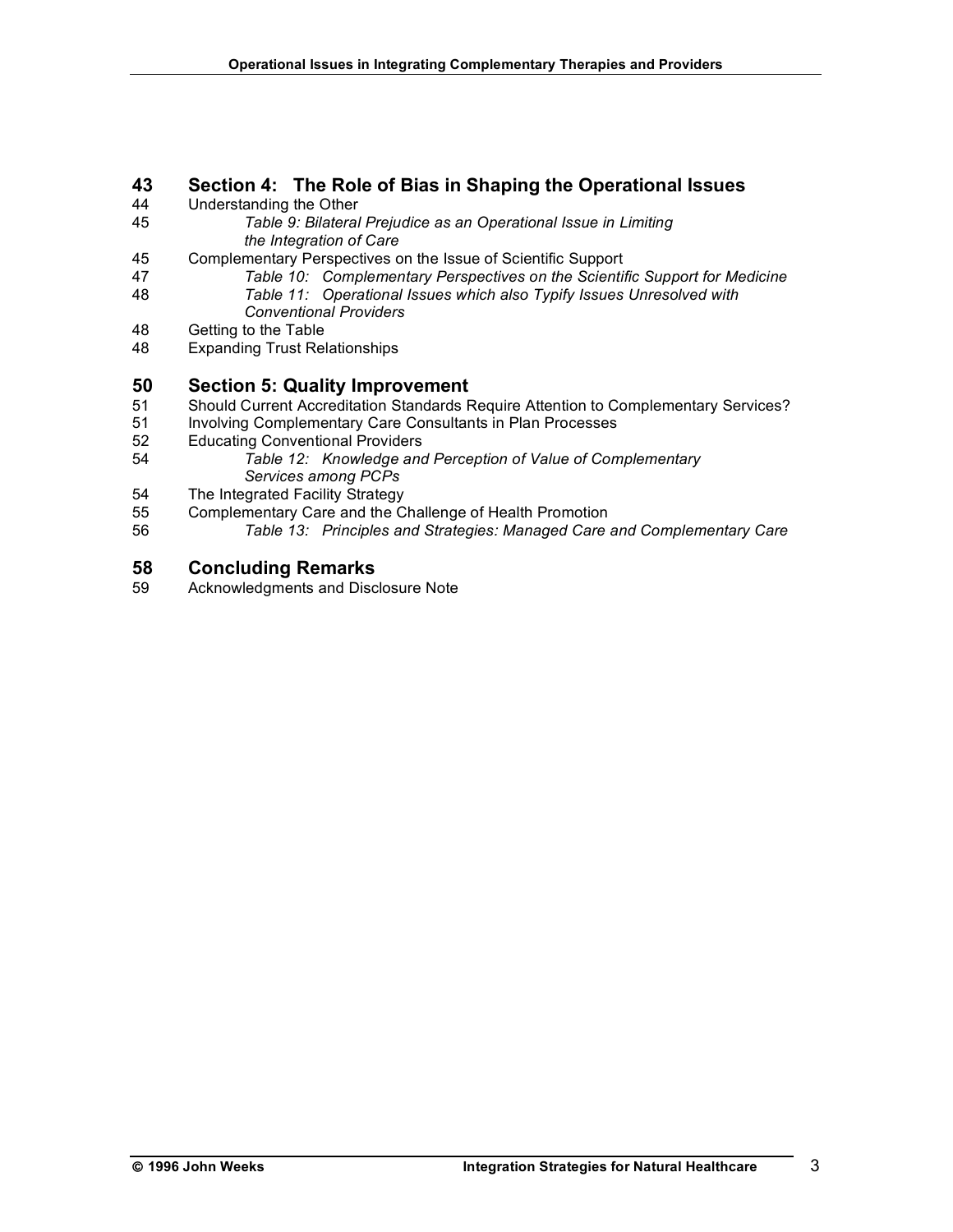# **Introduction:** *"Matchmaker, Matchmaker, Make Me a Match ..."***<sup>1</sup>**

A sobering perspective on the operational issues in integrating complementary medicine into the reimbursement system unites two unflattering characterizations of the parties which are being coupled. A proponent of complementary medicine, writing in Britain's *Complementary Therapies in Medicine*, argues that "the coming of age of complementary medicine raises questions that an informal, fragmented and fringe movement has not so far addressed." <sup>2</sup> In a recent issue of *Health Affairs*, Harvard Medical School associate professor of medicine and health care policy David Blumenthal suggests that, for many health care professionals, following changes in the healthcare system as documented in the *Wall Street Journal* is to "watch a train wreck in slow motion." 3

In this unfriendly light, our basic operational question becomes: *How do we board chaos onto catastrophe?*<sup>4</sup>

This image is offered in the way that a ceremonial libation to dark forces may be presented at the beginning of a healing ritual. Merely structuring a pattern for limited coverage of specific complementary services can readily lead reluctant health plan administrators and complementary providers to the pharmaceutical or natural sleep aids of their choice. The health plan's project manager can be dumbfounded by the virtual lack of actuarial and managerial information and templates. Literature on the subject is only now coming available. In addition, the manager may confront deep-rooted emotions from both medical and administrative personnel by merely invoking the spirit of "alternative medicine." When the manager ventures out into the community for complementary provider partners, another set of strongly-felt emotions will be activated.

But what if the project manager is not asked to create a limited benefit, but instead is charged with establishing *optimal* integration which honors the best of the disparate

 $1$  From the musical Fiddler on the Roof, Sheldon Harnick, lyricist (1964).

Mills, S.Y. "Safety awareness in complementary medicine," *Complementary Therapies in Medicine* (1996) 4, 48-51. <sup>3</sup>

<sup>&</sup>lt;sup>3</sup>Blumenthal, D. "Effects of Market Reforms on Doctors and their Patients," *Health Affairs*, Volume<br>15. Number 2, 170-184.

<sup>15,</sup> Number 2, 170-184. A The carrying such a work forward might be from complementary medicine's antagonists in the conventional medical community who might be expected to view such an endeavor as the exception that proves the rule against throwing the baby out with the bath water.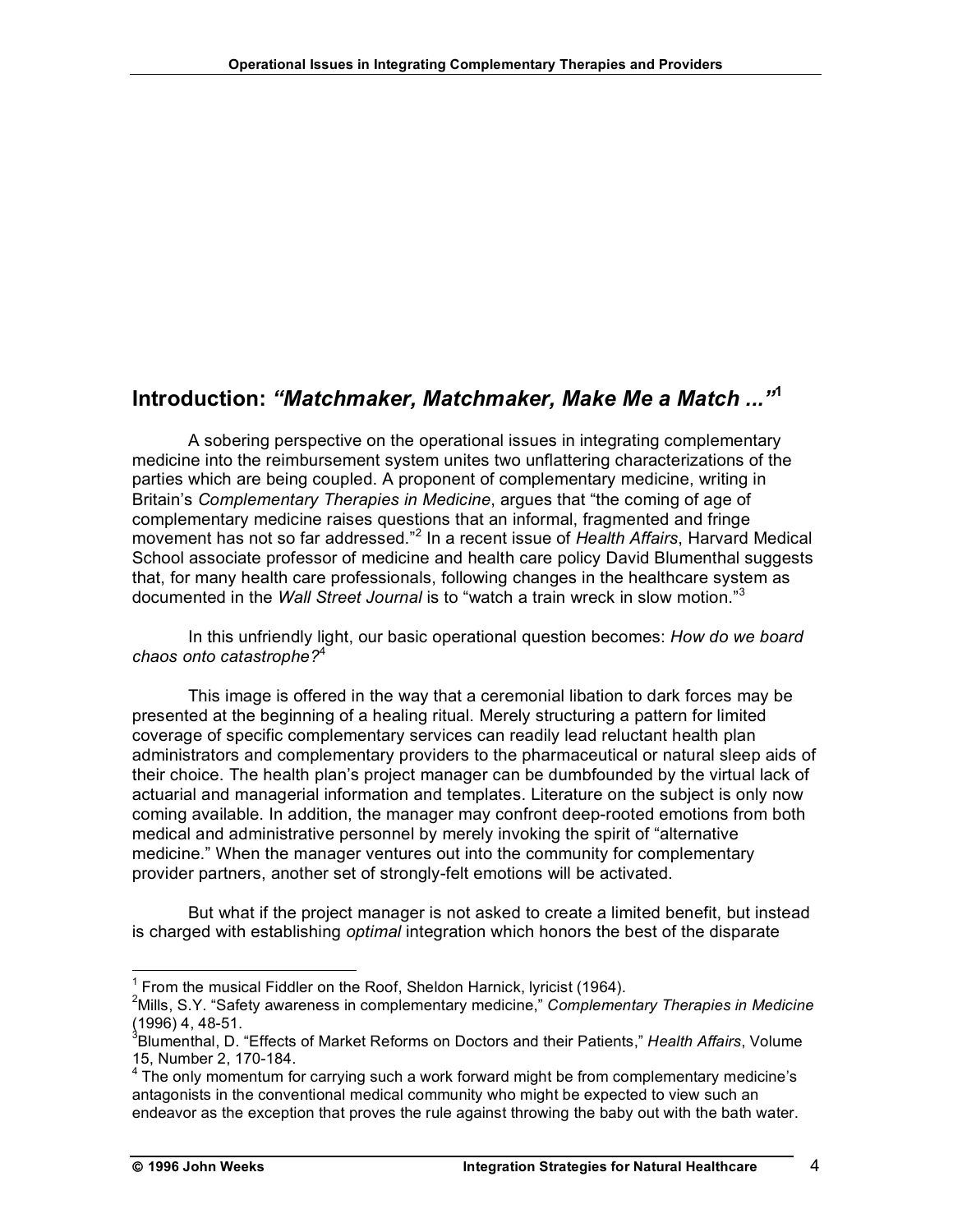healing systems? Such a project manager faces a multi-faceted, clinical-economic, crosscultural challenge of the first order. Perhaps because this endeavor is viewed by growing numbers of people inside and outside the complementary community as potentially a core contributor to fundamental health reform in the United States, humility alone requires that the dark forces be acknowledged.

That said, the working experience of health plans which have engaged this task is evidence that creating complementary care products may be easier than many health plan executives might anticipate. An infrastructure to assist project developers is rapidly developing. A major contributing factor is the experience of health plans in Washington state following a 1995 legislative mandate requiring plans to include "every category of provider." <sup>5</sup> Health plans with up to 500,000 covered lives, and insurers with greater number of subscribers, are required to internalize complementary benefits. The Washington experience, in particular, will lend a documentary dimension to this paper. Rather than merely investigating operational *issues*, numerous examples of operational *responses* chosen by Washington's health plans, and plans elsewhere in the nation, are woven into the text.

# What Do We Mean by "Integration"?

A clarification of the meaning of "integration" is required at the outset of this investigation. As has already been suggested, the applied meaning of this term varies substantially among plans.

- *Rider to a policy* At one end of the spectrum, integration can merely suggest coverage of complementary services through a rider by which a purchaser pays more for a defined benefit.
- *Economic integration* The next level of integration is one in which the health plan makes the benefit, however restricted, available as a core part of covered services. As such, the complementary benefit is integrated more thoroughly into the plan's payment structure.
- *Clinical-economic integration* Alternatively, a health plan may work to ensure that complementary services are integrated not just into the payment system, but also at the clinical level. This implies a more substantial commitment from the plan and the plan's complementary provider partners.

In this paper, "integration" may represent any one of the meanings along this spectrum. A specific use of the term must be understood contextually. Individual sections will focus on challenges faced by those interested in greater and lesser degrees of integration of complementary services into health plan operations.

Three additional notes on language. "Health plan" is generally used, rather than the awkward "insurers and managed care organizations," to describe the entity into which integration is being considered. The choice to use the preferred language of the American Association of Health Plans, the national industry organization for managed care, resides in the author's belief that the integration relationship will be worked out in the arena of managed medicine. Most of this paper focuses on strategies relevant to health plans, rather than strategies for insurance companies covering care on a fee-for-service basis. "Complementary" is also used, rather than "alternative", "integrative" or "natural," to refer to

 $5$  The mandate is described in detail in Section 2 of this paper.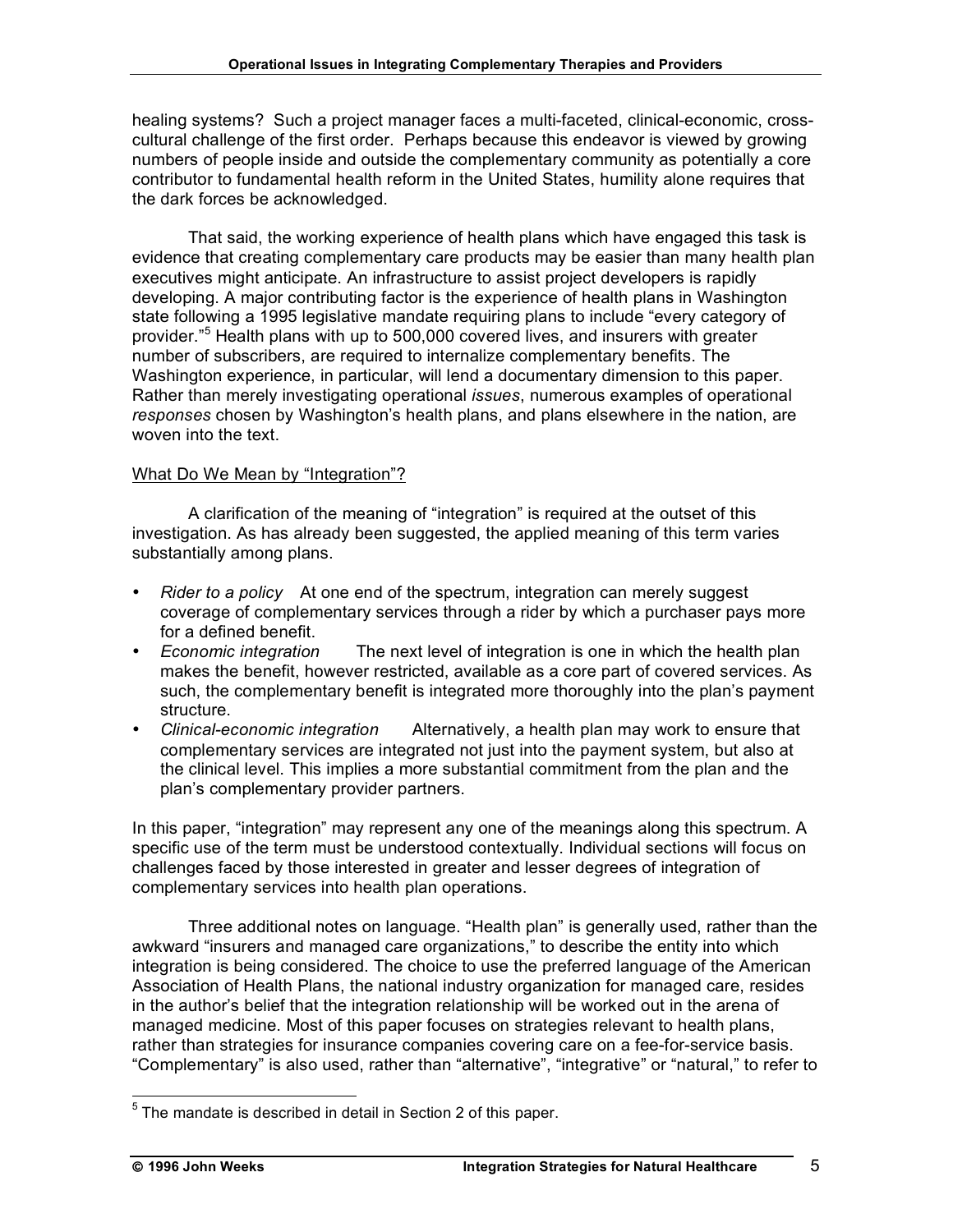the service offerings which are being integrated. While "complementary" is used here only to describe the services which may be "alternative" for plans, the use is meant to evoke the idea that all therapies should one day be viewed as appropriate complements to the rest of an individual's care. Finally, "primary care physician" or "PCP" when used without a modifier (such as "complementary" or "naturopathic") will mean a conventional medical doctor (MD) who is serving in this capacity.

# **Section Overview**

The image of chaos boarding catastrophe, while open to challenge from many angles, does serve as a useful jumping off point for Section 1 of this paper. Both complementary medicine and the reimbursement world are in the throes of great change. Neither party to this match-making is stable, nor easy to define. The paper begins with profiles of these entities in order to create a real-time focus for this investigation. Substantive differences in both the internal environment and the external environment in which a given health plan operates lead to dramatic variation not only in the operational questions asked but in the answers which may be deemed useful. We look at these variations from four perspectives: 1) corporate structure;

2) philosophical orientation; 3) external pressures; and, 4) the level of internal advocacy for integration of complementary services. The section concludes with a profile of the complementary care partner.

In Section 2 and Section 3, the integration of complementary medicine is examined in the context of two of managed care's core standards, credentialing and utilization management. The utilization plan created by Group Health Cooperative of Puget Sound, an HMO industry leader, serves as a backdrop for an exploration of how a conservative plan may develop an integration strategy with restricted benefits. More complex utilization issues begged by the convergence of distinct medical paradigms are noted and briefly explored. Each sub-section concludes with an iteration of key opportunities and recommendations in managing complementary services through these standards.

Section 4 picks up the theme of a health plan's individualized needs and goals introduced in Section 1 and examines what may be the defining operational issue, at this time, in integrating complementary services: the role of bias and prejudice among participants in this matchmaking. This issue is potentized by 150 years of conflicted struggle and name-calling between orthodoxy and the "irregular" providers. Optimal integration is presented as an emotional-economic undertaking. A willingness to analyze and relinquish one's own participation in this polarization profoundly reshapes the nature of the inquiry. Both conventional and complementary providers will be asked to confront some cherished self-concepts. As will be seen, the deep concerns of a skeptic toward integration may appear to be little more than a red herring to an advocate of greater integration.

Section 5 returns to other core standards of managed care, quality improvement and health promotion. In this section, the approach toward integration is progressive, rather than skeptical or reluctant. The processes for continuous quality improvement (CQI) are presented as ideal business structures for engaging the integration challenge. Strategies for initiating complementary products through the CQI processes are suggested. The role of complementary services in the coming era of *quality competition*, which many observers believe, or hope, will soon replace mere competition over cost, is then considered. Particular attention is given to the challenges plans face in embracing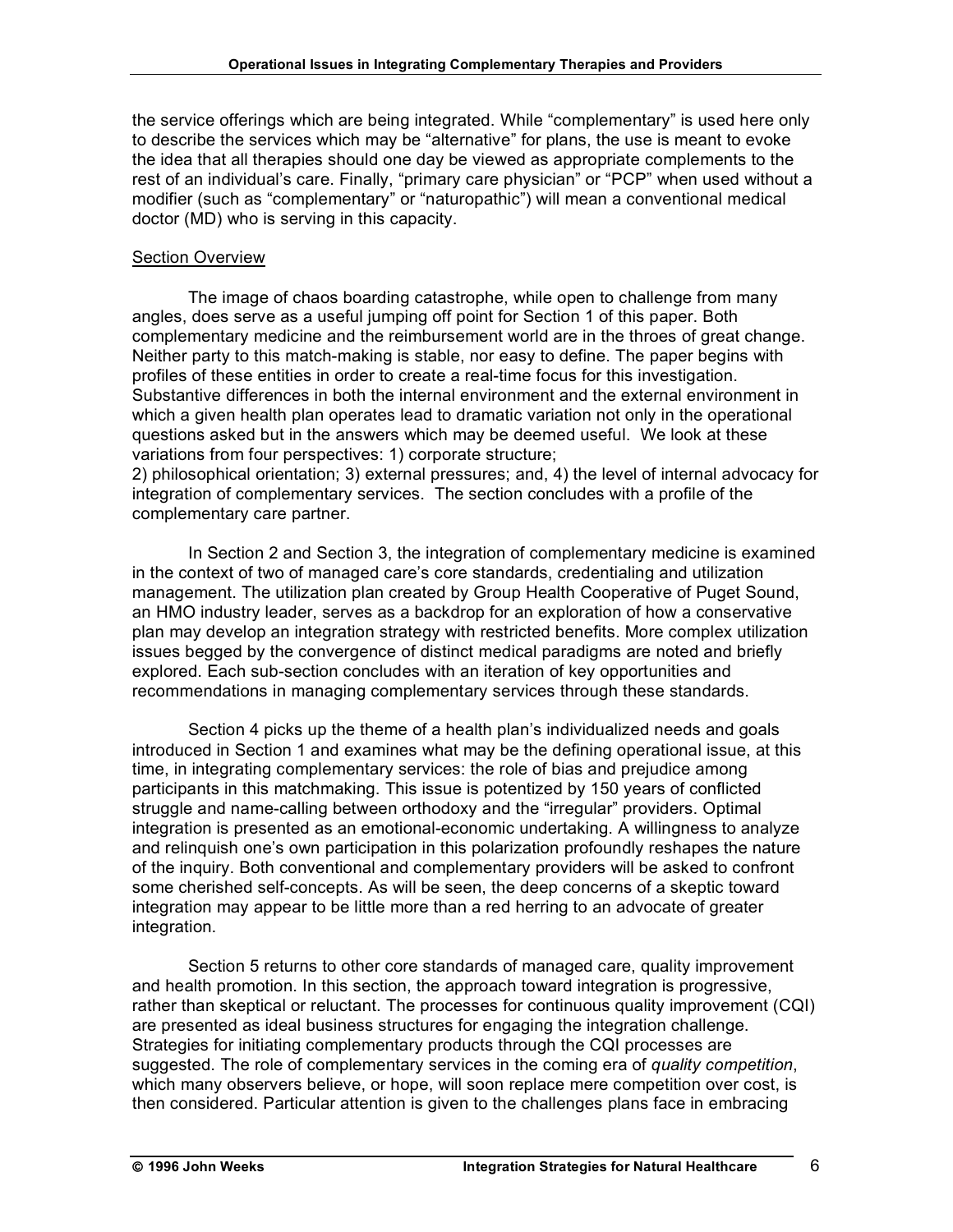their core principles of primary prevention, self-care and health promotion. To what extent do these challenges parallel those in integrating complementary services? Might the complementary medicine movement be an ideal partner in this profound movement toward reforming health care?

In the final section, a few policy initiatives are proposed, followed by some concluding remarks.

 $\overline{\phantom{a}}$  , which is a set of the set of the set of the set of the set of the set of the set of the set of the set of the set of the set of the set of the set of the set of the set of the set of the set of the set of th

Note: References to the newsletter THE INTEGRATOR *for the Business of Alternative Medicine* refer to the monthly newsletter for which John Weeks is publisher-editor. At the time this paper was written, Weeks was executive editor and writer of the newsletter, which was then published by St. Anthony Publishing as *The Business Report on Alternative and Complementary Medicine,* and then renamed *Alternative Medicine Integration and Coverage* in June of 1997.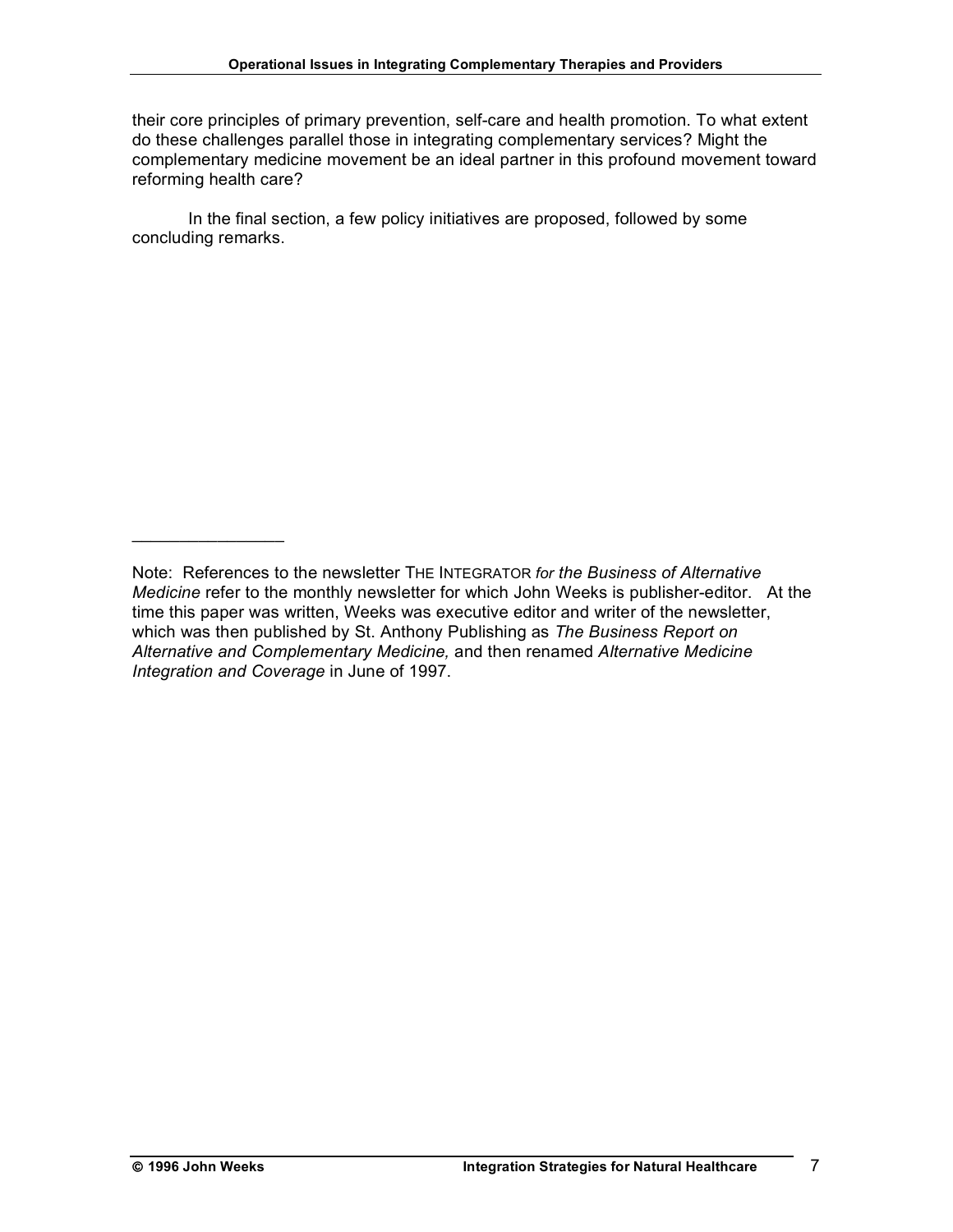# **Section 1 Profiles of the Integration Partners**

#### **The Corporate Partner**

#### The Hybridized Nature of the Corporate Partner

While observers will dispute whether or not Blumenthal's train of health care reform is headed for disaster, most will agree that the medical-industrial complex has already exploded into myriad subsets of more-and-less managed medicine. The corporate partner or payer cannot simply be defined as "indemnity" or "managed care": most are composites. One can find it difficult to keep pace with the acronyms, much less the actual nature of newly forming delivery and payment structures that the emerging alphabet soup represents. Reform has produced permutations of owned, rented, for-profit, not-for-profit, joint-venturing, network-based, insurer-backed, fee-for-service (FFS), publicly traded, HMO-type, physician-owned, capitated, primary-care-oriented, hospital-centered, preferred-provider, locally-controlled, gatekeeper-model corporations providing, managing and insuring health care.

These individualized structures of ownership, of intent, and of decision-making provoke distinct operational questions relative to complementary medicine. An insurance company's new HMO which contracts on a fee-for-service basis with primary care groups, for instance, must ask different questions than a staff model HMO. The former may have more flexibility, while the latter has more ability to control the benefit. Their interests will vary from those of a traditional indemnity insurer. Each hybridized health plan operates with distinct structural incentives and constraints. Table 1 views some of the organizational hybrids in the sub-category of HMO and notes some of the questions which may be of particular concern. Many of these questions are addressed in Section 2 and Section 3. These differences underline the importance to a health plan of an elaborate internal assessment prior to engaging an integration strategy.

#### Philosophical Differences

Openness to complementary care may also be affected by the emerging rift in the philosophical foundation of the dominant system of medicine. The opening public relations salvoes of the American Association of Health Plans (AAHP) in February of 1996 might lead the causal observer to assume that the historic, physician-centered, disease management strategies will increasingly be confronted by a new paradigm of care from within the reimbursement arena. Promotion of an active patient-physician partnership is the very first line in the AAHP's "Statement of Principles." <sup>6</sup> The AAHP's sixth principle announces that "working with people to keep them healthy is as important as making them well." With its first educational offering four months later, the AAHP further stepped up the rhetoric. The theme was "Putting the Patient First." This

**Table 1: Specialized Integration Questions of Some HMO Hybrids**

 $6$  The AAHP Statement of Principles was mailed out by the AAHP with the press release on February 26, 1996, which announced the AAHP's formation via the merger of Group Health Association of America and the American Managed Care and Review Association.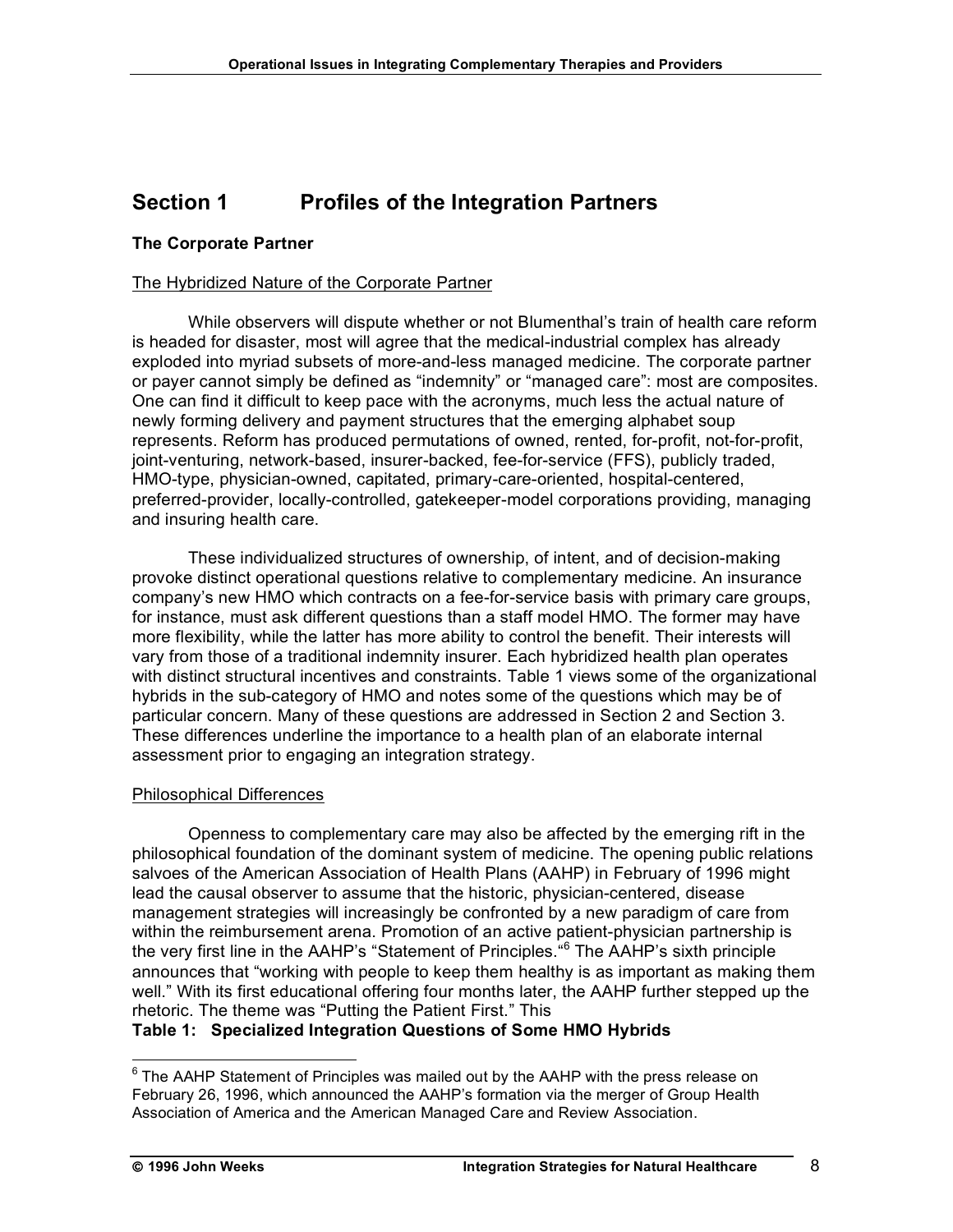| <b>HMO Type</b>                                                                                                                                                                | <b>Questions and Opportunities</b>                                                                                                                                                                                                                                                                                                                                                                                                                                                                                                                                                                                                                                                                 |
|--------------------------------------------------------------------------------------------------------------------------------------------------------------------------------|----------------------------------------------------------------------------------------------------------------------------------------------------------------------------------------------------------------------------------------------------------------------------------------------------------------------------------------------------------------------------------------------------------------------------------------------------------------------------------------------------------------------------------------------------------------------------------------------------------------------------------------------------------------------------------------------------|
| <b>Insurer-based local HMO</b><br>HMO created by a geographically-limited insurer<br>which takes full-risk capitated contracts but pays<br>contracted providers on a FFS basis | Complementary providers can be covered by the plan on a FFS<br>$\bullet$<br>basis, outside the capitated contracts.<br>Should members be allowed direct access to complementary<br>$\bullet$<br>providers? If direct access to complementary providers is<br>allowed, should limits be put on the benefit?<br>If complementary services are only available by referral, does<br>$\bullet$<br>payment come from the PCP's capitation payments? Or is the<br>plan responsible?<br>How can incentives be aligned for optimal utilization?<br>٠<br>What becomes of this benefit as the plan shifts more of its<br>$\bullet$<br>contracts under capitation? How will consumers react to any<br>changes? |
| Local affiliate of a<br>publicly-traded national HMO<br>HMO is multi-state and contracts with local<br>providers, paying some on a capitated basis,<br>some FFS                | Potential for sharing the cost of a pilot or an experimental benefit<br>$\bullet$<br>across a whole system.<br>Difficulties in transferability of a pilot may arise from variations in<br>$\bullet$<br>licensing and scope of practice among provider categories in<br>different states.<br>How will investors view the initiative? Does it fit the national<br>$\bullet$<br>mission?<br>Might interest in an initiative in one marketplace be resisted in<br>$\bullet$<br>regions with less interest in such services?                                                                                                                                                                            |
| <b>Staff-model HMO</b><br>Staff-model HMO with a dozen different.<br>variously managed product lines, contracting<br>with numerous non-staff networks on a FFS<br>basis        | Potential for greater management of a pilot integrated clinic.<br>$\bullet$<br>Do the HMO's bylaws allow complementary providers to be staff<br>$\bullet$<br>providers? How will the current medical staff respond?<br>What resources for providing complementary services does the<br>$\bullet$<br>plan have among its current providers? Does the plan need to<br>go outside to provide complementary benefits?<br>Should complementary providers be employed or contracted?<br>$\bullet$<br>Should complementary providers only be included as physician<br>$\bullet$<br>extenders?                                                                                                             |
| <b>Hospital-based HMO</b><br>Local hospital trying to keep its beds filled via a<br>PHO network offering an HMO product                                                        | May provide a good context for a pilot integrated clinic. Can<br>$\bullet$<br>such an initiative help fill beds?<br>Might there be value in a complementary care center or clinic in<br>$\bullet$<br>an under-utilized hospital wing?<br>How will such a complementary care initiative affect the plan's<br>$\bullet$<br>relationships with newly contracted community providers?                                                                                                                                                                                                                                                                                                                  |

phrase, while clearly putting forward a besieged industry's favored media profile, suggests that a patient's perceived health and functional well-being may begin to share or overtake biomedical markers for top billing on clinical outcomes. Reimbursement's historic cornerstone of a strictly sick-care definition of "medical necessity" would appear, like a decaying root canal, to be loosening its structural hold in the reimbursement system.

A health plan's level of interest in putting these principles into practice may shape the plan's openness to complementary services, since these very principles are among the forces energizing the popular growth of the complementary medicine movement. Similarly, if a plan honors the bio-psycho-social-enviro model of primary care that is taught in stateof-the-art family medicine programs today, the plan may show more openness to what complementary providers call "holistic" or "whole person" care. These principles may be viewed as receptor sites for the integration of complementary services. (The remarkable convergence of language between progressive managed care and the complementary medical community is explored further in Section 5.)

#### The External Environment for Integration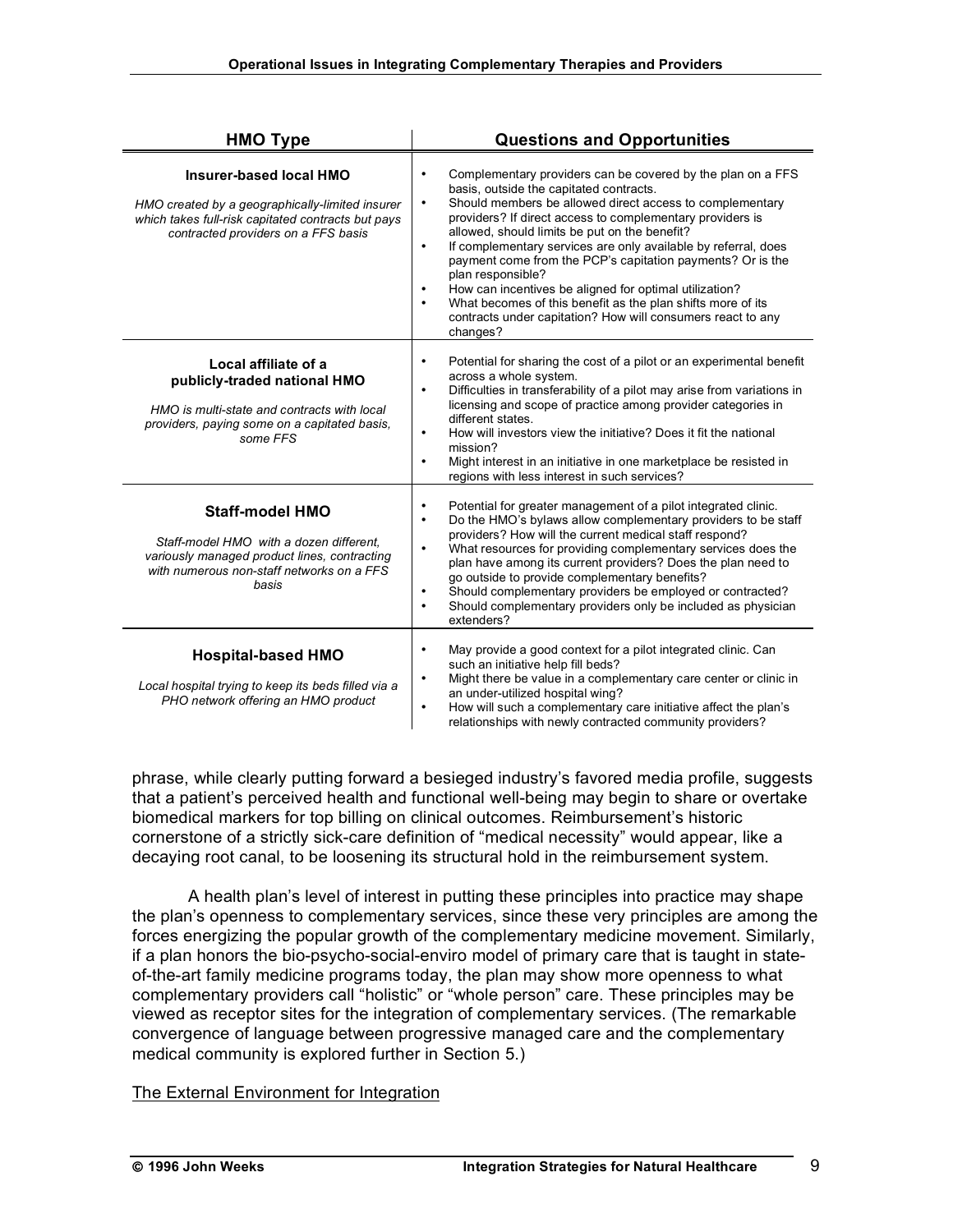Another major distinction between plans which influences the perspective on the operational questions is the attitude toward complementary care in the plan's marketplace. The marketplace may make itself felt in a variety of ways. Three examples follow:

- 1. *Purchaser Request* A specific purchaser may make a request for complementary services. One such example was a request from Electric Boat Corporation to Physicians Health Services (PHS) when the Connecticut-based HMO won an exclusive contract in 1995. Electric Boat asked PHS to include complementary benefits; in particular, naturopathic medical services. Fulfilling the purchaser's request posed on interesting operational challenge for PHS. Electric Boat wanted its members to have direct access to naturopathic physicians, yet the credentialing requirements established by PHS for its primary care providers were beyond the reach of naturopathic physicians in the state.<sup>7</sup> PHS effectively created a new service delivery category of "direct access specialists" to meet its purchaser's request.<sup>8</sup> The plan has since established statewide networks of complementary providers.
- 2. *State Mandate* A state legislature may pass a mandate, as happened in Washington state, presumably as a response to a belief that voters wish to have access to complementary services. (A similar measure is on the November ballot in Oregon.) The language of the mandate may shape the operational questions for plan's covered by it.<sup>9</sup> One fallout of the Washington language, for instance, is that "alternative medical doctors", because they are not a distinct provider category under state law, are not directly of interest to health plans.
- 3. *Response to a Competitor* The marketplace for integration and inclusion is rapidly maturing. A plan which may not have shown interest in complementary care may begin to consider developing a complementary product following action by a competitor. The most interesting example of the potential impact of a competitor with a progressive view of complementary services is unfolding in the Northeast. In 1995, Oxford Health Plans, a very successful regional HMO, began a much-publicized investigation of complementary products. Oxford's integration effort, scheduled for release at an October 8, 1996 press conference in New York City, is being closely watched by its competitors.

Any of these marketplace influences may crack the shell of resistance to complementary products. Competition between plans alone may provoke a surprising degree of openness.

# The Internal Environment for Integration

Finally, highly-placed, complementary-friendly or complementary-*experienced* decision-makers inside a plan can have a profound effect on a plan's view of the operational challenges involved. Complementary-friendly managers may shape a plan's response to an external request for services. Executives who have positive personal experiences of complementary services are responsible for jump-starting the most visible

 $7$  PHS required both specialty residencies and hospital privileges of their PCPs. Naturopathic

physicians have neither.<br><sup>8</sup> Personal communication, Stan Stier, MD, associate medical director, PHS, and Deirdre O'Connor,<br>ND, contracting naturopathic physician, Mystic, CT.<br><sup>9</sup> The full text of the Wookington Of the int

The full text of the Washington State "every category of provider" mandate (RCW 48.43.045) is cited in Section 2.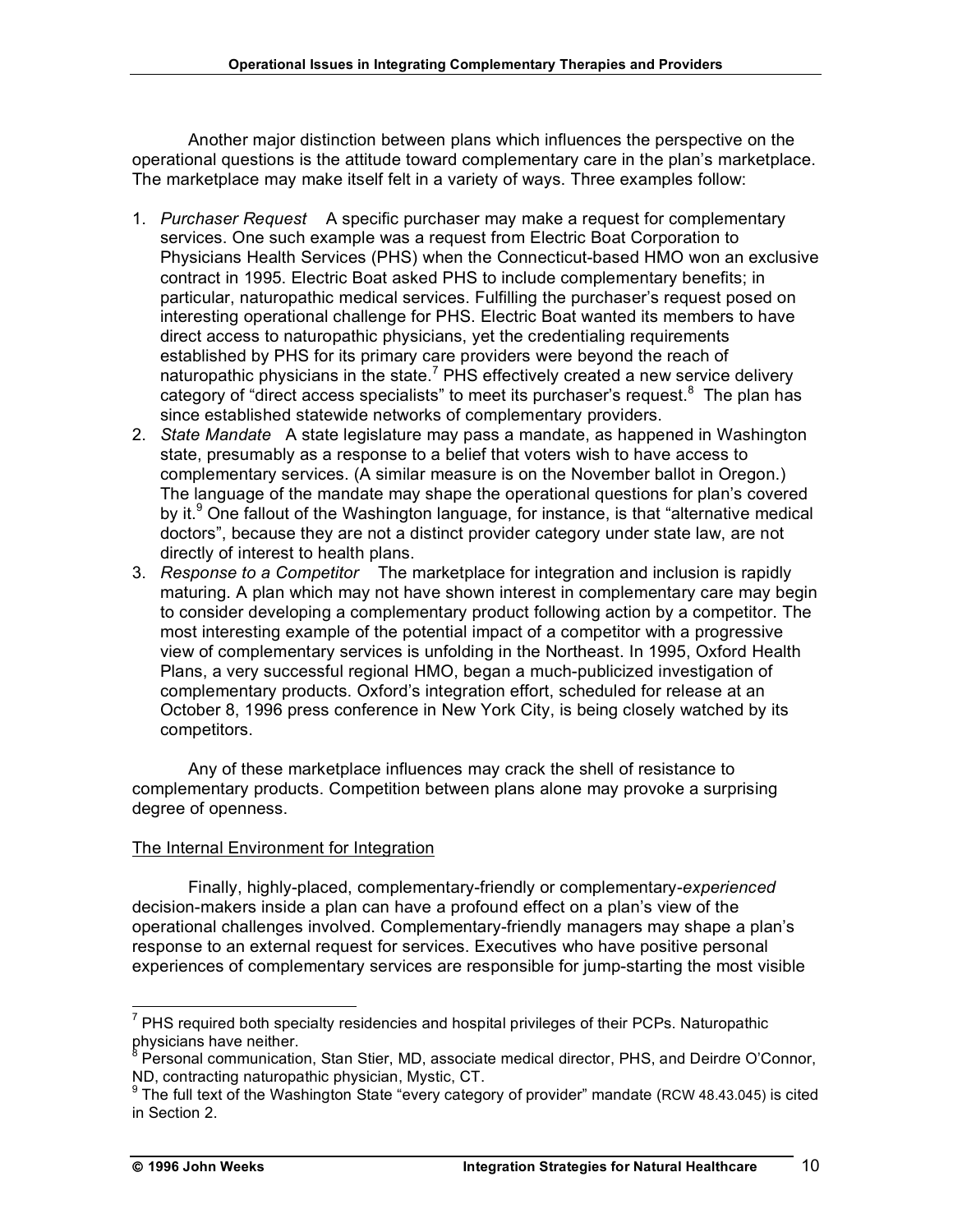plan-centered integration initiatives. Examples from both of these situations are described below.

In response to external demands, plans may look internally for their project managers to develop requested benefits. If such a manager is complementary-friendly, the benefit and its structure may be affected. PHS, for instance, made a project developer of associate medical director, Stan Stier, MD. Stier was already a long-time member of the American Holistic Medical Association. He brought to the project a perspective which included an abiding interest in complementary services and a belief that naturopathic services, in particular, would not likely expose the plan to financial risk. Where another manager may have been stymied by the contradictions between the purchaser's request and PHS's credentialing criteria, noted above, Stier comfortably carved out the unusual structure of the "direct access specialist" for the naturopathic benefit. In Washington State, King County Medical Blue Shield (KCMBS), which has received high marks from complementary providers for its strategy under its managed care products, has a medical director whose family has been personally pleased with complementary care. An associate medical director with a strong interest in integrated care has helped manage the development of the product. KCMBS chose to accept referral to acupuncturists for a longer itemized list of conditions than any of KCMBS' competitors. Members are also allowed to choose naturopathic physicians as primary care providers. Other Washington plans, without such internal advocates, developed more restrictive strategies.

Health plan executives or medical directors responsible for integration initiatives undertaken in the absence of external pressures have in common close experience of the value of complementary health care services. The experience may be personal, familial, or, in the case of Mutual of Omaha's coverage of the heart program developed by Dean Ornish, MD, the experience of a highly respected colleague.<sup>10</sup> The personal experience leads to personal interest in the field. The executive gains an understanding of the aims and arguments of the complementary movement, then finds a way to promote the product inside the plan. Kris Labutzke, for example, as vice president for underwriting with American Medical Security (AMS), convinced other AMS executives to allow her a six month leave from her underwriting position to investigate development, while on payroll, of a complementary product for the Green Bay, Wisconsin, insurer. Her research led to the plan's HealthCareChoice\$ product. Table 2, below, notes some of the complementaryexperienced decision-makers and the integration projects which they were instrumental in creating. The list is meant to show a pattern, rather than to be all inclusive. The passion of the highly-placed internal advocate appears to transform the *challenge* of integration into a perceived *opportunity* from integration.<sup>11</sup> (This phenomenon is further investigated in

 $10$  The importance of personal experience of executives is also felt at the policy and administrative levels. For example, former Congressman Berkley Bedell's experience with alternative medicine was the primary causal factor in the creation of the Office of Alternative Medicine inside the National Institutes of Health. Compliance with the Washington state mandate is being pushed -- not without controversy -- by state insurance commissioner Deborah Senn who is a consumer of naturopathic, acupuncture and homeopathy services.<br><sup>11</sup> Health plan strategists may be surprised by the outcome of an internal assessment of the

complementary health care utilization patterns, or interests, of its key personnel. One postulate is suggested by the Eisenberg study (*NEJM*, January 28, 1993) that 34 percent of consumers in the United States used some form of alternative therapy in 1990. A similar percent of individuals working inside American health plans may quietly be going outside their own plan for health services they deem valuable. How might their interests shape a plan's perspective on integration if such a project makes the health plan's agenda?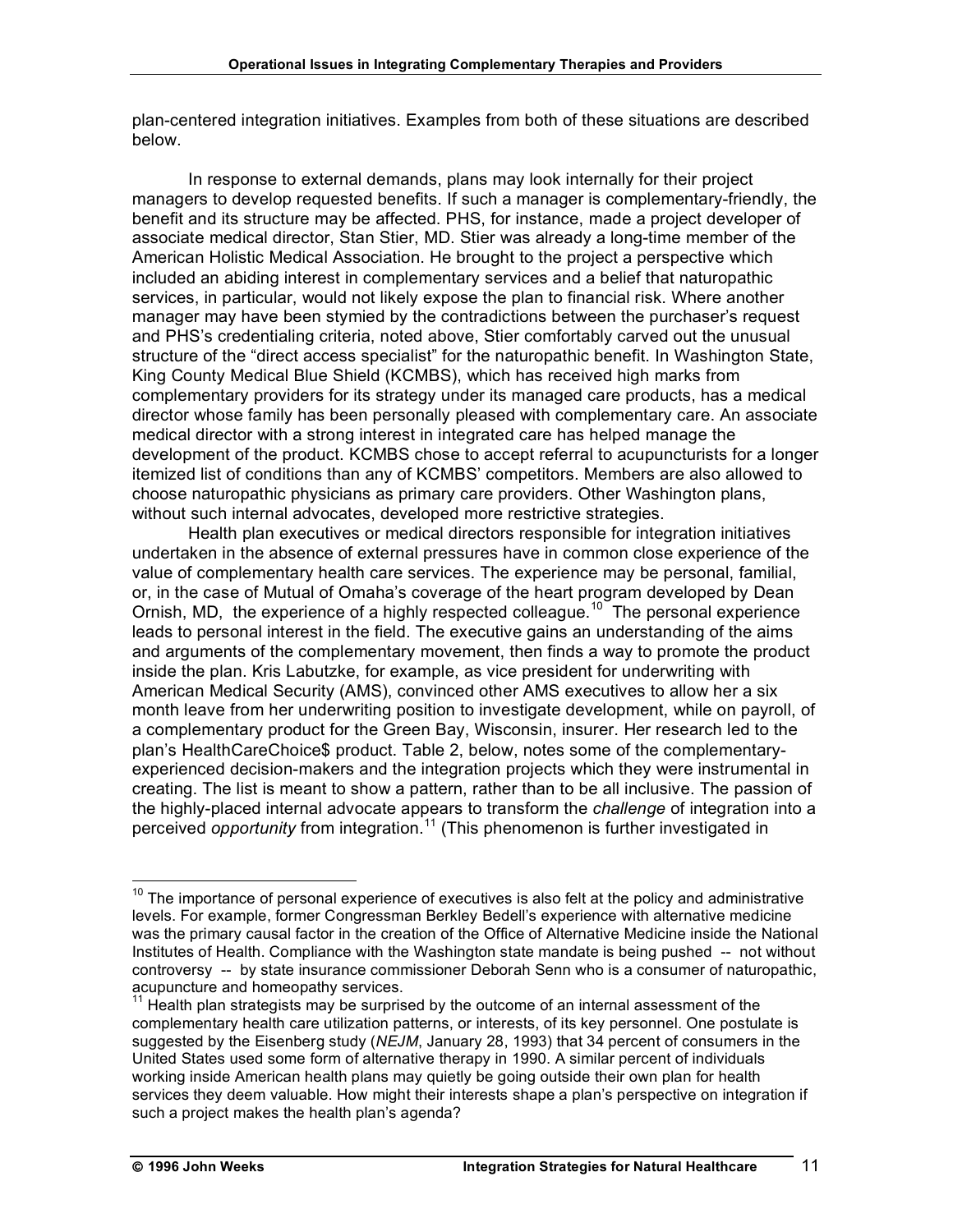Section 4, which looks at the way that the prejudices and biases of participants shape the operational questions.)

|                                       | Table 2: The Decisive Role of Executives Experienced in Complementary Therapies |  |
|---------------------------------------|---------------------------------------------------------------------------------|--|
| in Initiating Integration Initiatives |                                                                                 |  |

| <b>Health Plan</b>                                      | <b>Decision-Maker</b>                             | <b>Product</b>                                                       |
|---------------------------------------------------------|---------------------------------------------------|----------------------------------------------------------------------|
| American Western Life Insurance (CA)                    | Leland Wolf, Chairman                             | <b>Wellness Programs</b>                                             |
| American Medical Security (WI)                          | Kris Labutzke, former VP<br>Underwriting          | HealthCareChoice\$                                                   |
| Blue Cross of Washington and Alaska<br>(WA)             | Betty Woods, CEO                                  | AlternaPath Pilot                                                    |
| HealthEast (MN)                                         | Chris Foley, MD, Medical Director                 | <b>HealthEast Healing Center</b>                                     |
| Kaiser Vallejo Medical Center (CA)                      | Ward Gypson, III, MD, Medical<br>Director         | Alternative Medicine Clinic                                          |
| Seattle-King County Department of Public<br>Health (WA) | Majority of elected council members <sup>12</sup> | Integrated natural medicine<br>clinic in the public health<br>system |
| Mutual of Omaha (NE)                                    | $(Execute)^{13}$                                  | Ornish heart program                                                 |
| Oxford Health Plans (CT)                                | Steve Wiggins, Chairman and CEO                   | Product to be unveiled 10/8/96                                       |

# **A Profile of the Complementary Partner**

The integration relationship is a product of both the health plan and the community providers with which it is to develop relationships. A health plan's operational decisions will be also be shaped by the perspectives of the chosen partners.

The publication of David Eisenberg's study stirred a profound transformation of the social, political and economic context of complementary health care practices. The estimated 425 million visits and \$13.7-billion dollars involved in alternative medicine hit each of the nation's power centers with a distinct message. To politicians, the study meant voters. To media owners, it meant readers and viewers. To researchers, a new arena for legitimate work. To venture capitalists, opportunity. To some health plans and insurers, the Eisenberg study meant marketshare. And for the consumer, the study meant they were not alone. Most observers agree that Eisenberg's estimates, based on 1990 data, substantially underestimate utilization of complementary services today. The culture's affair with alternative medicine is out of the closet.<sup>14</sup>

This sudden positive attention is profoundly influencing the psychology and the perception of opportunity in the complementary community. Long-time leaders began feeling new confidence after decades of creating schools, accrediting bodies, licensing, professional associations and alliances in an officially marginal, largely unreimbursed, and unacknowledged arena. During those formative years, the dominant school of medicine

<sup>&</sup>lt;sup>12</sup> "County mulls clinic for natural medicine," *Seattle Times*, March 4, 1995.<br><sup>13</sup> In this instance, the CEO was moved by the personal experience of a hunting buddy. The point was noted in a talk by William Minier, MD, medical director, Managed Health Care Program/Nebraska Region, Mutual of Omaha, at an Institute for International Research workshop,

December 8, 1996.<br><sup>14</sup> The idea of consumers coming "out of the closet" was articulated by King County Councilwoman Cynthia Sullivan in a hearing on a proposal to establish a natural medicine clinic inside the King County Department of Public Health (March 2. 1995). Sullivan had just revealed to her fellow councilmembers, and to the audience, that she had been quietly using acupuncture for her migraines.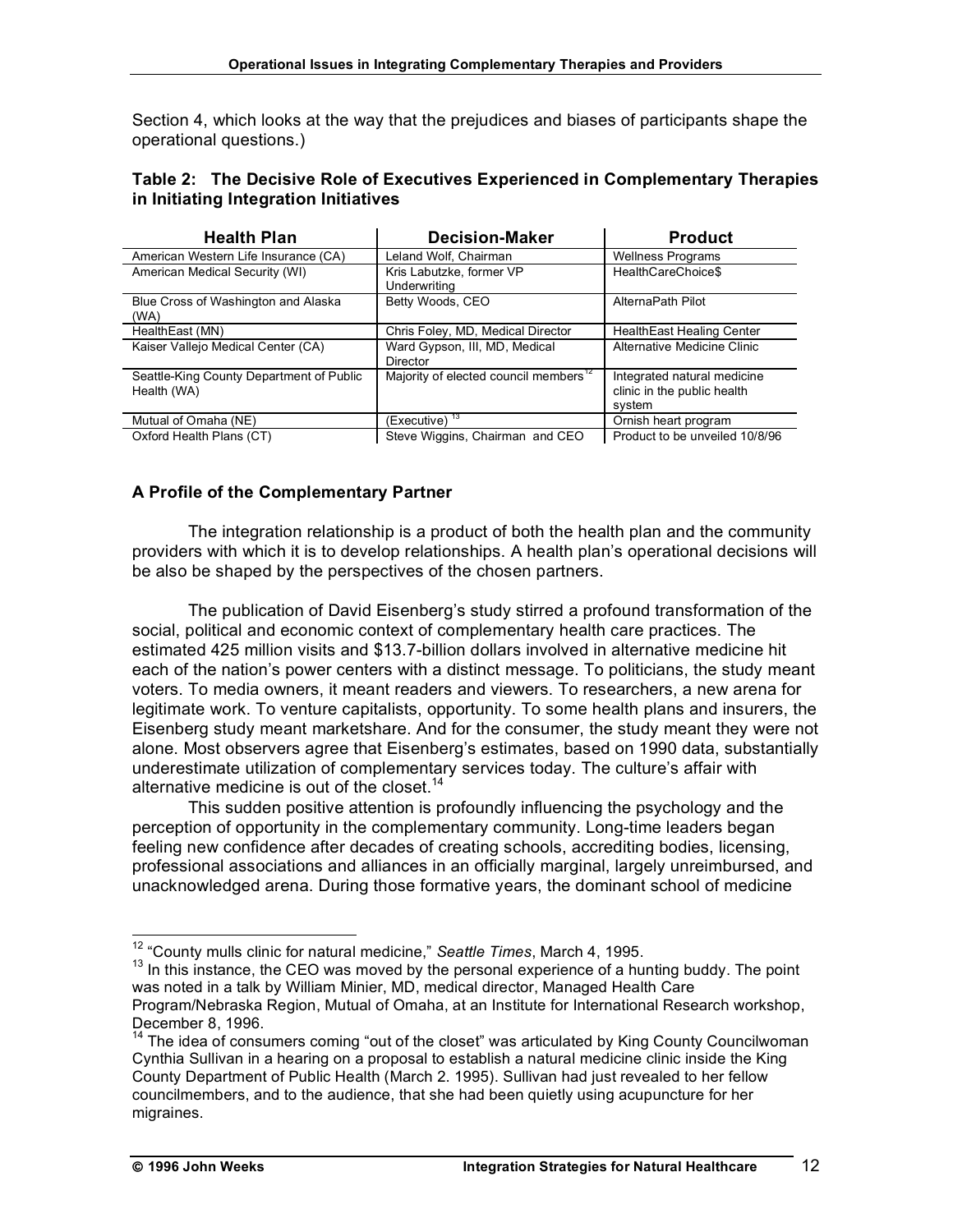was not known for reaching down from its pedestal to assist complementary care into its maturity.

#### Responses to Increasing Reimbursement Possibilities

Not surprisingly, the response of the complementary providers to increased reimbursement opportunity now parallels the behavior of victors in a successful popular rebellion. Three types of responses dominate.

- *Take me, I'm yours* Some members of the complementary community are comfortable laying down the sword while gaining a measure of reimbursement, however it is defined. Such providers will fill the need of some insurers and plans.
- *No way (at least for now)* Other providers, including some of the most respected, refuse to participate with reimbursement or contract with health plans. They may be comfortable with the influx of new consumers into their cash practices. They may conscientiously object to the way third party payment may diminish a patient's sense of responsibility for the clinical interaction. They may also believe that the insurance system continues to promote a disease orientation in health services rather than the health orientation of their practices. Plans may desire the involvement of these respected providers but not be able to secure it.<sup>15</sup>
- *Honor what I bring to the table* Some old warriors for complementary care and new initiates riding the crest of the movement demand that their revolution's promises not be corrupted on arrival in the hip-pocket of American medicine.<sup>16</sup> These leaders may be intrigued by participation in the reimbursement system, and even see the value in learning how to manage the care provided by their own discipline. Yet they demand that operational issues not be shaped solely by health plans. They ask that a separate series of complementary provider-driven issues be on the table.<sup>17</sup> They speak of a reimbursement structure which remains true to the defining principles of their profession. Such a desire is often coupled with restatement of an over-arching commitment to transforming the foundations of the nation's health care system, and, by implication, the reimbursement structures which shape and define it. Some entrepreneurs and plans will find in such visionary providers their optimal, if demanding, collaborators.

# *Organized Complementary Professions Take up the Challenge*

Managed care and reimbursement is surfacing as an important issue for professional associations representing complementary providers. They are beginning to organize and provide services around reimbursement issues.<sup>18</sup> These are the first signs of

 $15$  An interesting case in point is an early business venture of The Alternare Group, in the Portland, Oregon, market. Alternare, funded by a successful PPO executive, planned to purchase or create an integrated network of multi-disciplinary clinics (MD, ND, LAc, mental health, body-work) which could then carve out complementary health benefits. The entrepreneurs chose to abandon the project upon discovering that most of the top providers in the market were not interested.

<sup>&</sup>lt;sup>16</sup> Advances [ ]<br><sup>17</sup> Robert Duggan's article, "Complementary Medicine: Transforming Influence or Footnote to History?" in *Alternative Therapies*, May 1995, is an excellent perspective on these issues from a

 $18$  The Washington state chapter of the American Massage Therapy Association and the Washington Association of Naturopathic Physicians each purchased legal counsel to gain clarity on the full extent of activity in which it can engage without violation of anti-trust rules. Each association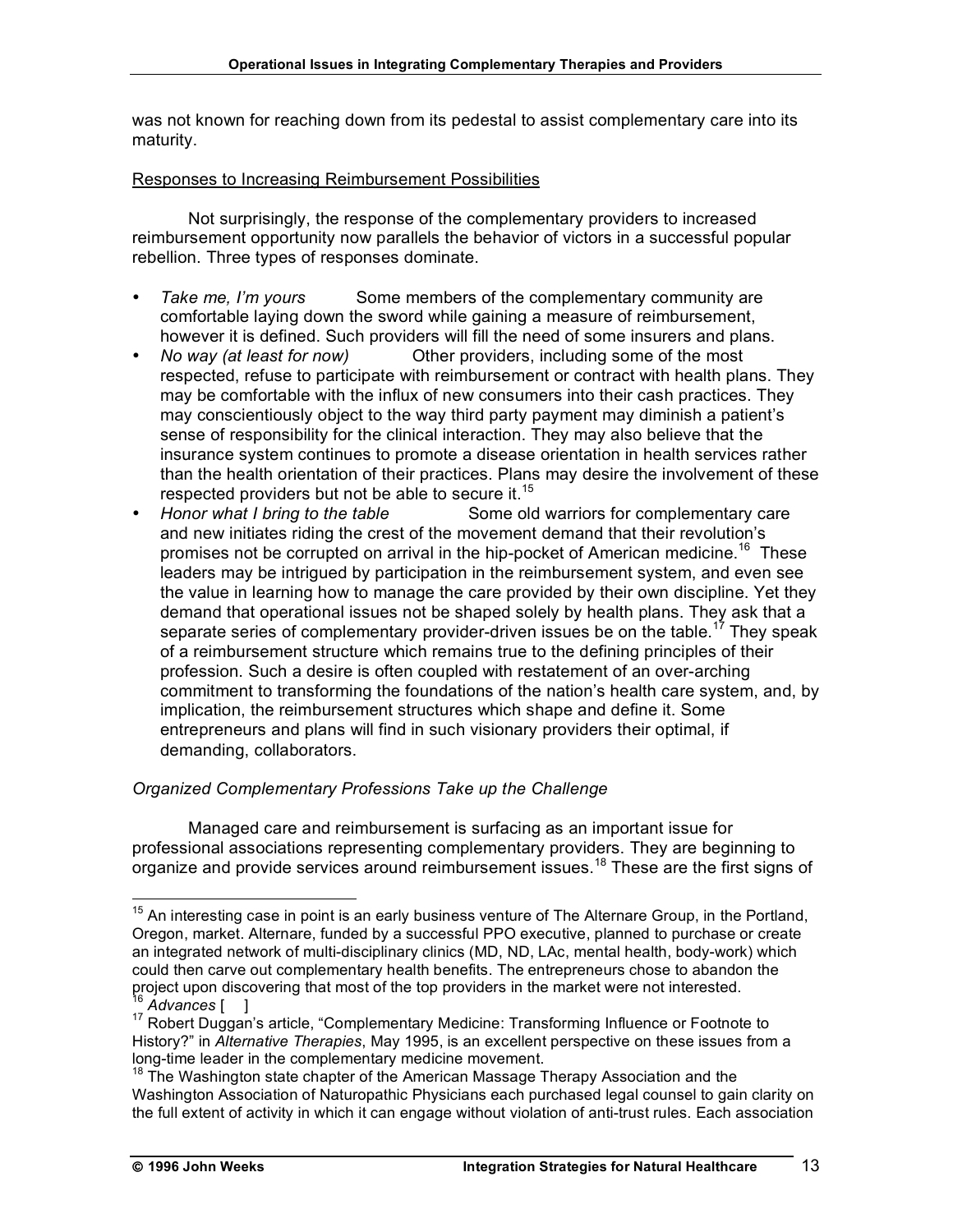professional organizations proactively investigating reimbursement issues in order to prepare members for negotiations with plans. The Washington Association of Naturopathic Physicians is creating its own quality improvement plan and is investigating establishing a naturopathic management services organization in an attempt to gain more control over the management of naturopathic services.<sup>19</sup> One might anticipate that providers trained by their professional organizations in how to think about reimbursement and managed care, or organizations established precisely for this purpose, would wish to shape the ensuing relationship.

# *Development of an Infrastructure for Integration Activity*

Finally, entrepreneurs from outside the complementary community are beginning to organize complementary care into diverse products which will assist the project manager who is facing the operational questions. These include: boutique seminars on integration strategies; focused newsletters; templates for integrated products or clinics which are available as franchised or licensed products; and complementary provider networks with which a health plan can partner to hasten development of a product. By the beginning of 1997, even the most skeptical of project managers will be able to access resources which will help illuminate their integration concerns. Within another year, utilization reports from the "every category" experience in Washington State are also expected to be available. The nearly empty set of working tools on credentialing, quality management, utilization, outcomes and other operational concerns will be a thing of the past.

 $\overline{a}$ 

subsequently retained attorneys to independently review contracts tendered by plans. The opinions<br>were made available to all members.<br><sup>19</sup> At the Sontamber 1006 astistant and containing the sontaining of the Sontamber 1906

At the September 1996 national convention of the American Association of Naturopathic Physicians, the House of Delegates created a new Standing Committee on Managed Care.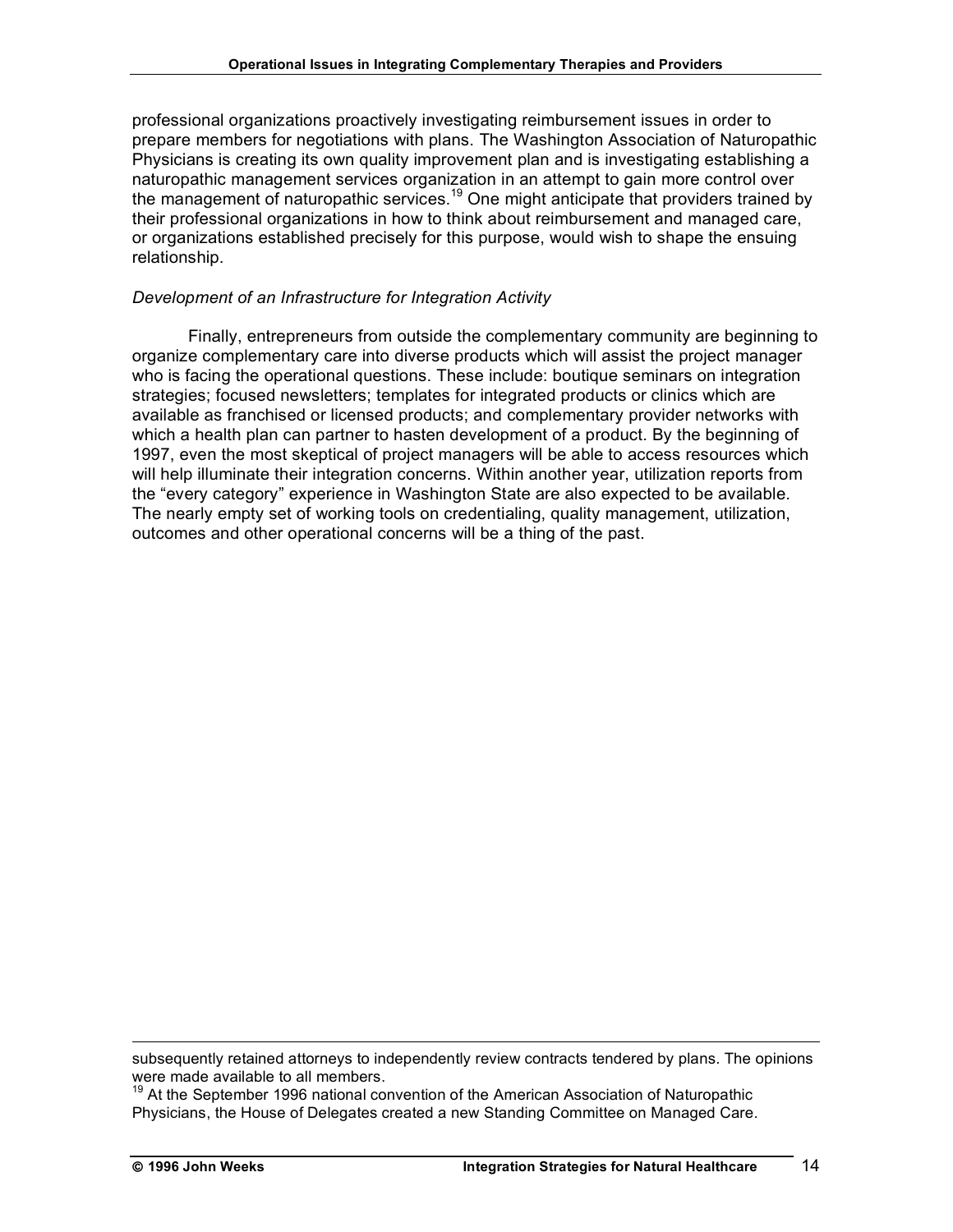*Issues Posed By Managed Care's Core Standards*

# **Section 2: Credentialing**

#### **Introduction**

The central operational issues facing most health plans are viewed in the context of the standards of the organization's accrediting agency. While a number of accrediting organizations perform these functions, the leading agency is the National Committee for Quality Assurance (NCQA). The NCQA standards serve as a backdrop for the analysis of credentialing and utilization management issues in this section.<sup>20</sup>

Representatives of health plans choosing to develop complementary care products generally begin the process by reviewing the available literature to discover templates for modeling their benefits. They find that, with rare exceptions, little literature exists. One health plan executive summed up the situation by describing the response of the plan's actuaries to the benefit under development: "Our actuaries took a leap of faith."<sup>21</sup> Plan managers charged with credentialing, utilization management and quality assurance echo this sentiment. Each moves in virtually uncharted waters. The sense of insecurity may be compounded by what to them are the unusual language, therapeutics, products and philosophy of these new provider categories.

Since this paper was first requested in late winter of 1996, however, a remarkable health policy experiment has been unfolding in Washington state. These null sets of management templates are beginning to be filled with a variety of practical information. In 1995, the Washington State legislature reaffirmed a statute in a 1993 health reform act requiring all health plans to include "every category of provider" in their plans as of January 1, 1996.<sup>22</sup> Because these health plans have as their task master an activist insurance commissioner, Deborah Senn, who is a consumer of complementary services, precedentsetting steps in the history of integrated care are undertaken, in small and large measure, almost daily. Section 8 of Engrossed Substitute House Bill 1046, now encoded in Washington law as RCW 48.43.045, follows:

"Every health plan delivered, issued for delivery, or renewed by a health carrier on or after January 1,1996, shall:

(1) Permit every category of health care provider to provide health services or care for conditions included in the basic health plan services to the extent that:

<sup>&</sup>lt;sup>20</sup> Standards for the Accreditation of Managed Care Organizations, 1994 edition. National Committee for Quality Assurance.

Kris Labutzke, former vice president for underwriting, American Medical Security, Greenbay, Wisconsin. Reported by the author at the Institute for International Research conference, "Integrating Alternative Medicine and Managed Care," December 7-8, 1995, San Francisco,

 $22$  A remarkable aspect of the legislative history is that the language was first passed by a legislature dominated by Democrats as part of a sweeping managed competition plan. Two years later, a solid Republican majority gutted most of the 1993 reform measure but maintained the "every category" language.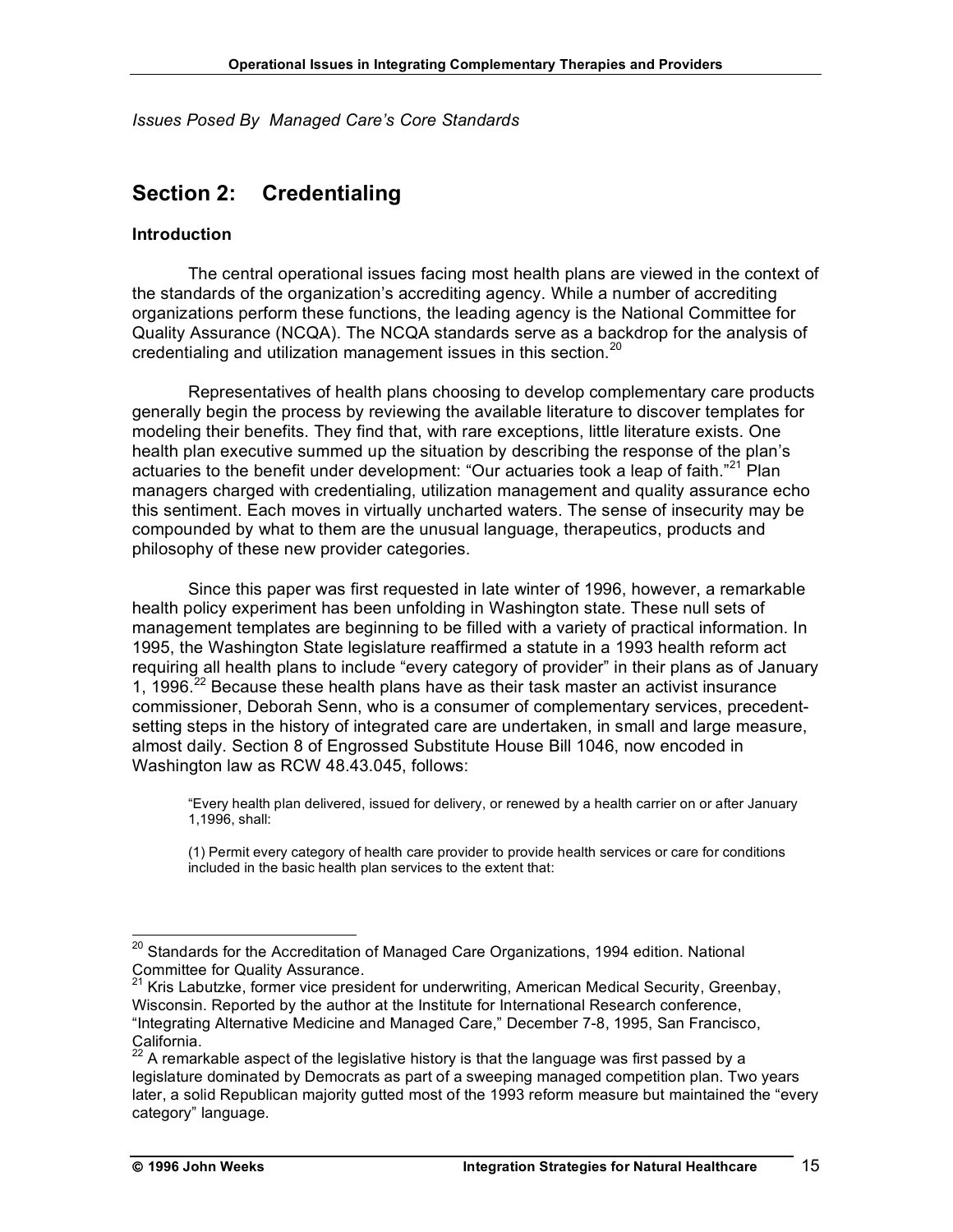a) The provision of such services or care is within the health care provider's permitted scope of practice; and

b) The providers agree to abide by standards related to:

i) Provision, utilization review, and cost-containment of health services; ii) Management and administrative procedures; and iii) Provision of cost-effective and clinically efficacious services."

The law, while a mandate, may be viewed as a managed care sensitive mandate. Plans are not required to include "any willing provider" of complementary care. Rather, plans must bring each category to the table and create a relationship. In short, the law tasks the state's health plans with answering many of the operational questions which are the subject of this paper. Because their preliminary answers are often more instructive than a philosophical iteration of potential operational issues, their experiences to date are widely referenced in this work.<sup>23</sup>

One important caveat must be noted. These strategies are not those of health plans which have chosen to develop complementary or integrated products following internal debate or the initiative of a complementary-friendly executive. These plans are operating under legal mandate. The strategies, with skeptical or agnostic managers often shaping them, and guarded executives approving them, would therefore tend to err on the conservative side.

A first order of business in managing health care involves guaranteeing consumers and purchasers that the providers they see meet minimum standards. The focus in managed care credentialing is not on the therapy, but on the provider. Chief among credentialing standards are those for education, for licensing or certification, and for malpractice coverage. The credentialing concerns of health plans relative to complementary providers, as will be seen, are substantively different for members of regulated complementary professions (chiropractors, naturopathic physicians, acupuncturists, etc.) than for the category of "alternative medical doctor."<sup>24</sup> A third category of providers is that represented by providers who are not regulated by states, including groups such as lay homeopaths, herbalists and yoga instructors. Credentialing issues for each of these three groupings will be approached sequentially.

#### Credentialing Members of Regulated Complementary Professions

One way to view the past 25 years of the countercultural-natural-alternativecomplementary-integrative medicine movement is as a long campaign which placed certain categories of complementary providers on the doorstep of health plans with their credentials more-or-less in order. The process involved is that of professional maturation. The key elements include: establishing or strengthening educational standards; developing professional organizations; establishing an accrediting agency and standardized exams; gaining recognition from independent review organizations (e.g., the United States

\_\_\_\_\_\_\_\_\_\_\_\_\_\_\_\_\_\_\_

 $23$  The author has served as a consultant with a broad spectrum of the parties to this process, including health plans, delivery systems, government agencies, complementary provider<br>organizations and educational institutions.<br><sup>24</sup> The tractriced which we will all the set of the set of the set of the set of the set of

The treatment which will follow of the category of "alternative medical doctors" will also apply to other conventionally trained providers who have adopted "alternative" techniques.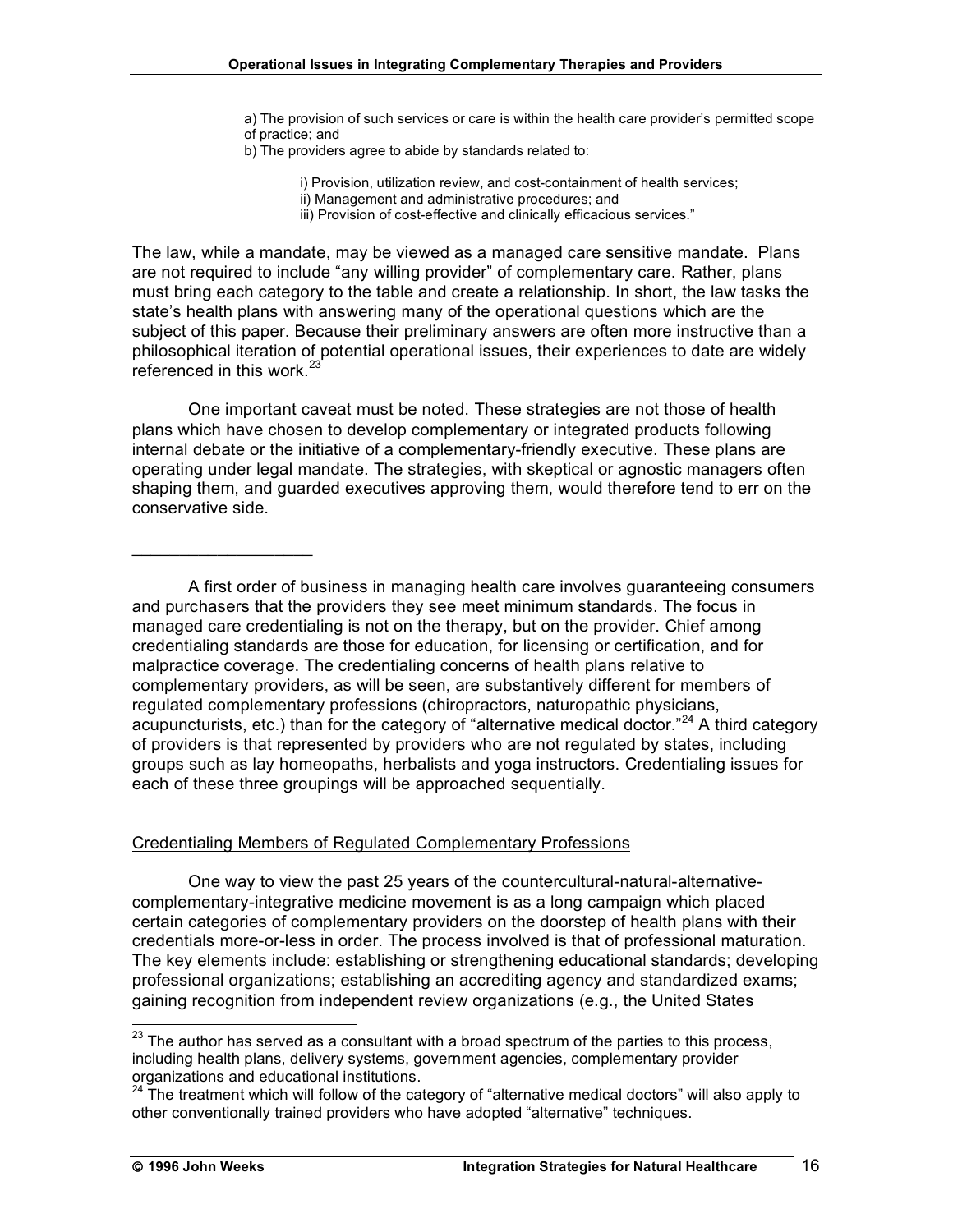Department of Education, the National Organization for Competency Assurance); and expanding regulation into new jurisdictions. Table 3 documents this process for the leading complementary professions. Chiropractic, with licensing in all 50 states, has advanced furthest and has achieved a niche in limbo, no longer quite "alternative" or "conventional."<sup>25</sup> The acupuncture and naturopathic medical professions have completed all the steps but the expansion of licensing into all 50 states. Although the massage profession has created an accrediting agency, the profession has not yet stimulated widespread support for the agency among the educational programs for massage practitioners across the nation. US DoE recognition has not been secured. However, the profession has secured independent approval of its licensing exam by the National Organization for Competency Assurance.

| <b>Profession</b> | <b>Accrediting</b><br>agency<br>established | <b>US Department</b><br>of Education<br>recognition | Recognized<br>schools         | Standardized<br>national exam<br>created | <b>State</b><br>regulation (1) | <b>Malpractice</b><br>insurance |
|-------------------|---------------------------------------------|-----------------------------------------------------|-------------------------------|------------------------------------------|--------------------------------|---------------------------------|
| Acupuncture       | 1982                                        | 1990                                                | author uncertain              | 1982                                     | 33 states                      | early 1980s                     |
| Chiropractic      | 1971                                        | 1974                                                | 16                            | 1963                                     | 50 states                      | author<br>uncertain             |
| Massage           | 1982                                        | no                                                  | author uncertain              | 1994                                     | 24 states                      | 1993                            |
| Midwifery         | 1990s                                       | Application fall<br>of 1996                         | 1st school accredited<br>1995 | 1st certification<br>exam 1994           | 18 states                      | off-and-on since<br>1980s       |
| Naturopathy       | 1978                                        | 1987                                                |                               | 1986                                     | 11 states                      | 1988                            |

**Table 3: Development of Standards by the Complementary Professions**

(1) For chiropractors and naturopathic physicians, this category uniformly represents licensing statutes; for acupuncture and massage, a mixture of licensing, certification and registration.

The credentialing picture that emerges is uneven. If a health plan is operating in a state such as Washington State, where naturopathic physicians, chiropractors, acupuncturists, massage practitioners and even direct-entry midwives are all licensed, the core credentialing elements are in place.<sup>26</sup> Health plans operating under the state's "every" category of provider" mandate have faced no problems with basic credentialing. The leading complementary professions (naturopathy, chiropractic, acupuncture and massage) have the infrastructure for credentialing standards in place. The chief question for a health plan is whether or not the profession is regulated in the state in which the plan operates.

# *Variations Between States and Between Individual Practices*

Because the formal advances of the complementary professions quilt the nation unevenly, plans operating in more than one state can be frustrated in setting system-wide standards. One example is Connecticut-based Oxford Health Plans which is set to

 $25$  In 1993, during the national health reform lobbying frenzy, chiropractors positioned themselves with an alliance of provider groups which included psychologists, nurse practitioners and physicians assistants. The 1995 Executive Opinion Poll of *Business and Health* magazine, reported in the magazine's November 1995 issue, showed that 58 percent of respondents offered their employees the option of a chiropractic benefit. By way of comparison, the magazine's catch-all "alternative medicine" category, which included such services as acupuncture and massage, produced a 12 percent positive response, which was expected to go up to 18 percent by 1997.<br><sup>26</sup> The state legislature in Washington State established a Joint Operating Agreement in 1993

through which malpractice insurance became available to licensed midwives. In 1996, licensed midwives in Florida established the only other malpractice plan for licensed midwives. Note that this category is distinguished from that of lay-midwives by clear educational and clinical standards which are recognized by state regulators.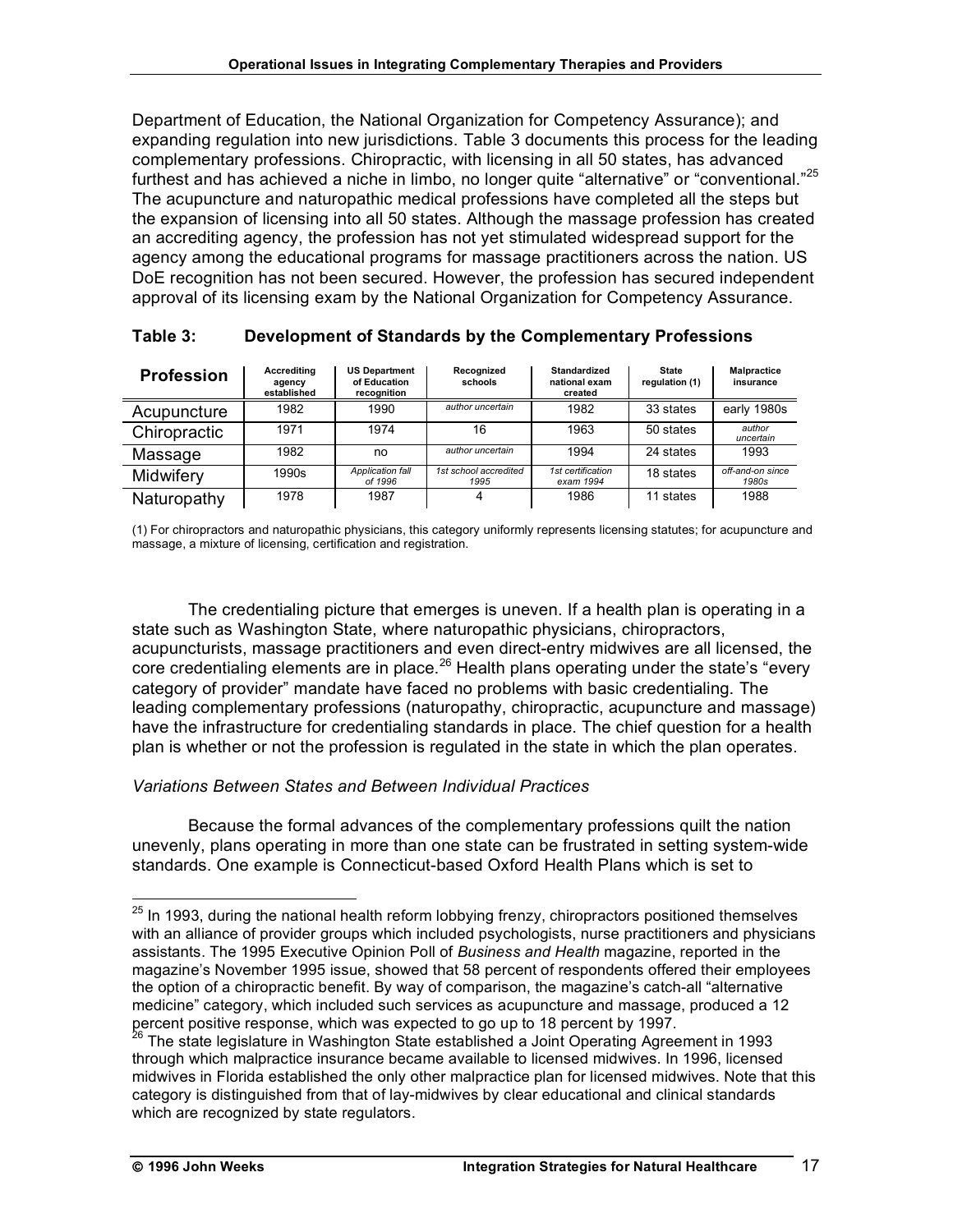announce a complementary medicine product in the tri-state area of Connecticut, New York and New Jersey in October of 1996. Oxford's manager for alternative medicine, Hassan Rifaat, MD, worked with naturopathic physician advisors on developing the complementary products. Yet naturopathic physicians, while licensed in Connecticut, are not regulated in New Jersey or in the state of New York, where Oxford has most of its covered lives. Oxford determined that no naturopathic benefit could be offered in these states. Uniformity in a plan's offerings will be restricted by the regulatory status of each category in different states.

Credentialing professionals for multi-state plans face an additional source of consternation when they peel back the comfortable mantles of a nationally-recognized exam and accredited educational standards to look at the cross-jurisdictional variations in the legal status and scope of practice of these provider categories. Substantial variation in scope of practice exists. (Variation is partly explained by the philosophical or strategic concerns of the leaders of the profession in a given state and partly by the success of opponents in circumscribing practice rights.) In New Mexico, for instance, acupuncturists are licensed as Oriental Medical Doctors. Homeopathy is an explicit part of the practice act in New Mexico for acupuncturists. Acupuncturists in other states must practice under the direction of a medical doctor. A similar situation prevails with chiropractors. "Straight" chiropractic laws only allow adjustment of the spine. Broad-scope chiropractic laws, on the other hand, often produce practices which offer a wide array of modalities, including botanical medicine, nutritional supplementation, and counseling, as well as physical medicine. In Florida, some chiropractors have limited prescription authority. Many practitioners in both the acupuncture and chiropractic professions offer their patients a general practice of natural medicine.<sup>27</sup> 28

Peeling back the scope of practice to examine a specific provider's practice may produce yet another level of concern in health plan managers. Table 4, "What You See and What You Get", notes some examples of individual practice diversity. Differences in the categories of massage therapist and alternative medical doctor are also examined. The provider types listed are meant as examples. The blend of services is, depending on perspective, either more *rich* with diversity or *fraught* with diversity, than even the individual practice styles listed here. These concerns, while not strictly credentialing issues, may influence a plan's application, credentialing and recredentialing processes. Their implication for other management processes are discussed in subsequent sections.

# **Table 4:** *What You See and What You Get***: Some Distinctions between Category and Practice with Providers of Complementary Services**

| What you<br>see | <b>Alternative</b><br>Medical<br><b>Doctor</b> | Licensed<br>Naturopathic<br><b>Physician</b> | Licensed<br>Acupuncturist | Licensed<br>Massage<br><b>Therapist</b> | Licensed<br>Chiropractor  |
|-----------------|------------------------------------------------|----------------------------------------------|---------------------------|-----------------------------------------|---------------------------|
|                 | Strong belief in<br>behavioral health          | General practitioner of<br>natural medicine  | Only uses needles         | Occupational health<br>specialist       | Only adjusts<br>the spine |

 $27$  Both the acupuncture and chiropractic professions continue to have strong internal disputes over philosophy and political strategy relative to the scope of practice and positioning in the broader health care system.<br><sup>28</sup> The naturopathic practice acts uniformly allow these providers to diagnose and treat as primary

care providers. However, substantial differences in scope exist. Treatment options available in some states and not in others include: immunizations, limited prescriptive authority, injections, controlled substances, and acupuncture.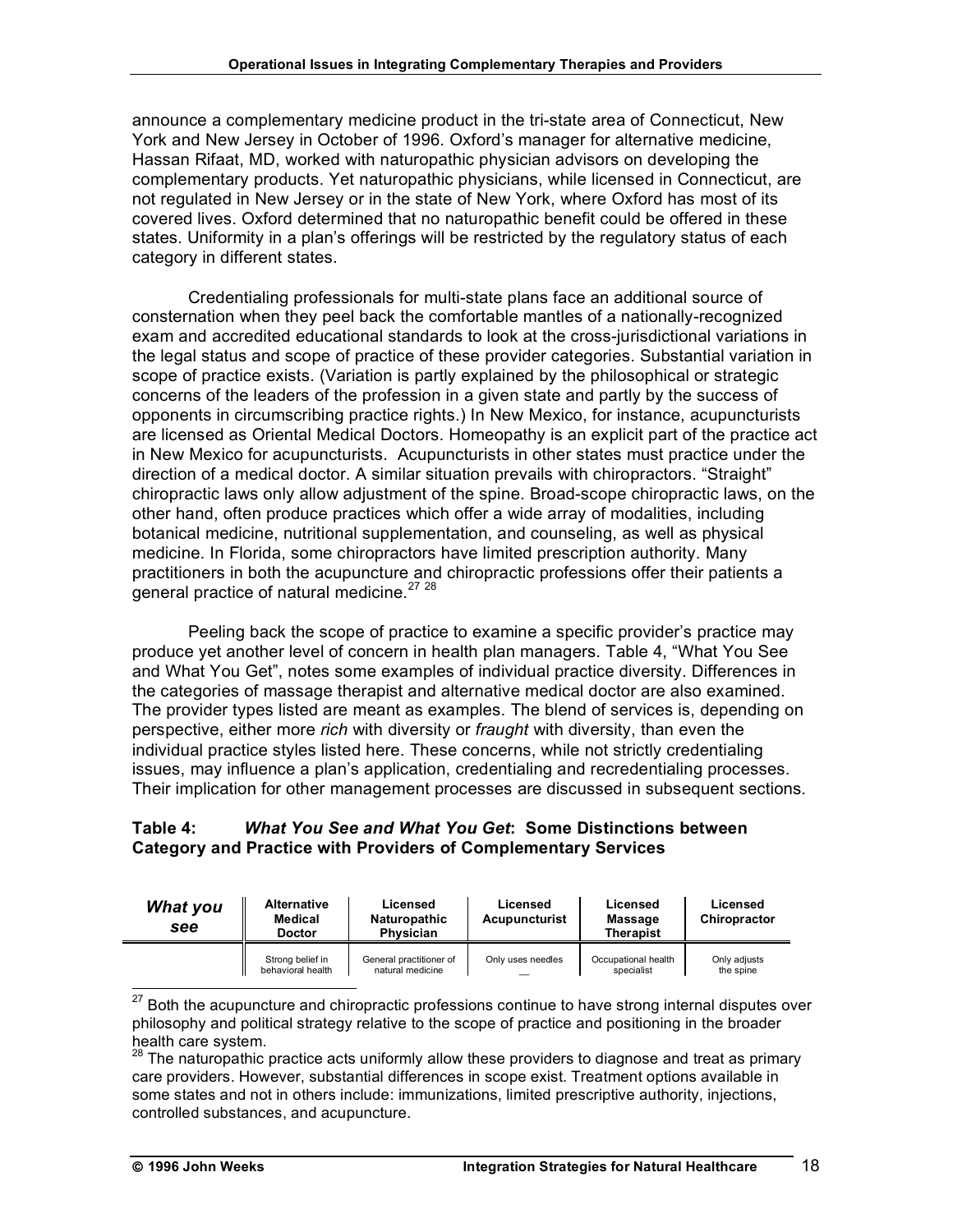

Many health plans which credential complementary providers have established additional, restrictive standards to cull a subset from the group of available providers. Often these additional credentialing criteria are directed at ensuring that the complementary providers are comfortable working in a collaborative fashion with the conventional medical community. Examples include:

- continuing education beyond that which may be required for licensing<sup>29</sup>
- evidence that the complementary provider has working relationships with conventional medical professionals $30<sup>30</sup>$
- membership in state or national professional organizations $31$
- a minimum number of years of practice, especially in lieu of a residency<sup>32</sup>
- evidence that one or more medical professionals will agree to consult when patient needs are beyond the scope of the complementary provider's practice or the provider's legal ability, such as hospital admissions.<sup>33</sup>

One interesting example of special criteria is the King County Medical Blue Shield (KCMBS) strategy relative to naturopathic physicians under the Washington state mandate. KCMBS allows naturopathic physicians to act either as primary care doctors or as specialists. Those who wish to be in the KCMBS network as PCPs are required to show, in their application, that they are: 1) willing to perform immunizations; 2) have plans for 24-hour coverage; and, 3) have a relationship with a conventional physician (MD or DO) who will handle hospital admissions for them. (No Washington state hospitals allow naturopaths to admit.) Naturopathic physicians who do not meet these criteria, but met the

<sup>&</sup>lt;sup>29</sup> MD Health Plan (CT) originally required 50 Category I CME hours for naturopathic doctors.<br><sup>30</sup> Both PacifiCare of Washington and First Choice Health Networks (WA) pre-screened potential

providers to determine that they were interested in developing relationships with conventional

professionals and the reimbursement system.<br><sup>31</sup> Hawaii Management Alliance Association (HI) will only accept members of the state chiropractic association into its network.<br><sup>32</sup> Group Health Cooperative of Puget Sound (WA) formally discussed this concept in its early

deliberations. The Alternare Group (OR), a complementary network management firm, requires a<br>year of clinical experience.<br><sup>33</sup> Croup Haalth Narth and 0000 C

Group Health Northwest (WA) for licensed midwives; King County Medical Blue Shield, MDs for hospital admissions if the naturopathic physician is a primary care provider.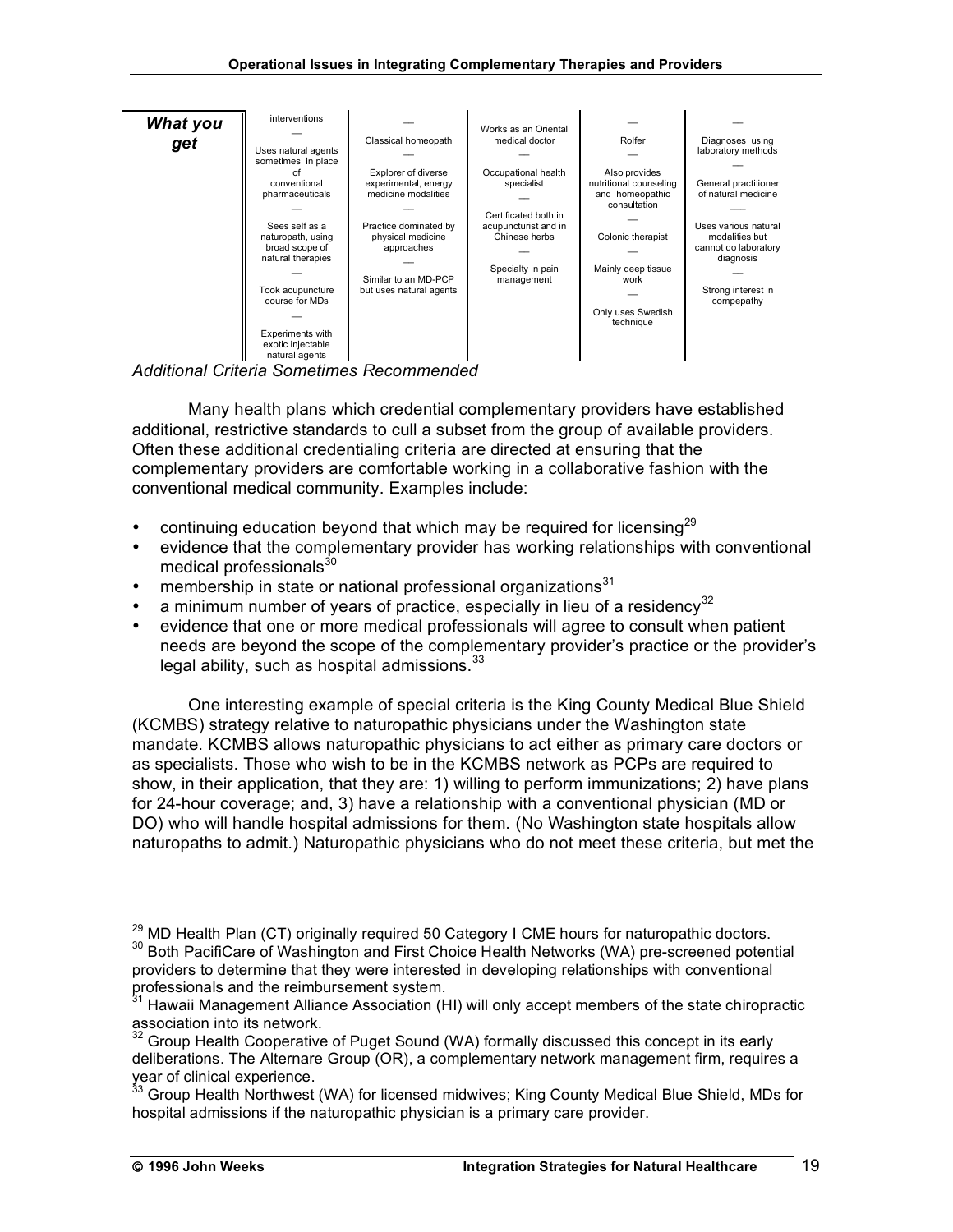other KCMBS credentialing requirements, can be listed as specialists who are available only on referral.<sup>34</sup>

# *Finding Providers Who are Prepared for Participation*

Health plan administrators may discover informal barriers to credentialing complementary providers. A high percentage of non-MD complementary providers operate within the direct fee-for-service economic relationship with patients which typified a conventional medical practice fifty years ago. For these providers, involvement with reimbursement is restricted to filling out a general HCFA form or a form provided by the patient. Negotiations for coverage rest with the patient. This historic circumstance leaves plans with three practical challenges in establishing a network: capital needs, basic education and values decisions. These issues will provoke varying degrees of practical concern, not only in credentialing but in undertaking utilization review, quality improvement and outcomes initiatives, depending on the level of integration of complementary care sought by the health plan.

*Capital needs* Participating as a credentialed provider for a health plan will require a variety of one-time and ongoing capital investments. Complementary provider offices usually operate with low overhead. The personnel, office space, computers, software and billing and management expertise must be purchased or developed. Most naturopathic physicians and acupuncturists have no malpractice insurance. This \$2,000-\$5,000 annual expense is viewed by many of these providers as unnecessary and expensive, given both the lack of guarantees of ensuing business and the low historic incidence of malpractice actions against providers in their category. The offering of a contract will often be the provider's incentive to purchase malpractice for the first time.

Basic education Because complementary providers have generally been excluded not only from reimbursement, but also from hospital practice, most have no working experience within the policies and procedures of a delivery system. Credentialing, contracting, acceptance of fee schedules and preferred provider arrangements will be new to them.

Values decisions Some complementary providers believe that the therapeutic process is solidified by their direct, cash-based economic relationship with patients.<sup>35</sup> For others, a lower overhead and homier practice may match not only a lifestyle but a chosen set of values.<sup>36</sup> Most complementary providers also share the provider's generic disdain for managed care's layers of oversight and management. Only complementary providers have an additional grudge. It was not a utilization pattern for *their* services and *their* philosophical approaches which called in the managers in the first place: So, the logic goes, why should complementary providers be penalized?

 $34$  An interesting side-note to the KCMBS strategy is that naturopathic physicians who are accepted as PCPs have the right to refer to other specialists (both conventional and complementary) as well as naturopathic physician specialists who may have a strength in a specific modality.

 $35$  Not surprisingly, the belief in the importance of the patient's direct involvement in payment elicits some support for Medical Savings Account among those complementary providers who pay attention to health policy deliberations.<br><sup>36</sup> Complementary providers may argue that the traditional family doctor had neither physician

extenders and ancillary workers, nor a requirement to generate an income which would support this overhead. These mediate the doctor-patient relationship. Some question whether this has been a positive influence on health care.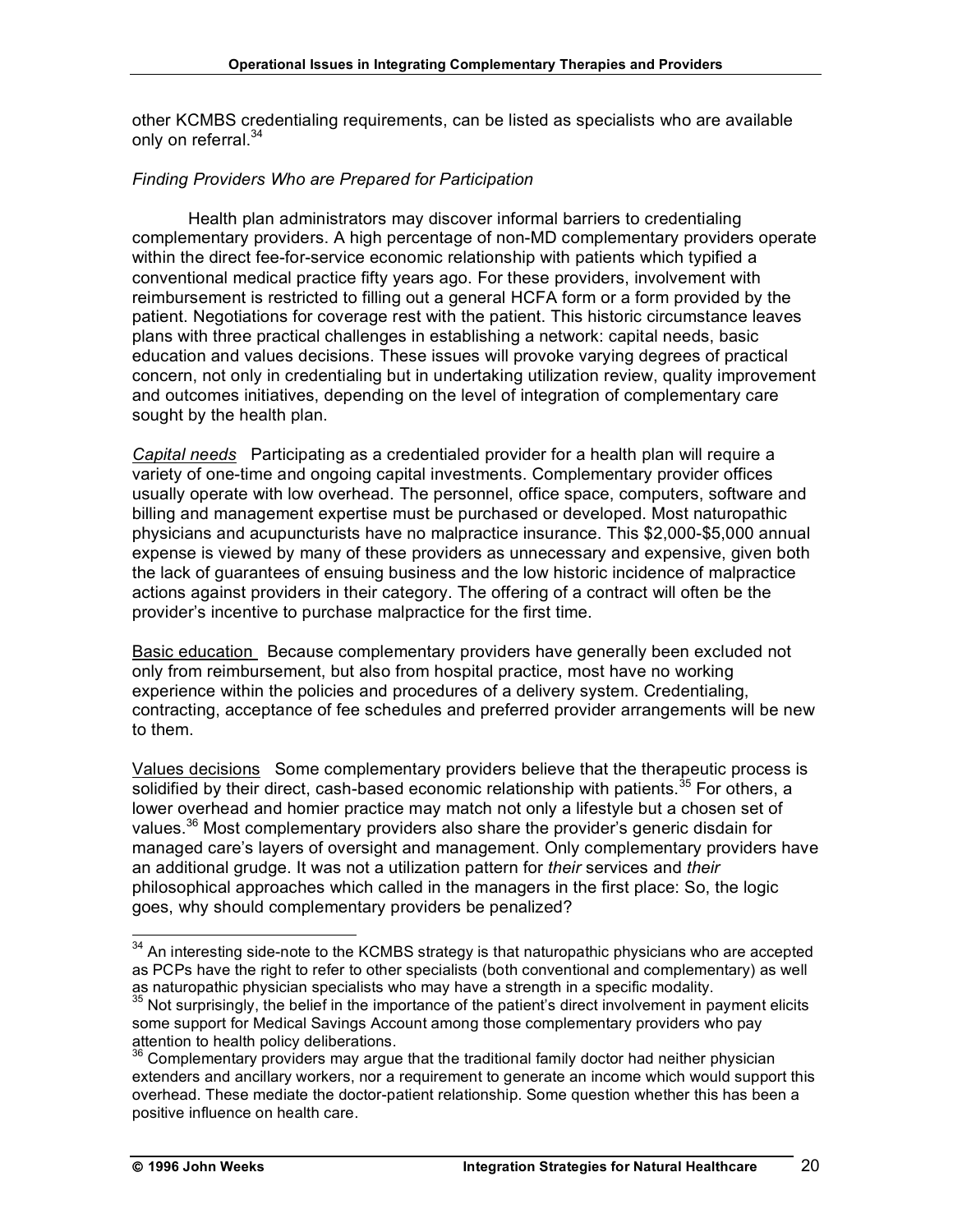Health plans in states with licensing statutes for complementary professions will be able to find providers who will sign just about any contract. But plans seeking relationships with the top providers in a community may run into one or more of these obstacles. These issues would be expected to arise in direct relationship to the desired level of actual clinical and administrative integration of these provider types. They would probably also arise in inverse relationship to the fee schedules offered.

#### Rental of complementary provider networks

A new part of the landscape for health plans investigating relationships with complementary providers is partnership with entrepreneurs who have created complementary provider network management businesses. The health plan can contract with these businesses for networks, where they exist, or potentially for development of a network in a geographic area where the network has not yet credentialed providers. The plan then rents the network on a per member per month basis, or on a fraction of net-paid claims, as with any other preferred provider arrangement. The complementary provider network takes over the credentialing responsibility, as well as billing and provider communication. The network may also manage additional portions of the benefit.

This option may be attractive to health plans which are new to complementary providers. Numerous national and statewide chiropractic networks and independent provider associations have been formed for this purpose. The American Chiropractic Association is building a list of these networks through its Department of Managed Care. An acupuncture network, AcuNet, is contracting with plans in California to help manage acupuncture services for industrial insurance claims.

The last two years mark the advent of a type of network which offers one-stop shopping for credentialed complementary care providers. The most prominent of such businesses is The Alternare Group in Portland, Oregon. Alternare has created networks which may include massage therapists, acupuncturists, naturopathic physicians, chiropractors and mental health counselors. Blue Cross of Washington and Alaska chose to work with Alternare after the plan's 1994-1995 AlternaPath pilot project convinced plan executives that Blue Cross did not have sufficient expertise internally to manage complementary services.<sup>37</sup> Alternare developed a statewide network in Washington at Blue Cross' request. Two other major carriers, Sisters of Providence Health System and Group Health Cooperative of Puget Sound, subsequently contracted with Alternare for these services. With contracts covering 1.8-million covered lives, Alternare's credentialed providers are servicing a substantial percentage of the complementary benefit in Washington state. US Complementary Health, based in Phoenix, Arizona, is following a similar business strategy.<sup>38</sup> Executives of both Alternare and US Complementary Health anticipate that their network expansion plans may be shaped by requests from a health plan to create provider networks in new geographic areas.

<sup>&</sup>lt;sup>37</sup> Presentation by Richard Winner, vice president for marketing healthcare services, Blue Cross of Washington and Alaska, at the Washington State Hospital Association Conference, "Mainstreaming<br>Alternative Medicine," November 6, 1995.<br><sup>38</sup> Executives in both The Alternate Croup and US Complementary Uselfrom Line (1996).

Executives in both The Alternare Group and US Complementary Health are long-time professionals in managed care.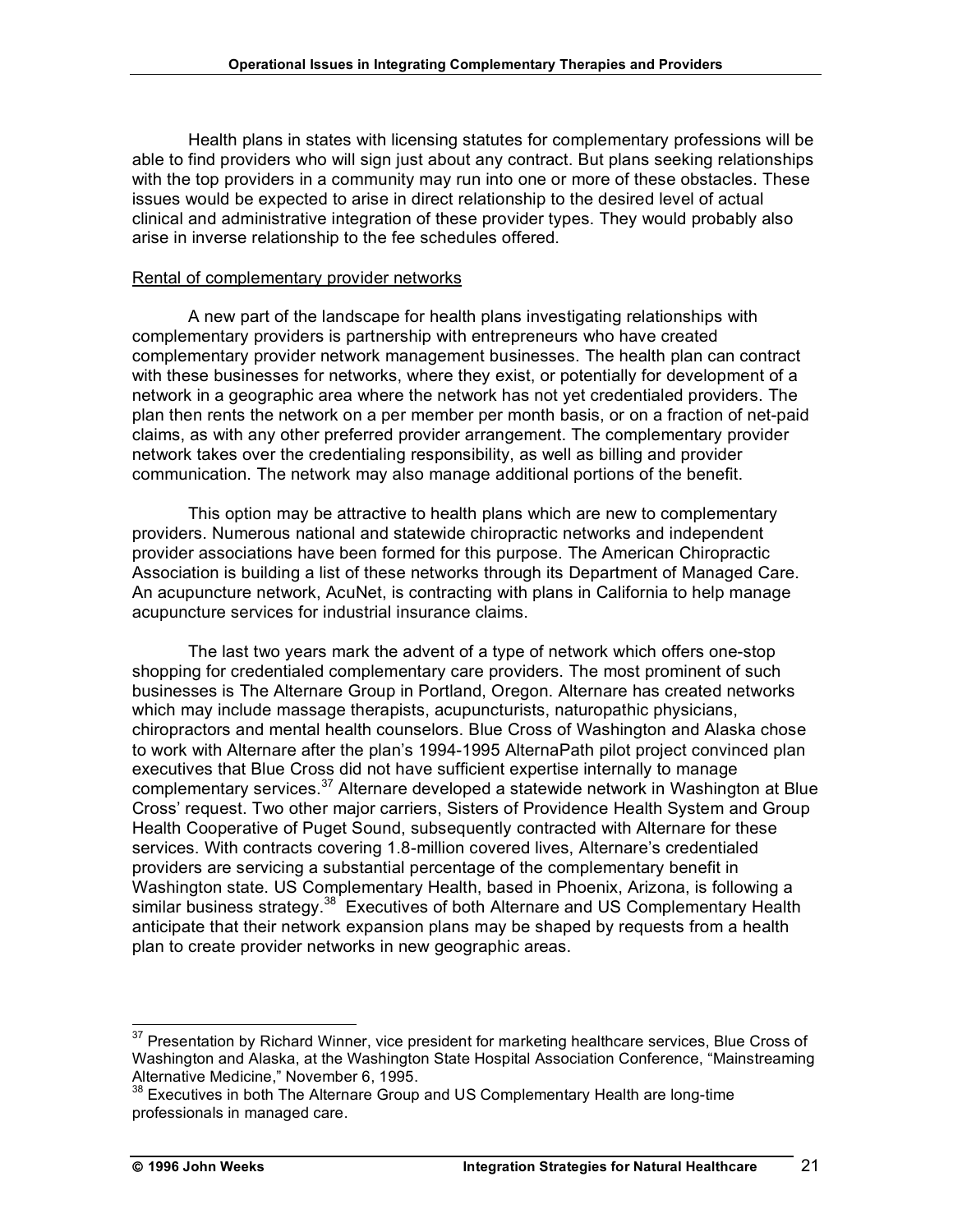An additional notable network development in Washington state's active market is the decision of the first conventional PPO, industry leader First Choice Health Network, to add complementary care to its product line. $39$  In August of 1996, First Choice sent credentialing materials to pre-selected lists of naturopathic physicians, acupuncturists, massage practitioners and direct entry midwives. As markets for complementary services heat up in other jurisdictions, other conventional PPO networks would be expected to follow suit. 40

# Credentialing Alternative Medical Doctors

Health plan credentialing processes present a conundrum for medical doctors and other conventionally-trained and licensed medical professionals who use complementary methods. On the surface, core standards are easily met by these providers. But if the intent of credentialing is to ensure that providers meet standards *for the delivery of complementary therapies*, the picture radically shifts. Briefly stated:

- *Medical Education*Most conventional medical, nursing, physician assistant, and dietetics educational programs do not include complementary therapeutics in their core curriculum, or as electives. Clinical training is virtually non-existent.
- *Licensing Examination* Conventional providers are not tested in these skill areas as part of their examination process prior to attaining licenses.
- *Malpractice Insurance* Malpractice insurance carriers typically offer policies with the expectation that conventional providers will practice within the community standard of care.<sup>41</sup> Most complementary approaches are outside this standard and therefore may not be covered by the provider's policy. Some policies are available, however, which specifically cover alternative methods.

The health plan which is interested in complementary medicine may find itself in a bind. A medical doctor may be exceptionally-well trained in one or more complementary therapies. But objective, verifiable standards for medical education, licensing and examination, the backbone of managed care credentialing, are virtually non-existent. Thus the conventionally-trained categories of providers with which the health plan is familiar, and with which it may be most comfortable, may be the least qualified, from a credentialing standpoint, to provide complementary services.

Many plans which have developed complementary or integrated products have moved ahead without concern for this paradox. The HealthEast Healing Center in Minnesota, established in the autumn of 1996 under the direction of Chris Foley, MD, and the Mercy Integrated Health Arizona Center for Health and Medicine, with Samuel Benjamin, MD, as program director, are two examples.<sup>42</sup> The preference of many health plans for conventionally-trained providers is apparent even when limited standards are in place. For example, most health plans and hospitals in Washington state contracted with certified nurse midwives (CNM) before contracting with direct entry midwives. Yet the

 $39$  First Choice's conventional networks provide care to 475,000 lives.<br><sup>40</sup> It is noteworthy that the capital behind The Alternare Group is from an entrepreneur, Stephen

Gregg, who made his money by building and renting conventional networks.<br><sup>41</sup> Dumoff, A. "Malpractice Liability of Alternative/Complementary Health Care Providers,"<br>Alternative & Complementary Therapies, June/July 1995.<br><sup>4</sup>

Benjamin has met the Arizona standard for licensure as a homeopathic medical doctor, one of three states which has this licensing category.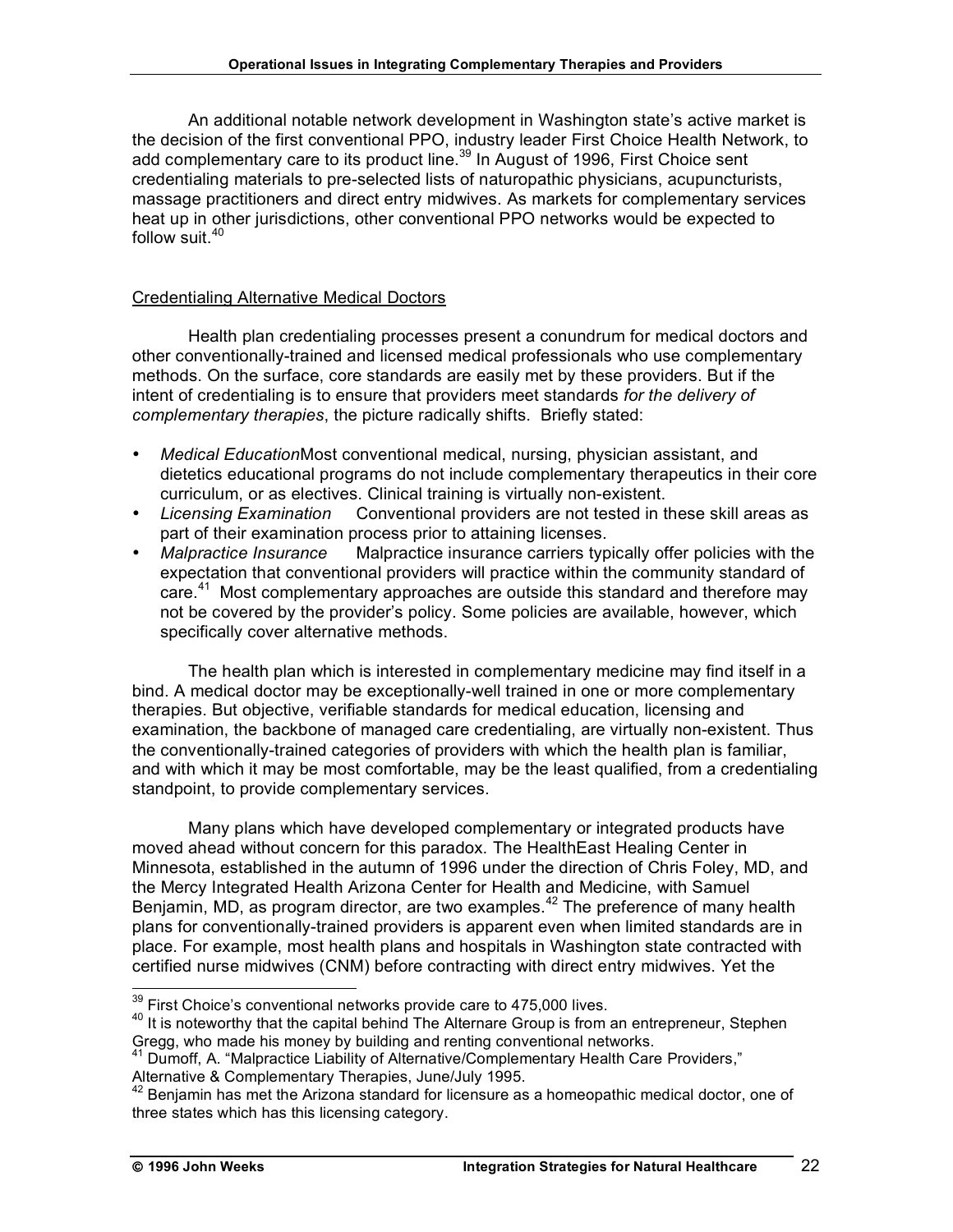clinical requirement for birth management experience is 500 percent higher for direct entry midwives -- 100 births, including 50 labor managements, versus 20 births for certified nurse midwives. Similarly, medical doctors are allowed by some plans to perform acupuncture based on their certification as a medical acupuncturists.<sup>43</sup> Medical acupuncture training requires a small fraction of the didactic and clinical requirements for a direct entry acupuncturist.

The credentialing picture that emerges at the present time is deeply ironic for anyone aware of the frequently expressed fears of complementary providers that conventional practitioners will "take over" their therapies. Those individuals who have chosen to enter complementary professions would appear to be better positioned than "alternative medical practitioners" for credentialing by health plans.

# *Creating Standards for Alternative Medical Doctors*

The recent growth of educational programs in complementary medicine inside conventional medical schools and nursing schools may eventually lead to development of traditional credentialing standards. However, neither standardization of these programs nor inclusion of a standardized complementary medicine section in licensing examinations is expected soon. At the present time, most alternative medical doctors continue to gain their education in complementary therapies through a non-standardized composite of lectures, books, tapes, conferences, collegial relationships and clinical experimentation.

The difficulty posed for health plans by this situation is underlined by a strategy under consideration by California Pacific Medical Group (CPMG), in San Francisco, California. The group is considering development of a complementary and alternative medicine clinic to enhance its service offerings. CPMG is joint-venturing with a group in England headed by Julian Kenyon, MD, which is experienced in operating integrated care clinics. Kenyon believes that a holistic MD is a medical doctor skilled in at least three of the five following modalities: manipulation, nutritional medicine, homeopathy, acupuncture/traditional Chinese medicine and auricular therapy. Under CPMG's proposed joint venture, Kenyon would be personally responsible for ensuring that the clinic's holistic physicians met his standard.<sup>44</sup> In short, CPMG is considering adoption of an internal standard, set by an experienced holistic physician, to replace an externally verifiable one.<sup>45</sup>

Until the conventional medical professions establish verifiable standards for credentialing, intermediate steps such as those listed at the end of this section may fill the void. To this date, no accrediting agencies for managed care have put standards for the

 $43$  The Kaiser Permanente Vallejo Medical Center Alternative Medical Clinic, under the medical direction of medical-acupuncturist Ward Gypson, III, MD, is the outstanding example.

<sup>&</sup>lt;sup>44</sup> Interview (August 16, 1996) with Stephanie Boullonquin, manager of special programs, California Pacific Medical Group, for an article by the author planned for publication in the THE INTEGRATOR *for the Business of Alternative Medicine.*<br><sup>45</sup> Compare this standard to that of a naturopathic physician whose US Department of Education-

recognized education requires distinct three-to-six course didactic tracts followed by clinical training in each of the following: nutritional medicine, botanical medicine, manipulation (and other physical medicine), homeopathy and behavioral change counseling, plus an introductory course in the principles of Chinese medicine.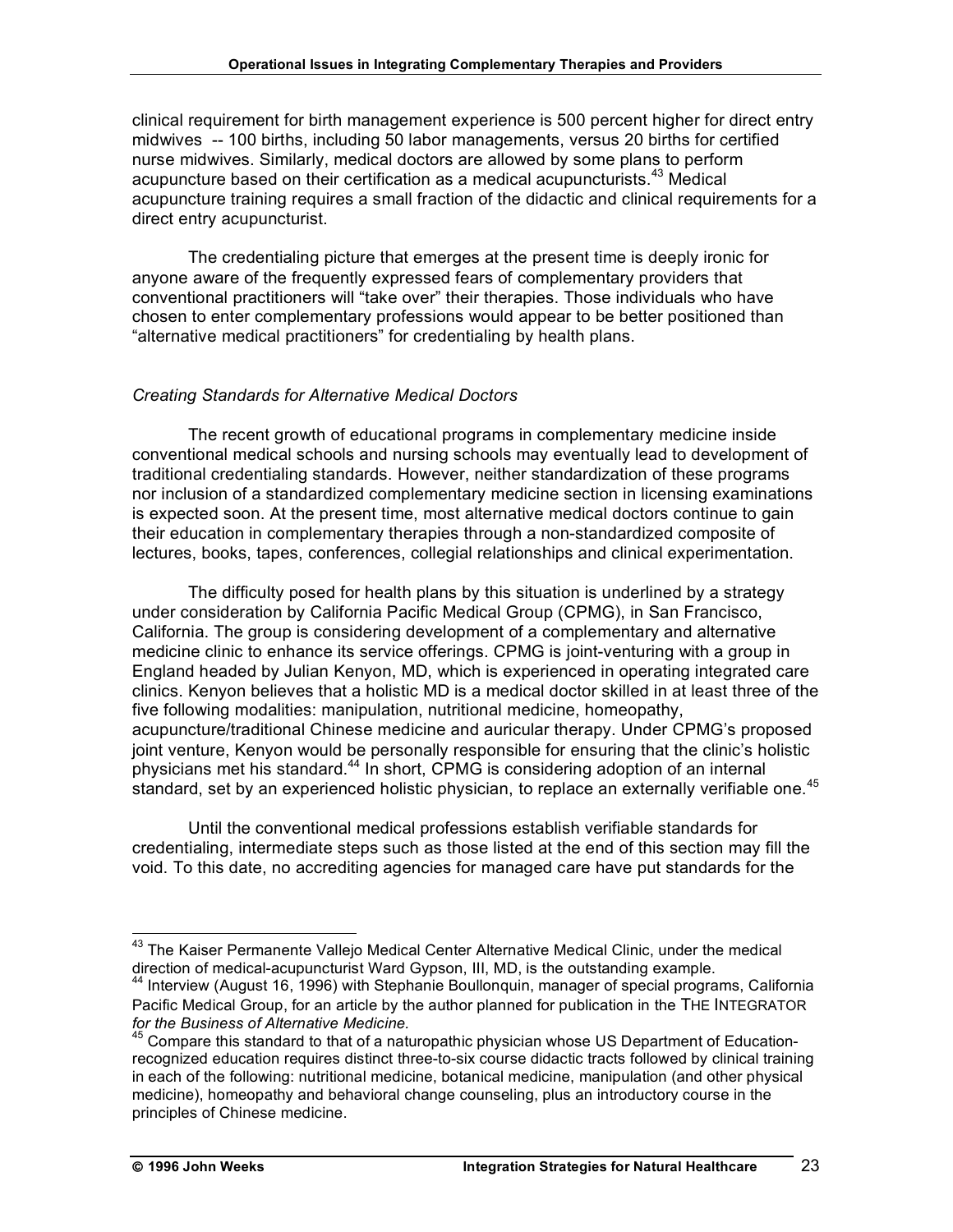delivery of complementary therapeutics to a credentialing test. Therefore, no clarity on the leniency these agencies might show has been established.<sup>46</sup>

# Credentialing Unregulated Providers

A subset of complementary services are provided by individuals who have no accredited health care training but who have undertaken to educate themselves, sometimes extensively, in one or more complementary medicine modality. Included in this category are lay homeopaths, herbalists, and some types of nutritionists, bodyworkers, yoga and tai chi instructors, and nutritional counselors. Health plan accreditation standards would not appear to allow such individuals to provide services for an accreditable health plan. Some integrated clinics, however, may offer such services under the aegis of a medical doctor.

A subset of this group is composed of complementary providers who have met a recognized educational standard, such as a degree in acupuncture from an accredited school, but are practicing in a state where their right to practice has not been legally established. They may or may not have a license to practice in a different jurisdiction.<sup>47</sup> Services of these providers may be sought by clinics associated with health plans. The medical director of the HealthEast Healing Center, affiliated with Minnesota-based HealthEast, for instance, has expressed interest in hiring a naturopathic physician as a member of the clinic's staff.<sup>48</sup> Naturopathic physicians are not licensed in the state. The naturopath would provide care under the supervision of conventionally trained medical staff. Such a practice would also appear to fall outside of accreditable credentialing standards.

# Credentialing Opportunities and Recommendations

Credentialing of complementary providers would be facilitated by the following:

- 1. National professional organizations of complementary providers should make a priority of developing communication between their licensing boards and regulatory bodies toward developing a standardized scope of practice. An external agency might convene such a process.
- 2. Creators of informal educational programs in complementary care should work to standardize curricula and processes, and then seek approval by such independent agencies as the National Organization for Competency Assurance. An updated reference list of such programs should be maintained by an organization for use by providers and health plans.
- 3. The NCQA and other accrediting bodies should clarify their positions on the provision of complementary services by conventionally-trained medical professionals.

<sup>&</sup>lt;sup>46</sup> The Network Accreditation Standards of the Joint Commission on Accreditation of Healthcare Organizations, which do not allow plans to fail in areas, such as information management, where a majority of plans are only beginning to meet the established standard, may provide a model.

 $47$  Complementary professions seeking to expand into new states may recommend that members of their profession who practice in a state without licensing first secure, and maintain, a license from a state which does. This is the formal position of the American Association of Naturopathic

Physicians.<br><sup>48</sup> Interview (August 29, 1996) with Chis Foley, MD, HealthEast provider, for an article to be published in the October issue of THE INTEGRATOR *for the Business of Alternative Medicine*.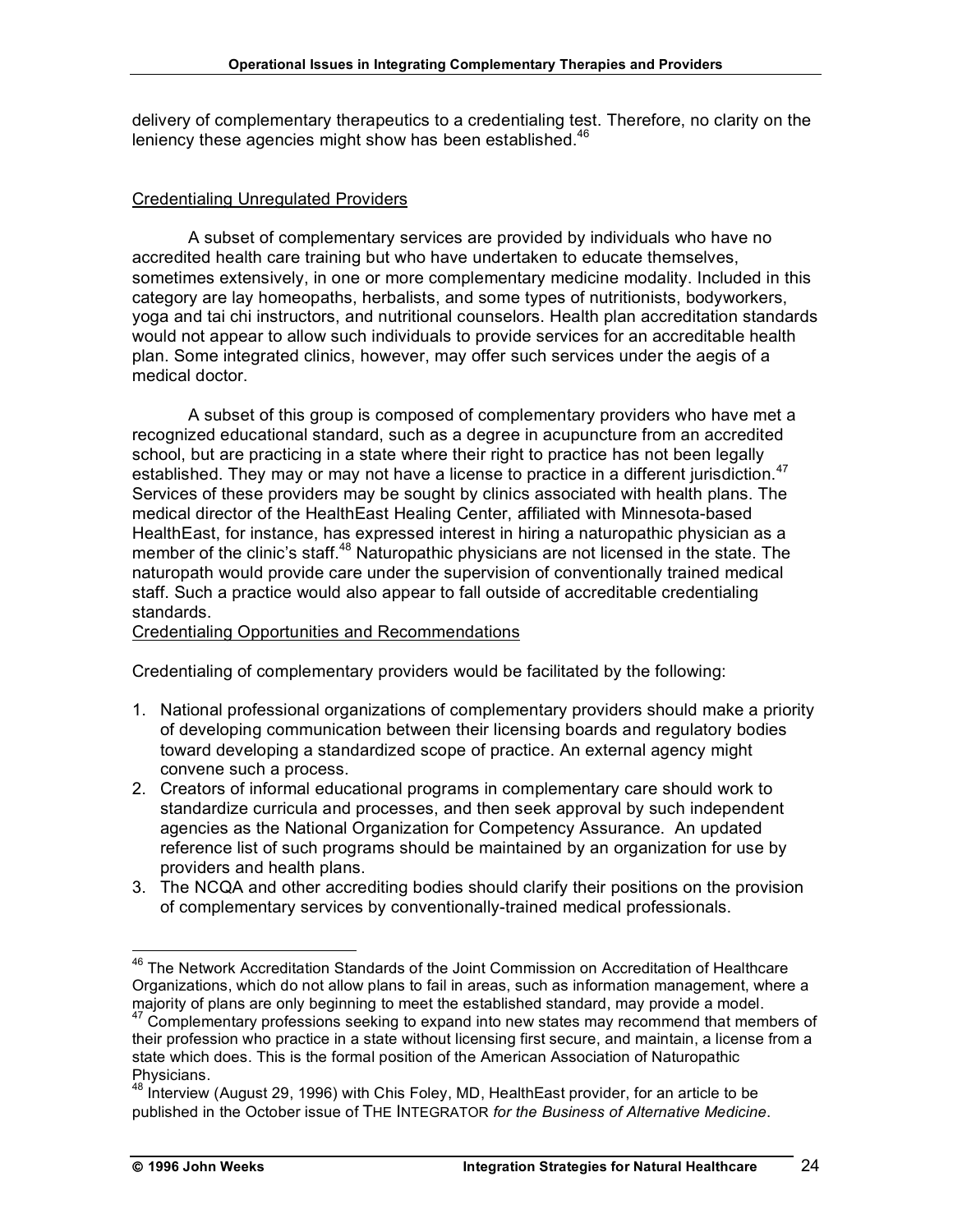- 4. The community of conventionally-trained alternative medical practitioners must move rapidly to develop externally verifiable standards of education and licensing, or to adopt standards, such as those set by the naturopathic profession, for the general practice of natural medicine.
- 5. Given the current void of verifiable, objective standards for credentialing of alternative medical doctors, the following may serve as interim recommendations:<sup>49</sup>
	- Request full documentation of all complementary education, including the CVs of the teaching faculty.
	- Investigate the extent to which the education offered included a clinical component.
	- Request information on any education which has led to a certificate of completion, or which led to an examination.
	- Request information on the status, if any, the certificate program has achieved with an independent review organization.
	- Request evidence that the provider's malpractice carrier is aware of the provider's complementary practices and will cover these services.

<sup>&</sup>lt;sup>49</sup> Two plans, American Western Life Insurance (San Mateo, California) and American Medical Security (Greenbay, Wisconsin) are developing internal credentialing guidelines for the category of alternative medical doctors.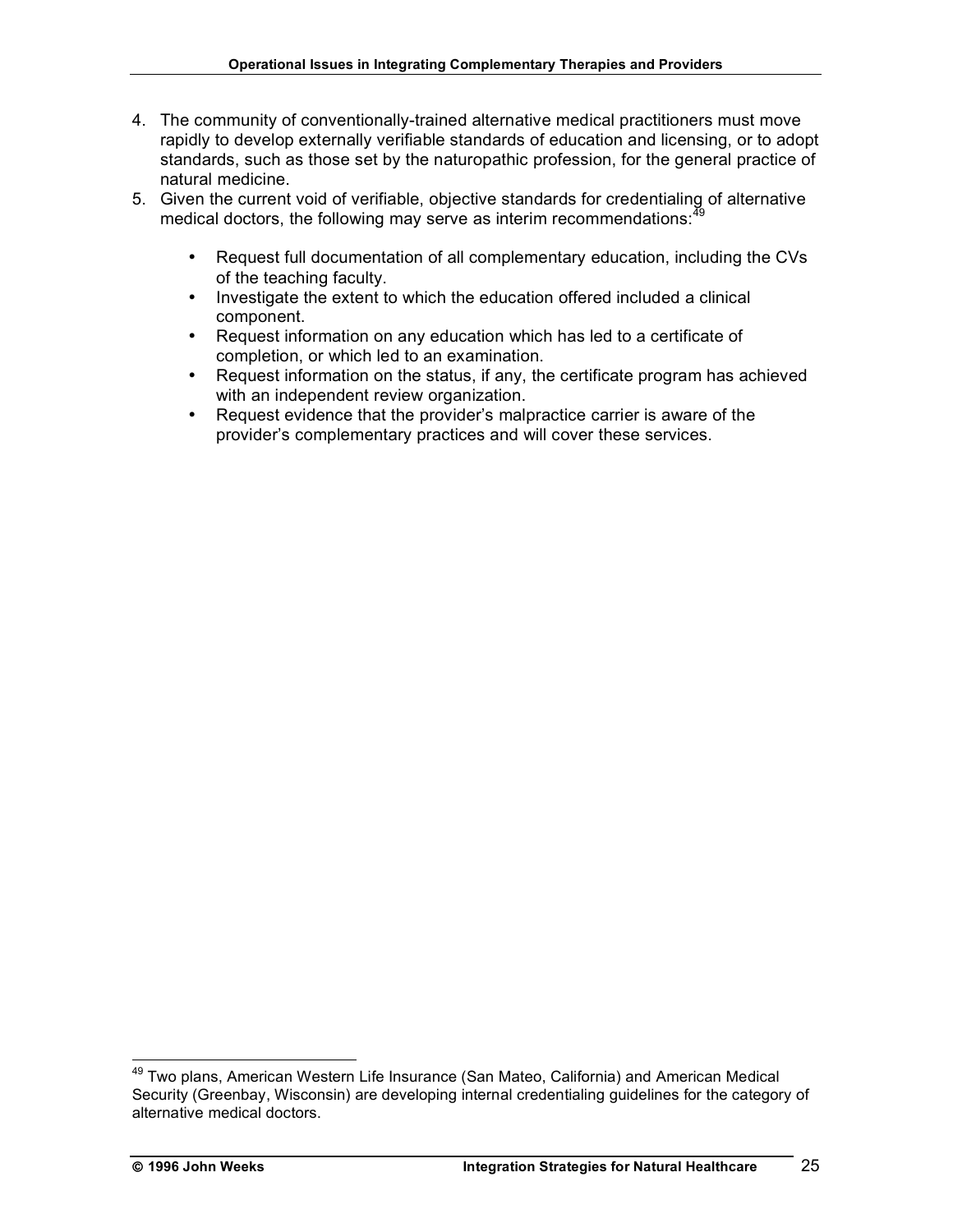*Issues Posed By Managed Care's Core Standards*

# **Section 3: Utilization Management and Review**

The every category of provider mandate in Washington state includes a caveat which requires covered providers from all categories of provider to "abide by plan standards related to ... utilization review ... and the provision of cost-effective and clinically efficacious services." This legislative language gives plans an opportunity not only to select a network of credentialed providers, but also to select conditions for which referral or care would be a covered benefit. Plans establish management patterns for the covered conditions. This section first looks at some processes by which plans established their utilization parameters and the decisions they made. More complex utilization issues which many of these initial, conservative management plans skirted are then considered.

#### Fact-finding

Washington state's health plans used a variety of strategies to develop their initial lists of covered services, management strategies and reimbursement schedules. These included, but were not limited to:

- Inviting leaders of complementary professional associations and related educational programs to provide testimony to internal working committees.
- Participation in an acupuncture roundtable involving leading professionals, educators and health plan representatives. Those involved created five working committees: Education and Communication, Risk and Quality, Clinical Integration, Research and Economics.<sup>50</sup>
- Development of complementary medicine advisory councils.
- Internal literature review.
- Consulting with specialty laboratories.
- Participation in seminars and workshops sponsored by complementary and conventional provider groups.
- Sponsoring continuing education seminars to elicit more information about the nature of complementary services.
- Retaining consultants who were either complementary providers or familiar with the concerns of these provider categories.
- Finding providers to serve as consultants to peer review and utilization review processes.

The utilization management programs created subsequent to this fact-finding show remarkable variability. Table 5 shows the initial programs developed by four plans for covering acupuncture services. Note that most of the plans view these lists as works in progress. After some experience, for instance, Group Health Cooperative of Puget Sound chose to increase the number of approved acupuncture visits on initial referral to 6-8 from

 $50$  The roundtables were organized by the Northwest Institute of Acupuncture and Oriental Medicine and held in the Fall and Winter, 1995-1996.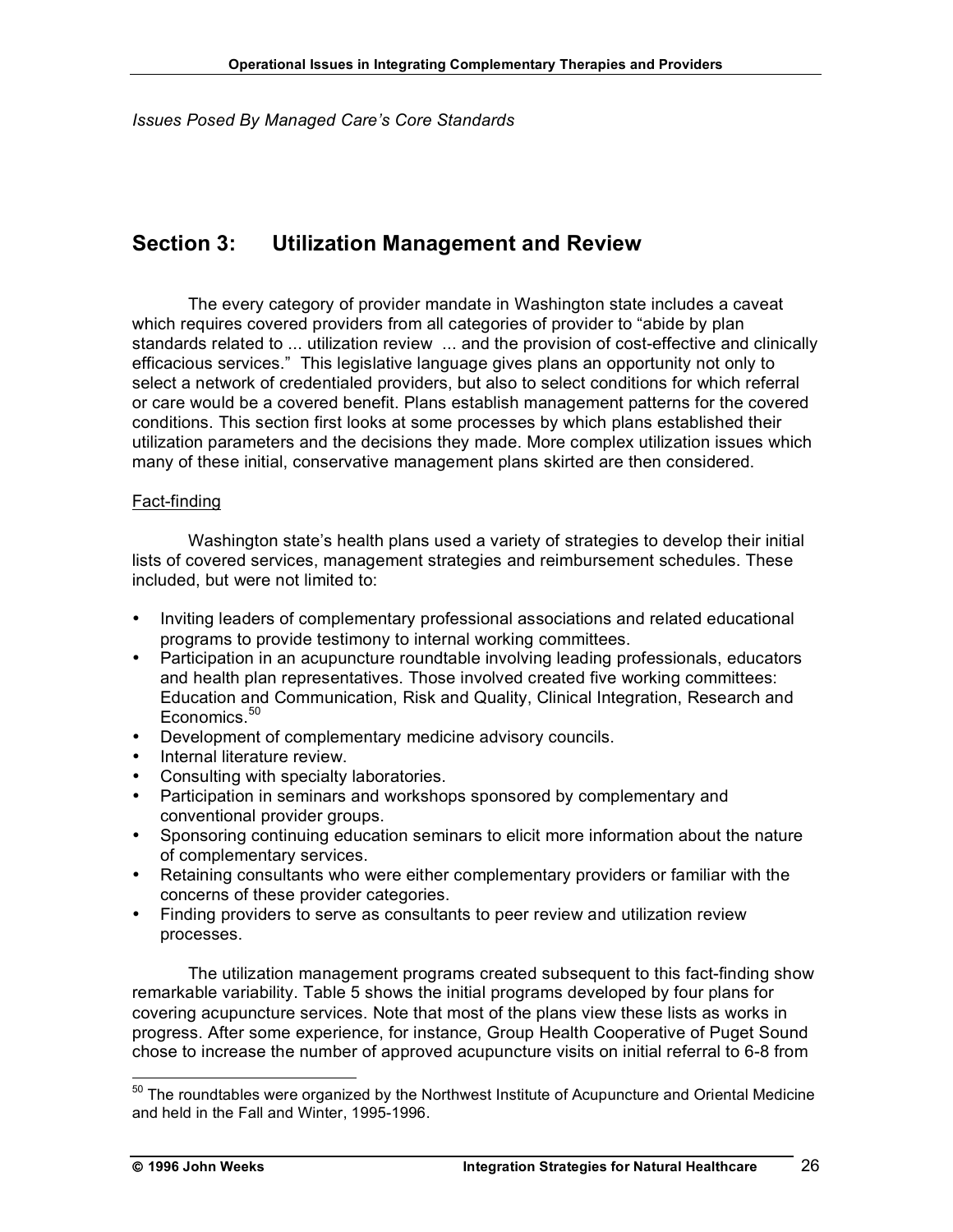an initial three (3) visit plan. Examination of the chart reveals both common denominators and exceptional choices in these utilization decisions. The PacifiCare list, for instance, does not exclude referral for unlisted conditions; rather, it presents health concerns where acupuncture may be most appropriate. For comparison, a list of conditions recommended by one of the leading political figures in the state's acupuncture community is provided. This list is a subset of the 200 conditions for which the World Health Organization has recommended acupuncture treatment.

# Case Study: Group Health Cooperative of Puget Sound<sup>51</sup>

Industry leader Group Health Cooperative of Puget Sound, an NCQA accredited staff-model HMO, is a good case study of a conservative approach to the questions posed by the Washington mandate. With the notable exception of its policy on homebirth by direct entry licensed midwives, Group Health's utilization plan ranks among the most restrictive offered in Washington.<sup>52</sup> Simeon Rubenstein, MD, Group Health's vice president for corporate health, who heads Group Health's investigation of complementary care, stresses that these standards are "evolving."<sup>53</sup>

Group Health began its investigative process in early 1994, months after the 1993 legislature originally included the "every category of provider" language in the state's reform act. (See footnote number 22.) GHC invited leaders of the state's complementary professions and educational institutions to address a 12-member task force headed by Dr. Rubenstein. The leaders were subsequently asked to provide information in response to a series of follow-up questions.<sup>54</sup> Examples were:

- Would the services be targeted toward specific clinical entities (such as obstetrics or gynecology)?
- How would the profession interact with Group Health's guidelines and technology assessment committees?
- Would these providers practice independently or integrated into the organization?
- What joint areas would be most valuable for outcomes study?

A year later, a Group Health internal newsletter reported the recommendations of the task force.<sup>55</sup> Chiropractic services would be available under specific practice guidelines. **Table 5: Acupuncture Services in Four Plans, and a Practitioner's Recommendations Based on World Health Organization Guidelines<sup>56</sup>**

<sup>&</sup>lt;sup>51</sup> The information for the Group Health Care study was first developed for an article planned for the October <sup>1996</sup> issue of THE INTEGRATOR *for the Business of Alternative Medicine.* <sup>52</sup> Group Health's policy on naturopathic physician services exemplifies its conservative approach.

Group Health allows referrals for just six conditions, while other plans which limit naturopathic physicians to a specialist role do not limit referral condition. King County Medical Blue Shield, discussed in the credentialing section, allows naturopathic physicians to act in a direct-access primary care capacity.

<sup>&</sup>lt;sup>53</sup> Personal communication, August 1996, with Dr. Simeon Rubenstein.<br>
<sup>54</sup> Letter from Dr. Rubenstein to naturopathic physician leaders (April 19, 1994).<br>
<sup>55</sup> Group Health News: News and Information for Group Health Sta in the August issue of THE INTEGRATOR *for the Business of Alternative Medicine.*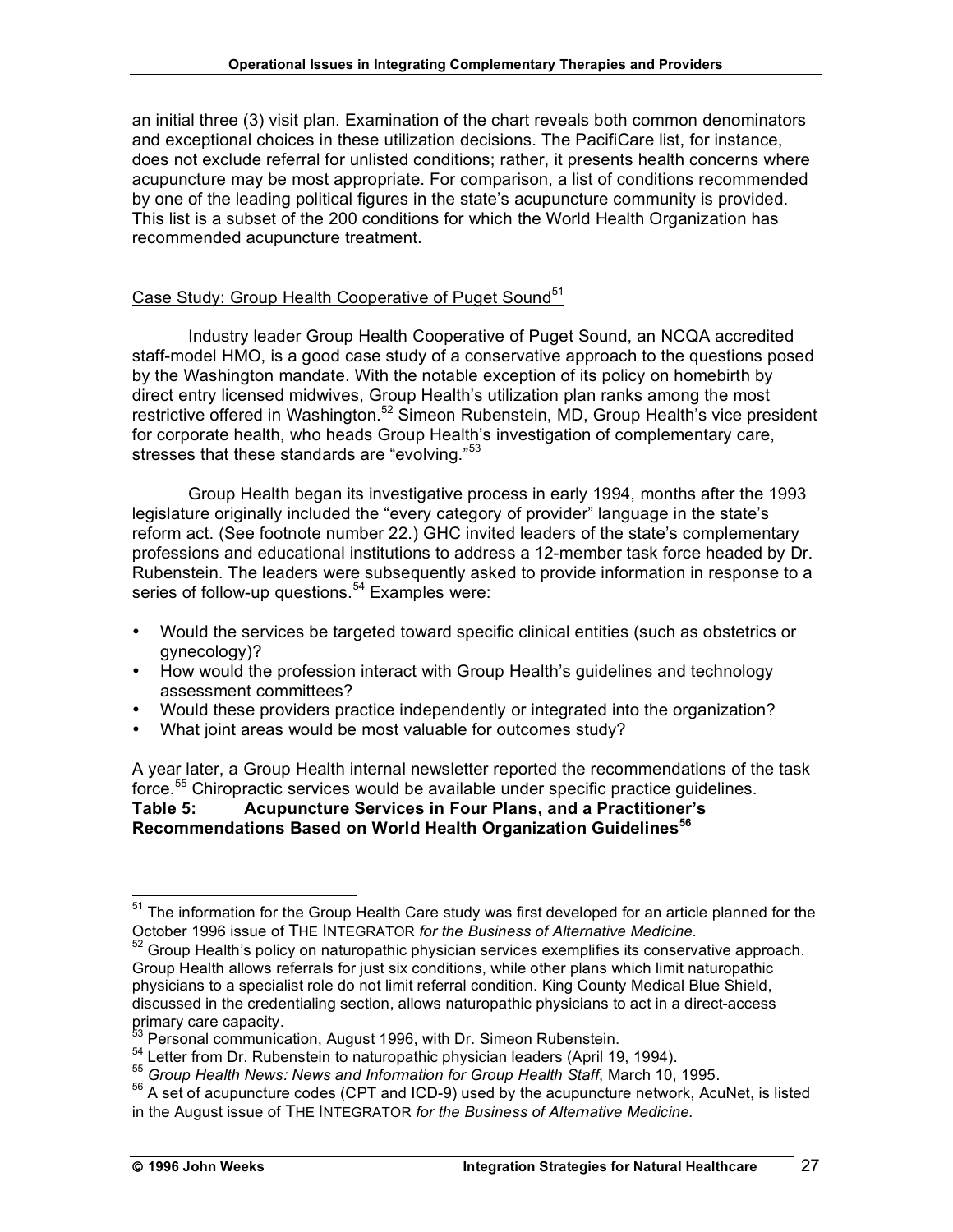| <b>Health Plan</b> | Sisters of<br><b>Providence</b><br><b>Health Plans</b>                                                                                                                                                                                                                                           | <b>King County</b><br><b>Medical/Blue</b><br><b>Shield</b>                                                                                                                                                                                                                                                                                                                                                                                                                                                                                                                                                                                                                                                                                                                                     | <b>Group Health</b><br><b>Cooperative of</b><br><b>Puget Sound</b>                                                                                                                                                                                     | <b>PacificCare</b><br>of WA                                                                                                                                                                                                                                                                                                                                                                                                                                                                                                            | <b>Culled from</b><br><b>W.H.O.</b>                                                                                                                                                                                                                                                                                                                                                                                                                                                                                                                                                                                                                                                                                                                                                                                       |
|--------------------|--------------------------------------------------------------------------------------------------------------------------------------------------------------------------------------------------------------------------------------------------------------------------------------------------|------------------------------------------------------------------------------------------------------------------------------------------------------------------------------------------------------------------------------------------------------------------------------------------------------------------------------------------------------------------------------------------------------------------------------------------------------------------------------------------------------------------------------------------------------------------------------------------------------------------------------------------------------------------------------------------------------------------------------------------------------------------------------------------------|--------------------------------------------------------------------------------------------------------------------------------------------------------------------------------------------------------------------------------------------------------|----------------------------------------------------------------------------------------------------------------------------------------------------------------------------------------------------------------------------------------------------------------------------------------------------------------------------------------------------------------------------------------------------------------------------------------------------------------------------------------------------------------------------------------|---------------------------------------------------------------------------------------------------------------------------------------------------------------------------------------------------------------------------------------------------------------------------------------------------------------------------------------------------------------------------------------------------------------------------------------------------------------------------------------------------------------------------------------------------------------------------------------------------------------------------------------------------------------------------------------------------------------------------------------------------------------------------------------------------------------------------|
| <b>Conditions</b>  | Migraine<br>Stress headaches<br>Chronic neck pain<br>Chronic back pain<br>Primary<br>dysmenorrhea<br>Pain secondary to<br>metastatic disease<br>Arthritis<br>(degenerative, post-<br>traumatic, immune<br>mediated)<br>Neuropathic Pain<br>Chemical<br>Dependency if in a<br>contracted facility | Musculo-skeletal<br>Soft tissue pain in the<br>shoulder<br>Arthritis [various]<br>Soft tissue trauma of<br>ankle<br>Back pain [various]<br>Soft tissue trauma of<br>the knee<br><b>Bursitis</b><br>Sprain<br>Carpal tunnel<br>syndrome<br>Tendonitis<br>Chest pain<br>Tenosynovitis<br>Diaphragmatic spasm<br>Torticollis<br>Facet svndrome<br>Fibromyalgia<br>Neurological<br>Fibrositis<br>Bell's Palsy<br>"Tennis elbow"<br>Cephalgia<br>Myofascitis/myalgia<br>Facial nerve paralysis<br>Nerve impingement<br>syndrome<br>Intercostal neuralgia<br>Pain in the sole of the<br>foot<br>Neurasthenia<br>Plagiocephaly<br>Paraplegia<br>Radiculitis<br>Polyneuritis<br>Sciatica<br>Post-poliomyelitis<br>sequelae<br>Spasm on facial<br>muscles<br>Trigeminal neuralgia<br>Also: Dysmenorrhea | Myofacial pain<br>syndrome<br>Fibromyalgia<br>Chronic pain - neck<br>Chronic pain - back<br>Dysmenorrhea<br>Chronic headaches<br>(includes migraine and<br>stress)<br>Pain secondary to<br>metastatic disease<br>Neuropathic pain<br>Chronic arthritis | Musculo-skeletal pain<br>syndromes:<br>stress headache,<br>carpal tunnel,<br>tendonitis.<br>soft tissue trauma<br>sciatica, etc.<br>Chronic pain syndromes<br>and pain management:<br>post surgical<br>pain secondary to<br>metastatic disease, etc.<br>Neurological conditions:<br>migraine, Bell's palsy,<br>stroke rehabilitation, etc.<br>GI conditions: irritable<br>bowel, non-specific<br>abdominal pain, etc.<br>Addictions and chemical<br>dependency<br>Others, including:<br>sinusitis, dysmenorrhea,<br>PMS,<br>depression | 200 total conditions,<br>including:<br>Alcohol dependence<br>Allergies/Asthma<br>Anxiety/<br>Depression<br>Arthritis/<br>Joint Problems<br>Back pain<br>Bladder/Kidney problems<br>Carpal tunnel syndrome<br>Childhood illness<br>Colds/Flu/Cough/<br><b>Bronchitis</b><br>Constipation/<br>Diarrhea<br><b>Dizziness</b><br>Drug addiction/<br>Smoking<br>Eye, ear, nose and throat<br>disorders<br>Headache/<br>Migraine<br>Heart problems/<br>palpations<br>Herpes<br>High blood pressure<br>Imm. syst. def.<br>Infertility<br>Insomnia<br>Knee pain<br>Fibromyositis<br>Neck pain/stiffness<br>Numbness/<br>Poor circulation<br><b>PMS</b><br>Sciatica<br>Sexual dysfunction/<br>Impotence<br>Shoulder pain<br>Skin problems<br>Sports iniuries<br>Stress/Tension<br>Tendonitis<br>TMJ/Jaw pain<br>Weight gain or loss |
| Management         | PCP authorization if<br>recommended or<br>requested by member<br>for up to<br>10 sessions<br>Two additional<br>periods of 5 sessions<br>each if authorized                                                                                                                                       | author unclear                                                                                                                                                                                                                                                                                                                                                                                                                                                                                                                                                                                                                                                                                                                                                                                 | Authorization<br>6-8 visits then review<br>by PCP and Alternative<br>Care Coordinator<br>Treatment plan within<br>10 days of 1st visit<br>Treatment summary 30<br>days after 3rd visit                                                                 | Recommends that referral<br>be for a distinct series of<br>visits (three (3) to 10<br>depending on the severity<br>of the condition) followed<br>by an assessment to see<br>if additional treatment is<br>appropriate.                                                                                                                                                                                                                                                                                                                 | <b>NA</b>                                                                                                                                                                                                                                                                                                                                                                                                                                                                                                                                                                                                                                                                                                                                                                                                                 |
| <b>Source</b>      | Source: Providence<br>Health Plans QM<br>Committee<br>January 1996                                                                                                                                                                                                                               | King County Medical<br><b>Blue Shield</b>                                                                                                                                                                                                                                                                                                                                                                                                                                                                                                                                                                                                                                                                                                                                                      | <b>GHC Alternative</b><br>Medicine Grid<br>May 1996                                                                                                                                                                                                    | PacifiCare of Washington<br>September 1996                                                                                                                                                                                                                                                                                                                                                                                                                                                                                             | Lori King, LAc, past-<br>president, Acupuncture<br>Association of<br>Washington, based on<br>World Health<br>Organization list of<br>conditions                                                                                                                                                                                                                                                                                                                                                                                                                                                                                                                                                                                                                                                                           |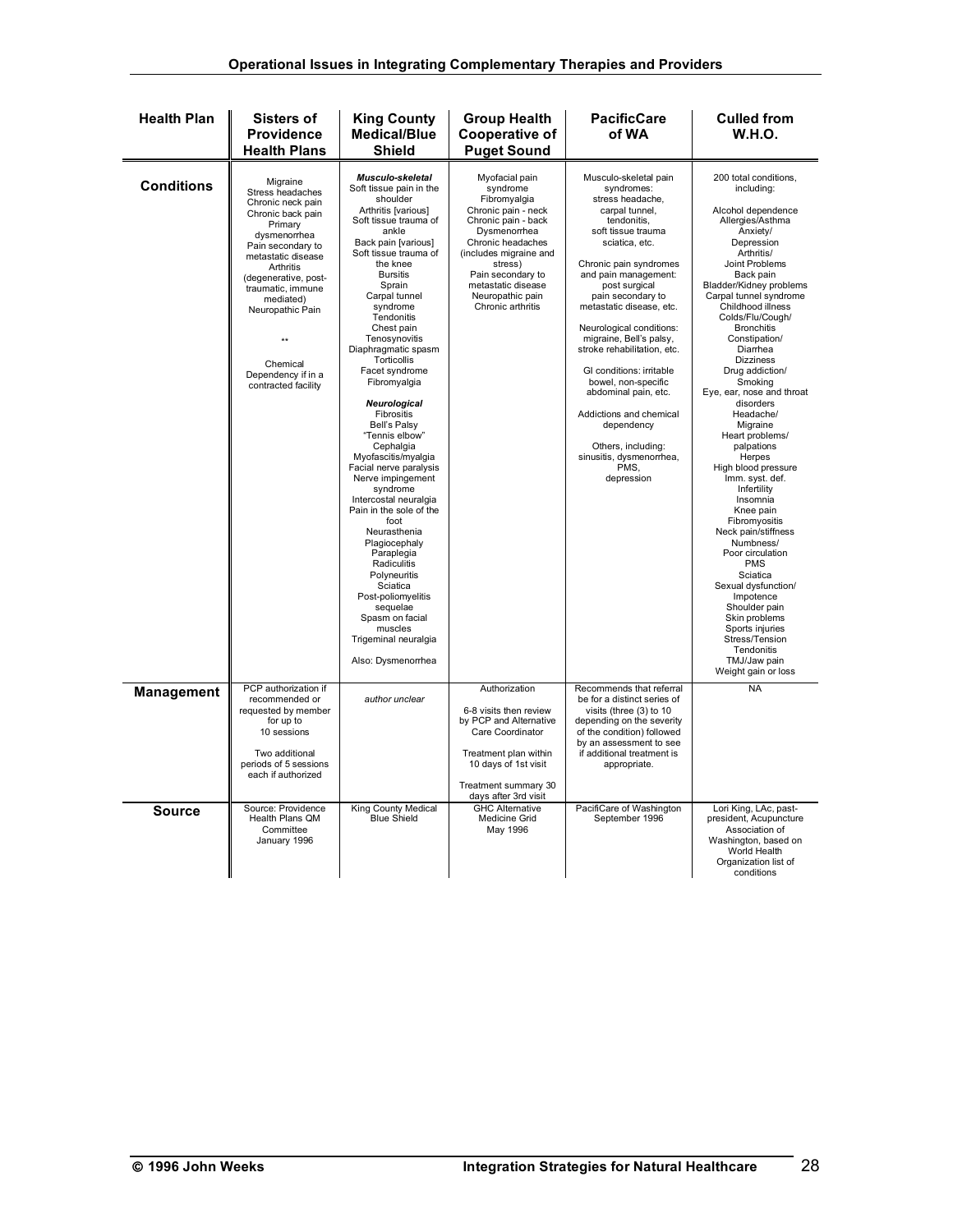(Group Health eventually contracted these services through a local chiropractic network management business.) Massage services would "continue to be available on a limited basis," coordinated through the organization's physical therapy department. The HMO suggested coverage of homebirth, by licensed, direct-entry midwives, for low risk mothers.<sup>57</sup> The recommendation on acupuncture had services available only on as part of focused research "looking into its effectiveness." While the plan expected to continue to explore naturopathy, the task force recommended shutting the door on these providers, at least for the time being: "Services by naturopaths would not be covered, but some naturopathic services would be integrated into current provider practices."

# *A Template for Limiting a Plan's Exposure*

The utilization plan Group Health unveiled in 1996 was substantially more expansive than the service offerings recommended by the task force.<sup>58</sup> Table 6 documents the HMO's utilization strategies as the mandate came into effect. Group Health chose to contract with a complementary care network management firm for access to credentialed providers who would deliver these services. The HMO appointed a registered nurse as Alternative Care Coordinator to provide assistance with utilization issues.

This Group Health Alternative Care Grid can serve as a template for any health plan which wishes to define a restrictive integration plan which will substantially limit the plan's financial exposure. All services must be accessed on referral from the plan's primary care providers. Note that the plan is not *recommending* referral to these providers, but merely *allowing* it. Some of the HMO's PCPs, because of personal interest or experience, may value complementary care and initiate a referral from time-to-time. But most utilization originates with a member of the HMO requesting or demanding a referral from a PCP. If the plan does not actively undertake to educate providers or members about the availability or potential benefits of utilizing or referring for these services, the plan's financial exposure will be even more limited.<sup>39</sup>

<sup>&</sup>lt;sup>57</sup> Group Health initiated a related process, headed by obstetricians, to specifically focus on the licensed midwives and homebirth. Following extensive review, the HMO chose to credential and contract its own network of licensed midwives for homebirths. A Group Health flier for its consumers, entitled "Home Birth," promotes the practice. The flier poses the question: "Why does Group Health use licensed midwives for home births?" The answer: "Licensed midwives are specially trained for home births. They provide excellent care and preparation for having your baby<br>at home."<br> $58.0$  factor in has adoption that are all the set of the set of the set of the set of the set of the set of th

A factor in broadening the coverage may have been a controversial *Bulletin* issued by Insurance Commissioner Deborah Senn on December 19, 1995, in which she took the position that entire categories of providers could not be excluded from coverage. The *Bulletin* inspired a lawsuit, filed in January of 1996, in which Group Health joined with most of the state's health plans as plaintiff. As of September 1996, the dispute remained in an administrative process to which it was remanded by<br>the judge.<br><sup>59</sup> Group Health developed and widely promoted to its own previders and to the best of the second

Group Health developed and widely promoted to its own providers and to the broader community a day-long session on mainstreaming alternative medicine in December of 1995.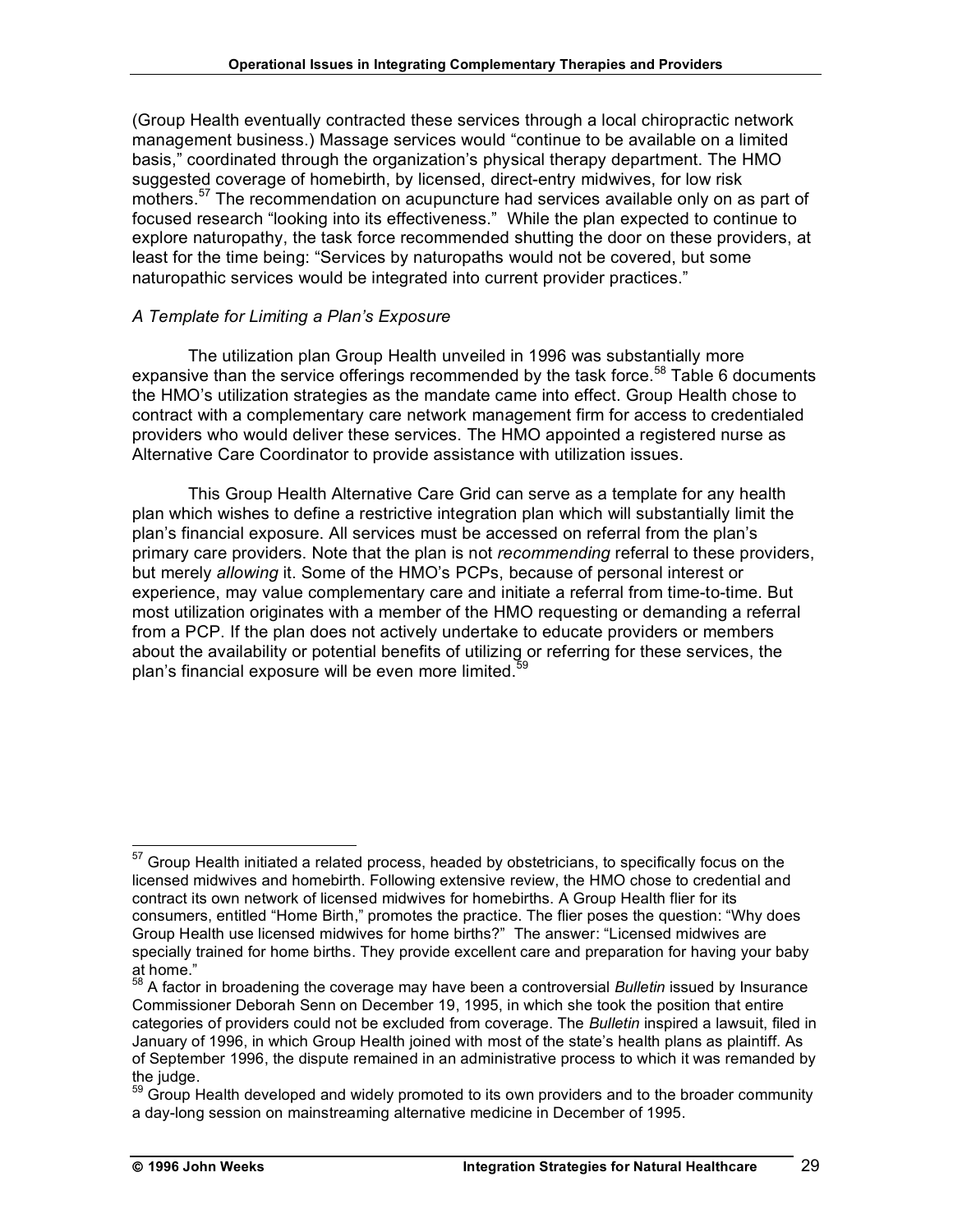| Table 6: |  | Group Health Cooperative Complementary Provider Utilization Plans <sup>60</sup> |
|----------|--|---------------------------------------------------------------------------------|
|          |  |                                                                                 |

|                                                                 | Acupuncture                                                                                                                                                                                                                                                                                                                | <b>Massage Therapy</b>                                                                                                                                                                                                                                                                                                                    | Naturopathy                                                                                                                                                                                                                                                                                                                                               |
|-----------------------------------------------------------------|----------------------------------------------------------------------------------------------------------------------------------------------------------------------------------------------------------------------------------------------------------------------------------------------------------------------------|-------------------------------------------------------------------------------------------------------------------------------------------------------------------------------------------------------------------------------------------------------------------------------------------------------------------------------------------|-----------------------------------------------------------------------------------------------------------------------------------------------------------------------------------------------------------------------------------------------------------------------------------------------------------------------------------------------------------|
| Will you receive an<br>authorization?                           | Yes                                                                                                                                                                                                                                                                                                                        | Yes                                                                                                                                                                                                                                                                                                                                       | Yes                                                                                                                                                                                                                                                                                                                                                       |
| <b>Diagnoses and</b><br>clinical conditions<br>that are covered | Myofascial pain syndrome<br>$\bullet$<br>Fibromyalgia<br>$\bullet$<br>Chronic pain (neck & back)<br>$\bullet$<br>Dysmenorrhea<br>$\bullet$<br>Chronic Headaches including<br>$\bullet$<br>migraine and stress<br>Pain secondary to metastatic<br>٠<br>disease<br>Neuropathic pain<br><b>Chronic Arthritis</b><br>$\bullet$ | Lymphedema where<br>$\bullet$<br>traditional therapy has failed<br>Part of Rehab benefit where<br>$\bullet$<br>expected to produce<br>sustainable functional<br>improvement in 60 days and<br>only cover for an acute<br>precipitating event<br>Not covered for recreational.<br>$\bullet$<br>sedative or palliative reasons<br>$\bullet$ | <b>Premenstrual Syndrome</b><br>$\bullet$<br>Menopausal Symptoms<br>$\bullet$<br>Chronic Fatigue<br>٠<br><b>Chronic Arthritis</b><br>٠<br>Chronic Irritable Bowel<br>Syndrome<br>Fibromyalgia<br>٠<br>$\bullet$                                                                                                                                           |
| <b>Visit limits</b>                                             | 3 visits and then review by<br>PCP or Alternative Care<br>Coordinator (Note: this was<br>later changed to 6-8 visits.)<br>Treatment Plan within 120<br>٠<br>days of first visit<br>Treatment Summary 30 days<br>٠<br>after 3rd visit                                                                                       | All visits within 60 days and<br>may occur simultaneously with<br>a PT program and then<br>reviewed by PCP and<br>Alternative Care Coordinator<br>Treatment Plan within 10 days<br>$\bullet$<br>of first visit<br>Treatment Summary 30 days<br>$\bullet$<br>after 6th visit                                                               | 3 visits and then reviewed by<br>PCP and Alternative Care<br>Coordinator<br>Treatment Plan within 10 days<br>$\bullet$<br>of first visit<br>Treatment Summary 30 days<br>٠<br>after 3rd visit                                                                                                                                                             |
| <b>Ancillary services</b><br>(lab, pharmacy, x-<br>ray)         | Ordered via PCP<br>$\bullet$                                                                                                                                                                                                                                                                                               | Ordered via PCP<br>$\bullet$                                                                                                                                                                                                                                                                                                              | Only to listed labs<br>$\bullet$<br>Urged to get laboratory<br>$\bullet$<br>information from GHC labs<br>Excludes NFX<br>Pharmacy subscription must<br>be obtained via PCP<br>No coverage for botanical,<br>٠<br>herbs, vitamins, food<br>supplements<br>All x-ray, EKG, ultrasounds,<br>٠<br>procedures (scoping), allergy<br>testing, injections at GHC |

#### Referral from a PCP Uneducated in Complementary Medicine

Informed referral is an oxymoron for a PCP with limited understanding of complementary services. Less appreciated by the complementary community is that such a referral is often contractually problematic. PCPs are authorized to refer when they feel that such a decision is in the best interest of the health of the patient. Conventional medical schooling, while undergoing change, will not likely have trained the provider in even the fundamental educational standards of the complementary provider groups. The PCP will be ignorant of the therapeutic agents and modalities, the extent of their scientific support, and any evidence of risks involved.<sup>61</sup>

Arguably then, the PCP has no business in authorizing such a referral without prior education. The PCP is thrust into an awkward position between demands of a patient and the PCP's contractual limitations. Yet by maintaining this cloak of ignorance, a conservative health plan limits exposure to any anticipated financial risks from offering the complementary benefits. The plan, however, similarly denies itself any financial or member satisfaction benefits which may flow from a focused effort to educate its PCPs about complementary services.

The plan may adopt strategies to help remove PCP anxiety. The plan can develop a disclaimer form which may limit exposure of the PCP when the PCP refers based on a patient's request. Alternatively, a health plan can undertake an internal educational

 $60$  Group Health Cooperative of Puget Sound "Alternative Medicine Grid."<br> $61$  In this context, even the most exacting treatment plan from the complementary provider, as required in Group Health's authorization grid, may have the relevance of a neighborhood directory for Cuzco, Peru, to a motorist cruising Interstate 90.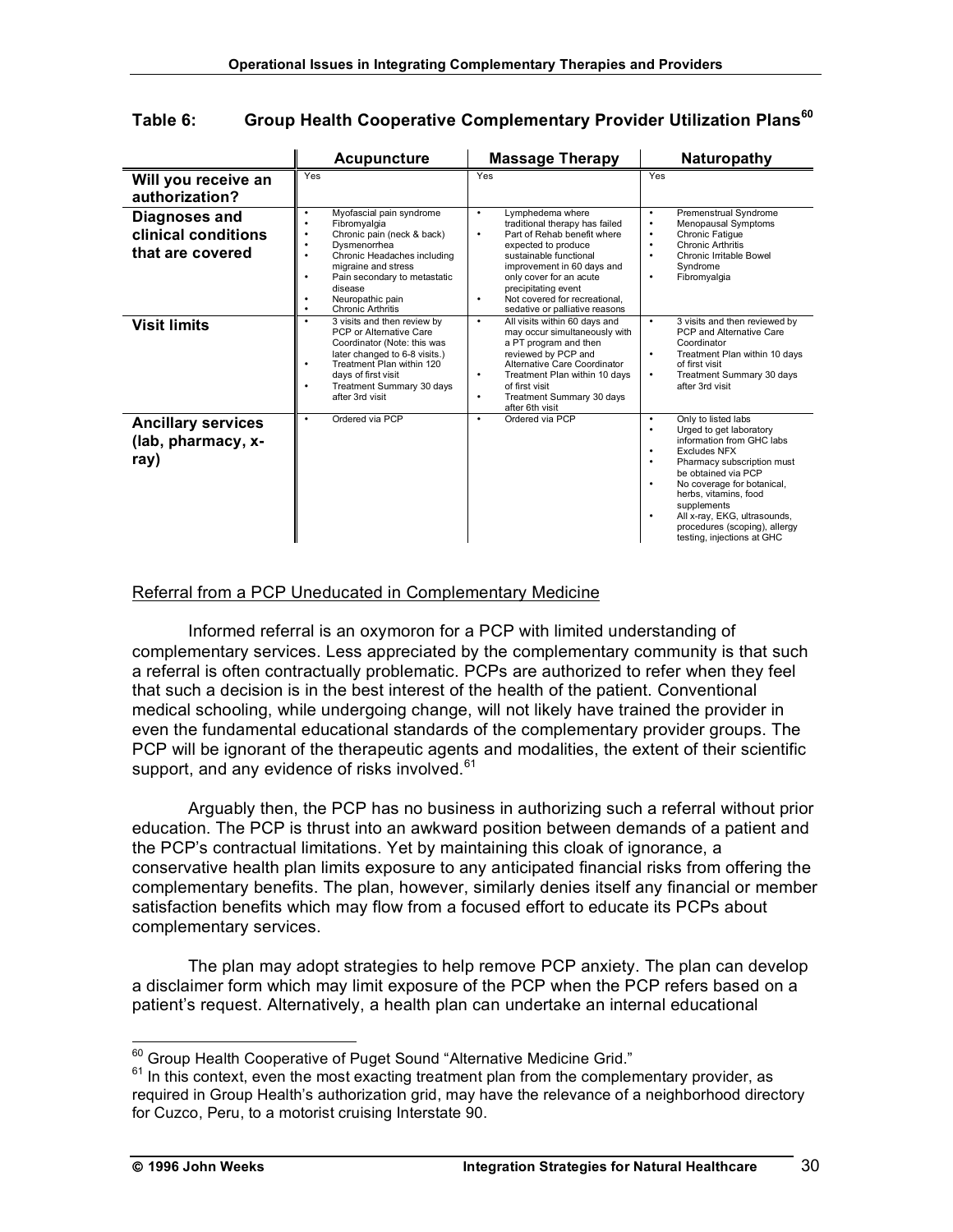program to remove the prevailing ignorance. This strategy is discussed at the end of Section 4 and in Section 5.

#### Natural Pharmacy

Prescription of natural products can account for a large percentage of the total costs to the patient who seeks complementary care. This may be true whether the practitioner is an alternative medical doctor, a naturopath, a chiropractor or an acupuncturist. Under the 1994-1995 AlternaPath pilot project of Blue Cross of Washington and Alaska in which all prescriptions were covered, 39 cents on every dollar paid by the plan covered natural pharmacy benefits.<sup>62</sup> While there is some evidence that this percentage may be higher than customary, the message to health plans is that natural pharmacy, if covered, must be managed.

Health plans which are moving progressively into offering a complementary benefit have each wrestled with this issue. Concerns may exist over cost, quality and appropriate use.

- *Product cost* Most plans in Washington state have simply denied any benefit for these products, the exception being those natural agents which are on conventional formulary lists. Oxford Health Plans, the Connecticut HMO, will not offer coverage of products under its complementary medicine benefit. However, the plan will offer its members access to a discount natural pharmacy fulfillment service. The plan has contracted with a limited group of supplement and botanical product manufacturers to supply Oxford's distribution center. Other plans with progressive complementary benefits have pursued a similar strategy.
- *Product quality* Because natural products are not subject to the same level of federal regulation as pharmaceutical drugs, health plans will find it more difficult to guarantee the quality and potency of any products they may offer. Plans must judge product lines based on the internal regulations and procedures followed by individual manufacturers, as well as the external standards to which the manufacturing practices conform.
- *Appropriate use* A variety of reference books are now available which list the scientific support for specific therapeutic agents. The health plan's technology assessment process can evaluate the literature on specific agents. American Medical Security, which began pro-actively developing a natural products strategy in 1995, retained two leading complementary practitioners -- one an alternative medical doctor, Alan Gaby MD, and the other a naturopathic physician, Michael Murray, ND - for this purpose. They reviewed the scientific literature and developed an in-house formulary which linked products to the specific conditions under which their prescription might be covered.

An assessment of both appropriate use and appropriate reimbursement of these products which respects the perspective of the complementary product prescriber requires the utilization team to confront some distinctive traits of the complementary paradigm. Briefly:

<sup>&</sup>lt;sup>62</sup> "Mainstreaming Alternative Medicine: Insurer's Perspective," reported by Richard Winner, vice president for Blue Cross of Washington and Alaska, at the Washington State Hospital Association conference on "Mainstreaming Alternative Medicine," November 6, 1996. These numbers appear to have been skewed upward by one practitioner who sold multi-level products out of the office pharmacy.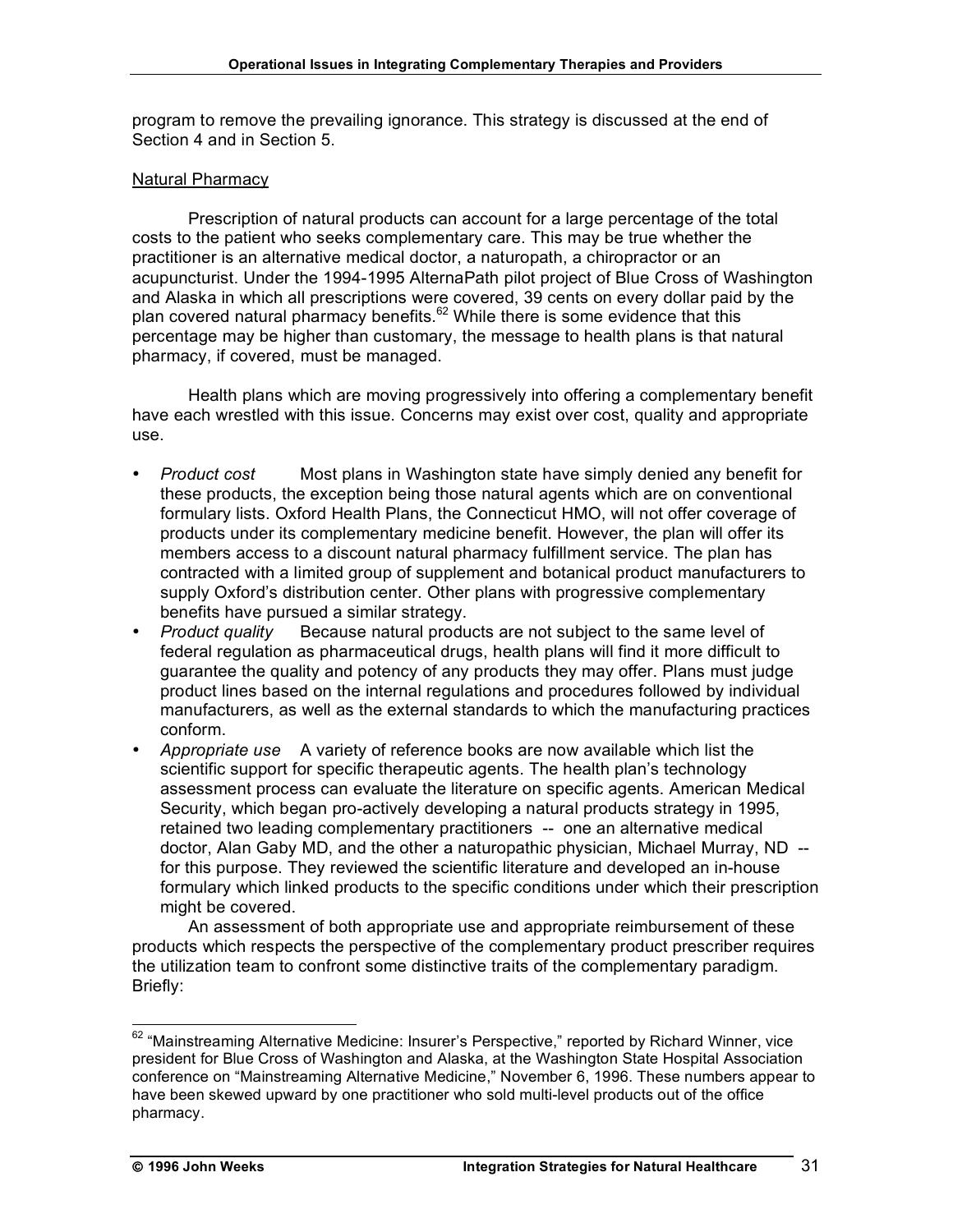- *Valuing suggestive evidence* A natural product prescriber may prescribe products when, for instance, research has shown that a person with a given condition tends to be deficient in the vitamin, or mineral. They may also use a product for a one condition which has shown useful for a related condition.<sup>63</sup>
- *Use of multiple agents* The technology assessment process will wish to determine *which* product or modality had the causal effect, while the complementary provider may be more comfortable knowing that a positive change was affected.
- *Belief in synergistic actions* Many of these products do not act in the directly measurable way of conventional pharmaceuticals, but are believed to work best in the context of a whole-person treatment which may include a variety of other agents and modalities. The combined effect is believed to be synergistic.
- *Building a patient's home formulary for self-care*Some suggestive evidence has recently been developed that a high percentage (68%) of patients of one category of complementary practitioners have "successfully cared for conditions at home for which (they) would have seen a doctor in the past." $64$  The ability of the patient to do so may in part be a function of the patient's development of a limited home formulary through prior prescriptions of natural products by their complementary providers. If so, assessment processes may wish to take the foregone costs of return office calls into consideration before making a recommendation on coverage of natural products.

Each of these perspectives will challenge the conventional utilization review team. They may best be considered in the context of the global look at paradigm issues which follows in this section and the section on Quality Improvement.

# Laboratory Tests

The foci of complementary medical education and clinical practices on therapeutic nutrition, biochemistry and physiological processes creates different use patterns for laboratory testing. A laboratory industry led by professionals tuned to the questions of natural medical providers has grown up with the complementary medical movement.<sup>65</sup> Most of these laboratories are certified by Medicare. Complementary providers will order some conventional tests more frequently, and some less frequently, than conventional primary care doctors. Other tests favored by complementary providers may be altogether unfamiliar to most conventional medical doctors. Some of these tests are controversial inside the complementary medicine community. Others are widely accepted.

 $63$  An interesting perspective on the scientific support for natural products and modalities is offered in the appendix to a pamphlet entitled *Safety, Effectiveness and Cost-Effectiveness in Naturopathic Medicine*, produced by the American Association of Naturopathic Physicians (1991). The primary author, Paul Bergner, lists the scientific support for the variety of modalities which may be used by a naturopathic physician under three headings: "Double-Blind Clinical Trials, " "Other Controlled Studies," and "Suggestive Studies, including uncontrolled trials and epidemiological or animal studies."<br><sup>64</sup> The study, developed and administered by the author, is discussed below under paradigm issues

in determining the cost aspects of medical necessity.<br><sup>65</sup> For instance, six of the 45 Corporate Leaders and Corporate Sponsors of the American

Association of Naturopathic Physicians are medical laboratories. Most of the others are suppliers of natural products, with a sprinkling of malpractice insurers, printers, and one health plan, American Medical Security.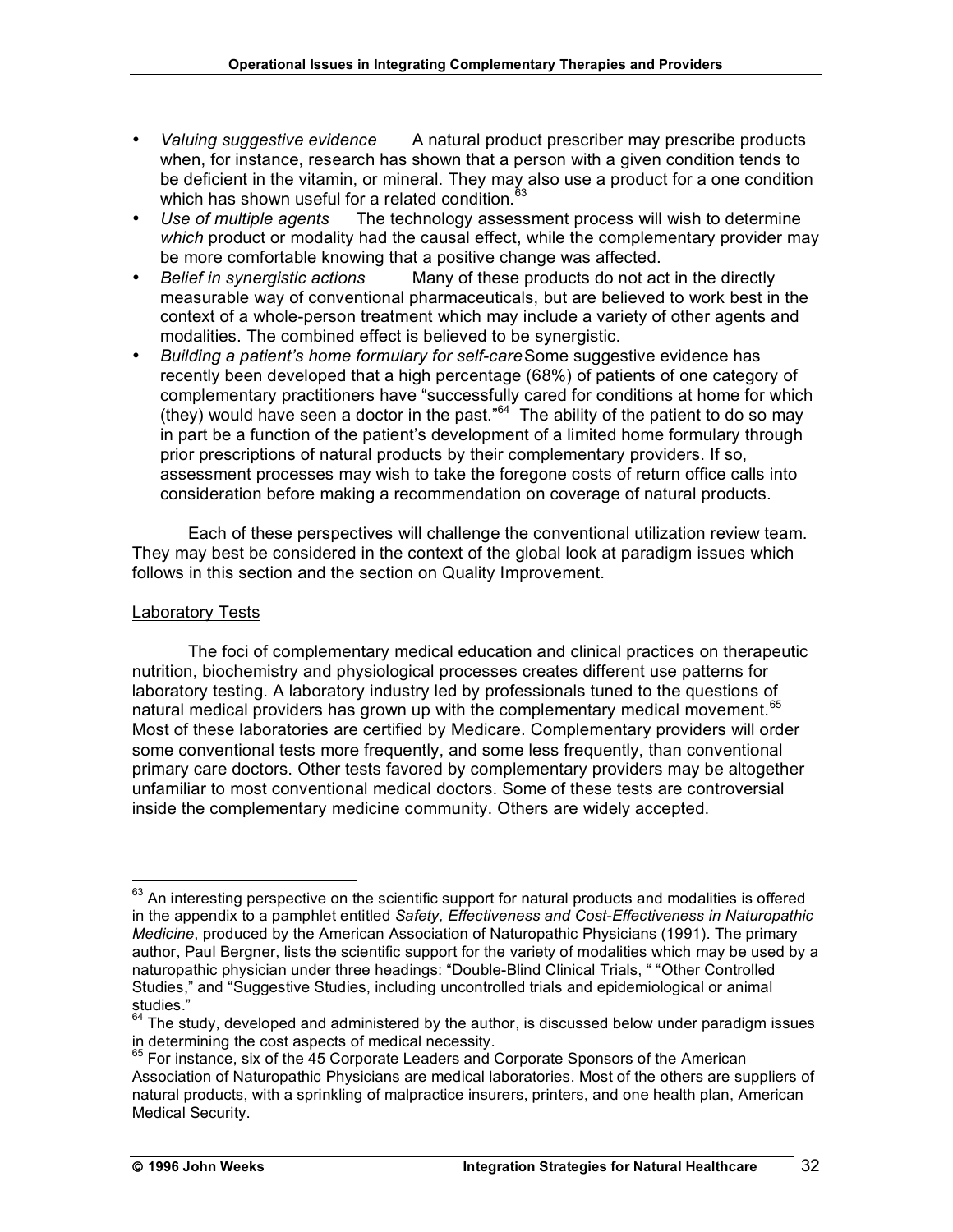These laboratory tests can be assessed through the standard technology evaluation processes of the utilization review committee. Most of the specialty laboratories are familiar with technology assessment processes and will provide technical assistance on review of new tests. Approval of a new test may require a plan with a contracted laboratory, or in-house laboratory services, to subcontract with a specialty laboratory for specific laboratory test. For example, after Physicians Health Services developed a complementary medicine product at the request of a purchaser, its laboratory subcontracted with Great Smokies Diagnostic Laboratory, a specialty laboratory, for certain laboratory services requested by the plan's naturopathic physician consultant. PHS's naturopathic physician contractors were then able to order certain gut-permeability and digestive stool analysis tests valued by naturopathic physicians. In Washington state, Diagnos-Techs, a specialty laboratory with a similar array of products and services, has provided consulting expertise to three health plans that are working under the mandate.

Frequency of use issues will require utilization review managers and oversight committees to undertake a deeper investigation of a complementary provider's reasons for ordering a test. The value of the test may not be apparent to a conventionally-educated PCP whose approach to a condition or disease is informed by a different didactic and clinical education. These concerns are explored in the section below on paradigm issues.

# Coding and Fees

Developing a useable coding system for complementary providers is not difficult. Mandates in different states for a number of years requiring coverage of some or all naturopathic, chiropractic and acupuncture services is *prima facie* evidence that these practices can be fit into the conventional ICD-9 and CPT structure.<sup>66</sup> Some local codes may be required. The more important questions are:

- 1. What effect will a coding strategy have on a practice? Will it shift the practice in a direction which may be harmful for the patient services as well as to the reimbursement system?
- 2. Are these coding structures appropriate to these complementary care practices? Do they reflect what is actually taking place? Will the ability of utilization reviewers to make productive use of data be skewed if these services have been inappropriately defined by a coding structure which was not developed to reflect complementary practices?

The first set of these questions will be considered presently. The second set will be addressed under "paradigm issues," below.

Complementary practice, when outside the reimbursement system, is relatively unencumbered by incentives to provide niche services in order to gain access to niche reimbursements. A massage therapist provides hot or cold treatments together with a massage, or an acupuncturist provides moxibustion [before of after] needles, because the provider believes these should be in the treatment plan. The practitioner's billing will often be for the office call, rather than for the specific procedures performed.

 <sup>66</sup> The August <sup>1996</sup> issue of the THE INTEGRATOR *for the Business of Alternative Medicine* includes a list of ICD-9 and CPT coding lists developed by Acu-Net, the California-based network of acupuncturists referenced in the credentialing section of this paper.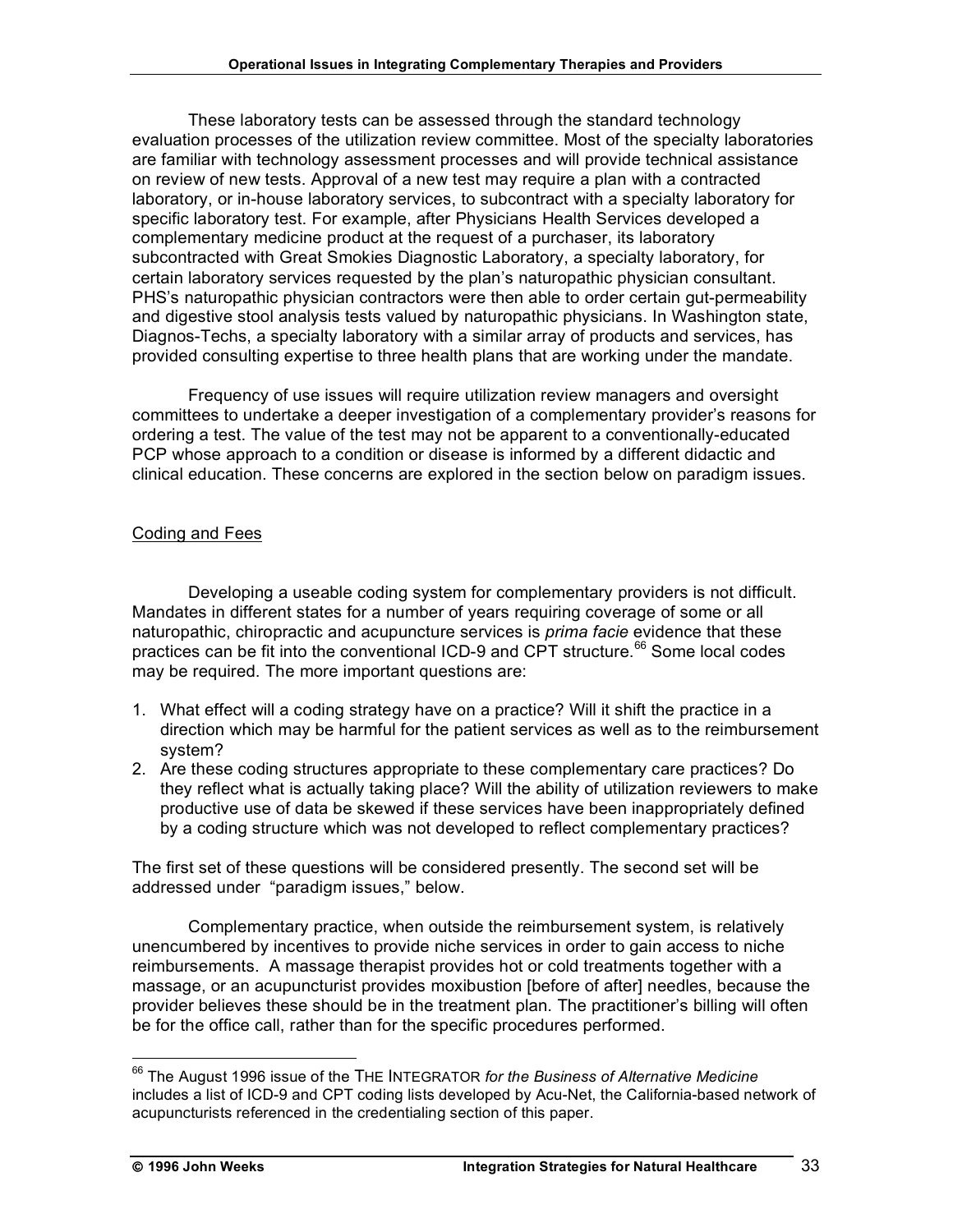A health plan's reimbursement strategy will be a factor in shaping the complementary services offered to plan members. Some licensed direct entry midwives in Washington State, for instance, faced with rates issued by some plans which are well below the global fees that they consider reasonable, are learning to bill individually for parts of their global care in order to recoup what they feel have been losses. Examples are billing for care of the child in post-partum visits, and charging for supplies.<sup>67</sup> To protect against the segmentation of acupuncture practice into discretely billed services, acupuncturist advisors to one Washington HMO recommended against separate billing codes for the Chinese modalities of moxibustion and cupping.<sup>68</sup>

Most plans in Washington state developed fee structures through intelligence gathering about the rates offered by competitive plans and through surveys of community complementary providers. Health plans in a dynamic environment such as Washington state, in which externalization by the reimbursement system suddenly ends, must expect that provider rates may as quickly take a jump. Part of the provider's reason for increasing charges may be a belief that the health plan or insurer can afford to pay more for services than the individual paying out of pocket. The provider's rates also rise to cover the overhead of additional direct costs which were identified in the credentialing section, and time costs for participating in the treatment plan and reporting processes of the consulting specialist relationship.

Reimbursement schedules eventually offered by Washington plans range widely. Massage practitioners were offered \$8 per 15 minute unit of service under one plan and \$16.5 for the same service by another. For acupuncture, the basic charge for treatment ranges from \$40-\$65; plans developed varying strategies on whether and when to pay acupuncturists for office calls in addition to treatment. Global fees for homebirth among the state's health plans show a 33 percent variation, from \$1497 to roughly \$2000. One plan pegged naturopathic physician charges to those of the plan's conventional medical doctors. Others backed the naturopathic fee schedule off the medical doctor schedule by 10-30 percent, sometimes with the expressed intent of preserving the top billing of the plan's medical doctors. 69

# Liability Exposure/Risk Management

The skeptical utilization manager, faced with an array of unfamiliar therapeutic approaches and agents utilized by complementary providers may be deeply concerned with the potential risk to patients who use these therapies. Below are some concerns expressed by one risk manager. Note that they are not actual complaints but represented only the manager's understanding of where problems might occur. The interest here is with perception.

 <sup>67</sup> Midwifery CARE *In-Roads*, <sup>a</sup> monthly publication of the Campaign for Appropriate Reimbursement, a cooperative project of the Seattle Midwifery School and the Midwives

<sup>&</sup>lt;sup>68</sup> Mark Nolting, ND, LĂc, chair of the Department of Acupuncture and Oriental Medicine at Bastyr<br>University, and Qiang Cao, LAc, Bastyr associate professor.

 $69$  If reimbursement is pegged in any way to the educational commitment made by a health professional, the naturopathic physician has a strong argument for parity based on student loan debt. Evidence suggests that new naturopathic graduates are leaving medical school with averages of \$75,000 in debt.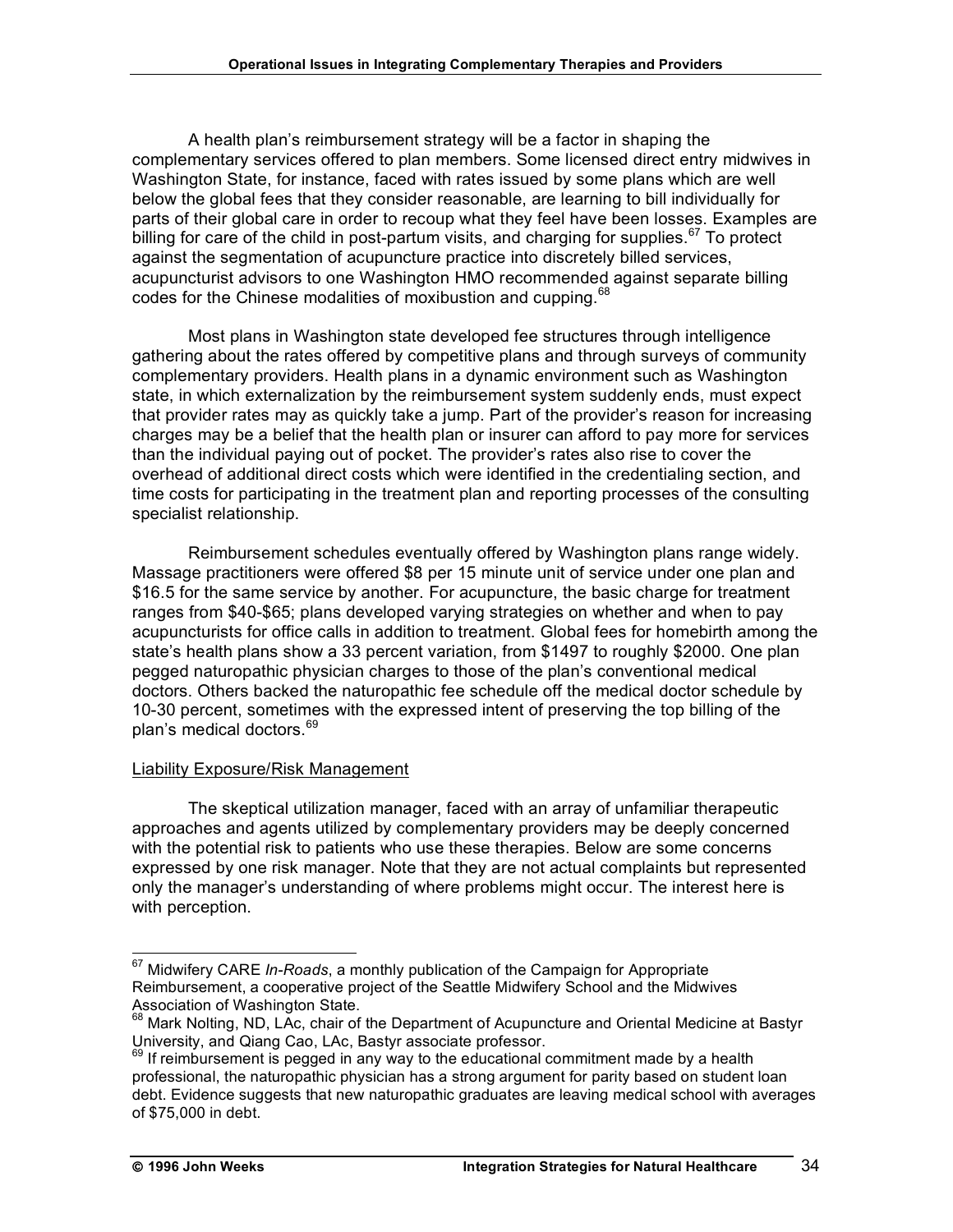- *Massage therapy* Sexual harassment; scattered reports of bones being broken in the frail elderly.
- *Acupuncture/Traditional Chinese Medicine* Sexual harassment; inappropriateness or ineffectiveness of therapies; aggravation of bleeding disorders; broken needles; if in a general TCM practice, failure to refer or untimely referral.
- *Naturopathy* Failure to diagnose; failure to refer or untimely referral; poor record keeping; poor referral instructions; side-effects of medications.
- *Chiropractic* Sexual harassment; neck injury; aggravation of complaints; if in a general practice of natural medicine; failure to refer or untimely referral.

Liability concerns with complementary medical practices were surveyed by attorney Alan Dumoff in a two-part series of articles for *Alternative & Complementary Therapies*. 70 Dumoff concludes that liability exposure from complementary care is quite limited. Historic data supports the claim of complementary providers that their therapies are lower risk and have fewer side-effects than conventional medical interventions. Dumoff notes that the position of an alternative medical provider operating outside a community standard of care may be less secure than a provider who is a member of a distinct, regulated category. Concern over liability would appear to be largely a chimera, born out of ignorance and perhaps a disbelief that any health care practice could be so free of the trial lawyer's longing gaze.

The literature on motivation for malpractice litigation indirectly supports the limited exposure to liability actions against complementary providers. A recent study found that "perceived interpersonal process issues" were the most commonly cited reasons (71 percent) for patients' suits against providers.<sup>71</sup> These processes include failures of communication, perceptions of lack of caring, and inattention to patient wishes or patient discomfort. The time-intensity and patient-orientation of most complementary practices enhances the provider-patient interpersonal relationship and may be a factor in the low evidence of malpractice actions.

This historic pattern may change as complementary providers are brought into the system. The deeper pocket represented by malpractice insurance coverage makes the provider a potentially more lucrative target for both frivolous and deserved actions. Provider contracts with networks and health plans connect their practices to even deeper pockets. Third, if a health plan's utilization program pushes complementary providers to spend less time with patients, complementary practices are more likely to be affected by the "process issues" noted above. A health plan's decision to reimburse an office visit at a low level may provoke a provider to limit the time for patient interaction, particularly if the provider's contract has restrictions against balance-billing.<sup>72</sup> Health plans with restrictive utilization management plans may indirectly enhance exposure to liability.

<sup>&</sup>lt;sup>70</sup> Dumoff, A. Malpractice Liability of Alternative/Complementary Health Care Providers: A View from the Trenches. Alternative & Complementary Therapies, June-July 1995, and September-

October 1995.<br><sup>71</sup> Beckman and colleagues, cited in Blumenthal, *Health Affairs*, Volume 15, Number 2, 170-184.<br><sup>72</sup> Two health plans in Hawaii, Pacific Group Medical Association and Hawaii Management Alliance

Association, pay flat fees of \$25-\$35, with \$5-\$10 co-pays, for acupuncture, chiropractic or naturopathic services. The fee may be acceptable for provision of simply chiropractic adjustments or acupuncture treatments. But the provider whose practice is typically organized around a lengthy intake interview which attempts to elucidate the range of causal factors in a condition will be hardpressed under these utilization guidelines to continue to provide time-intensive services. A similar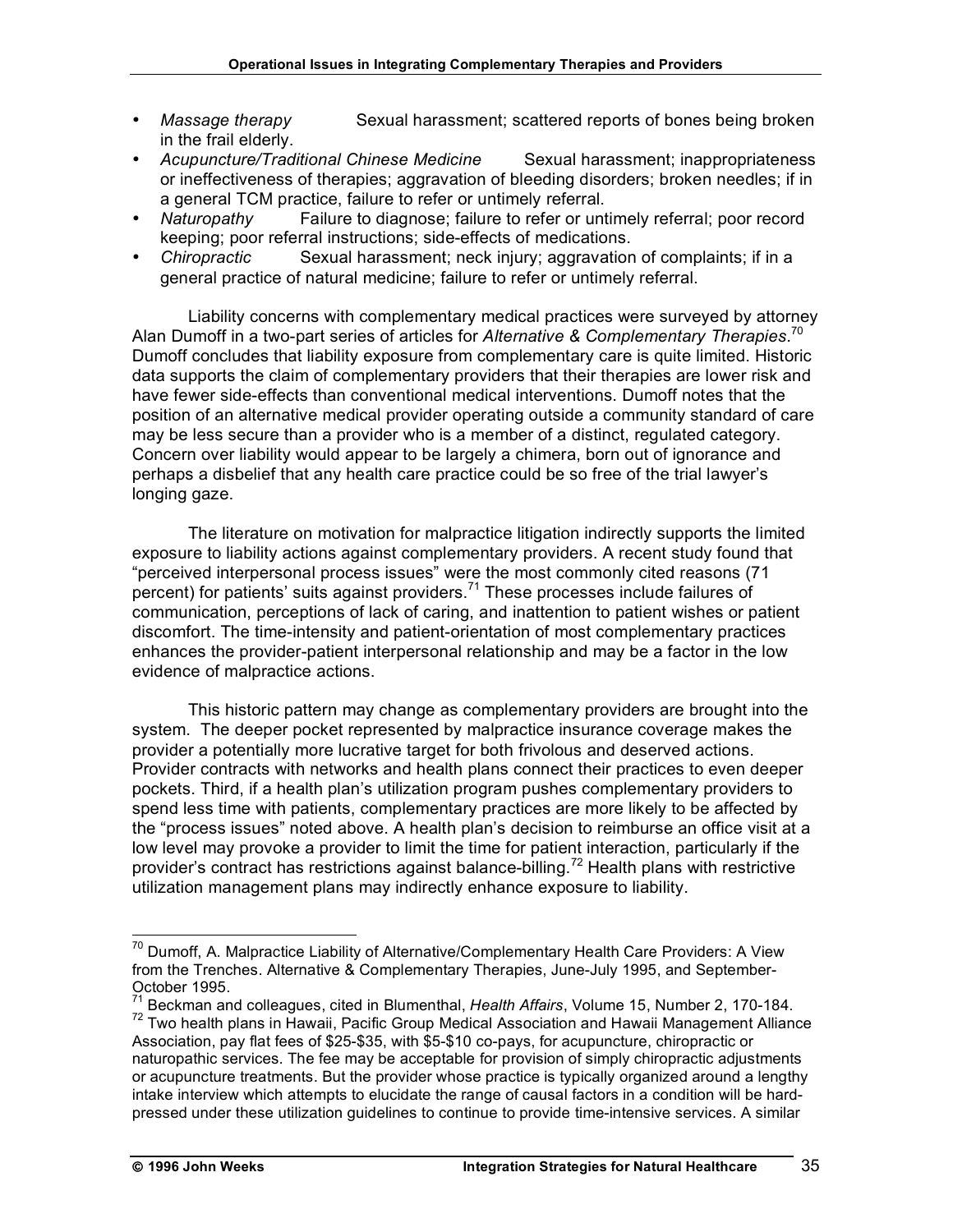One additional liability concern may emerge as the integration movement continues. The day may arrive when a health plan is sued by a member for failure to provide or refer for complementary services which may be of lower risk or higher effectiveness than conventional care. The last health plan to provide complementary care may be the first health plan sued.

# Actuarial Data

As noted at the top of this section, actuaries for health plans which have moved progressively to develop complementary medical products have discovered that they must take a "leap of faith" in order to support the venture into complementary services. This is difficult for actuaries, who, as one health plan executive has stated, help drive an insurer by "looking out the back window."<sup>73</sup> An organized effort is presently underway to narrow the chasm across which the actuary must make this backwards leap. In May of 1996, the American Society of Actuaries commenced a project to create actuarial information on complementary therapies. The project, despite having gathered "hundreds of studies" which have a cost dimension to them, is currently operating without a budget and is not expected to produce any definitive results for at least two years.<sup>74</sup> Without such data, a plan's cost-assessment must be based on impressionistic data.<sup>75</sup>

Some baseline information will be available to many plans inside their own computers. Many plans, their fee-for-service affiliates, or their third party administration services already provide or manage some complementary care products for a client.<sup>76</sup> Plans may develop some useful baseline data by analyzing their own records.<sup>77</sup> If data on complementary services has only been captured in a miscellaneous services category, the plan may consider differentiating these services. However, such an analysis will not pick up some of the other system costs and benefits from a given approach. These are discussed further in the sections on paradigm issues in determination of medical necessity

# Paradigm Issues in Utilization Review and Utilization Management

Discussion to this point has focused on the practical ability of a health plan to slot complementary practices into their current structure and processes. The experience in Washington state, and elsewhere, shows that these services can relatively easily be forced into the health plan's current utilization paradigms. Utilization managers can develop processes to offer complementary services in a context of very little financial or liability risk.

situation may occur if a health plan authorizes referral for a specific number of visits, but requires that the complementary provider codes the visits as minimal, brief or limited.<br><sup>73</sup> "The marketing director has a foot on the gas, the financial officer a foot on the brake, and the

actuary is looking out the back window." Personal communication with Sandra Mathey, vice president for American Medical Security, March 1996.<br><sup>74</sup> Personal communication with Lee Launer, Partner, Coopers & Lybrand (NYC), in August 1996.

Launer is heading up the study.<br><sup>75</sup> See footnote 62.<br><sup>76</sup> See footnote 25.<br><sup>77</sup> One Washington plan, for instance, in evaluating offering homebirth services, recalled that a major self-insured local employer for which it serves as a third-party administrator was already covering homebirth. The plan is considering analyzing this data.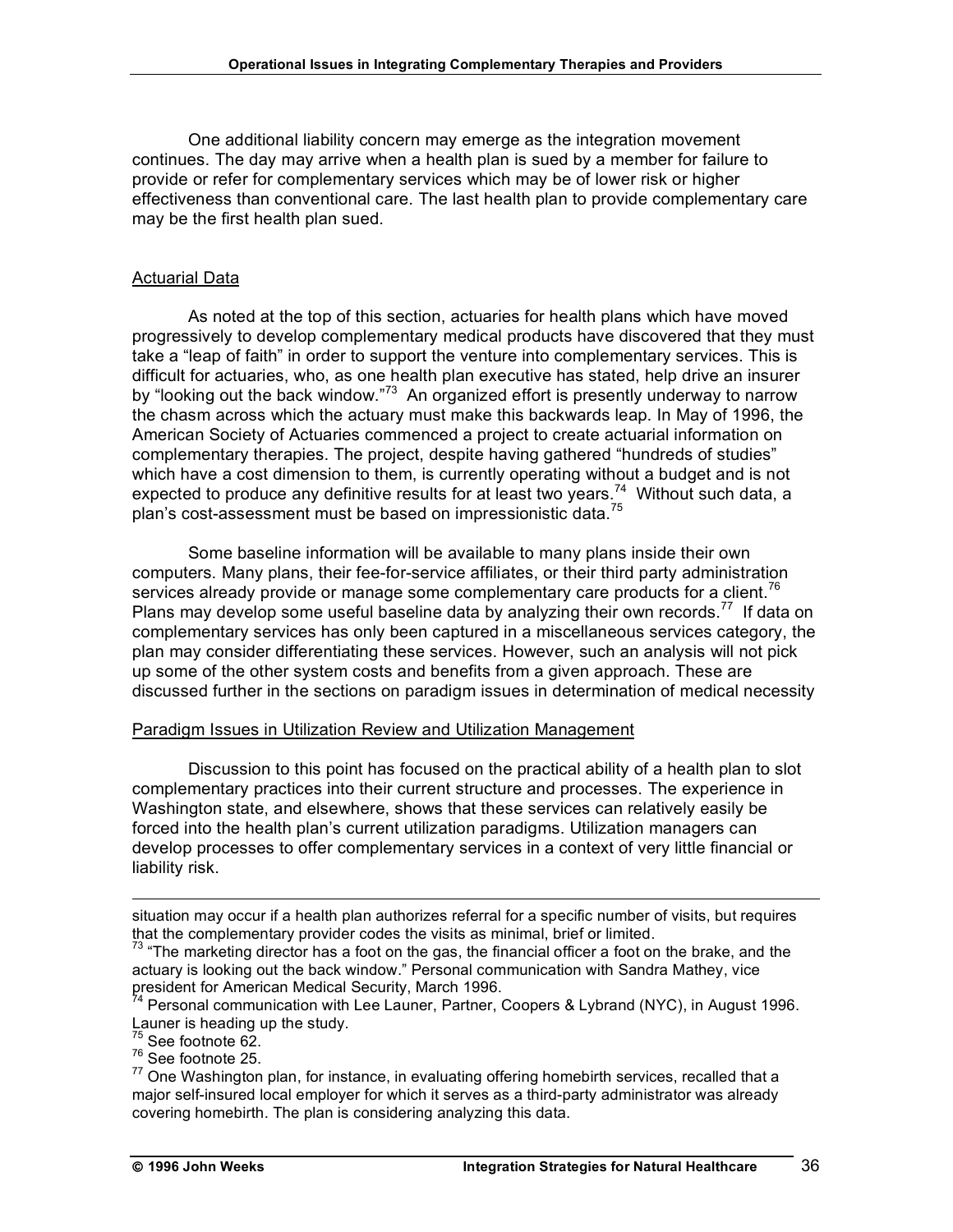But does such a utilization approach make the best use of complementary services? Does it respect what the complementary medicine community may have to offer as the nation continues to grapple with how to create high quality medical services which are also cost-sensitive?

The Group Health task force's initial recommendation against coverage of any services by naturopaths offers a practical and instructive introduction to a more complex series of utilization issues which are begged by the sometimes conflicting paradigm of complementary care. The Group Health task force found the naturopaths to be the most difficult to evaluate, which led them to recommend against covering services by naturopaths. These concerns are listed is the left column of Table 9. Such concerns, however, apply equally to those acupuncturists, chiropractors and alternative medical doctors who serve as general practitioners of natural medicine  $1^{78}$ 

Group Health's list of difficulties will have an interesting resonance for members of the complementary medicine community. Each directly evokes one or more of the core principles which inform the practice of whole-person natural health care. The right column of Table 7 juxtaposes these utilization concerns and the related complementary medicine principles.

| <b>Confounding Issues</b>                                                                           | <b>Complementary Principles</b>                                                                                                                                                           |
|-----------------------------------------------------------------------------------------------------|-------------------------------------------------------------------------------------------------------------------------------------------------------------------------------------------|
| The providers see themselves as primary care providers.                                             | Providers address the whole person.                                                                                                                                                       |
| There are no standard treatments for particular illnesses.                                          | Treatment focuses on treating the individual. One person's<br>sinusitis, for example, may have different causal factors<br>than another person's.                                         |
| Treatment modalities vary between practitioners.                                                    | There is not necessarily a single best way to treat an<br>individual.                                                                                                                     |
| The number of illnesses that are treated are as varied as<br>those seen by a primary care provider. | Enhancing an individual's healing abilities can be useful for<br>any individual with any condition.                                                                                       |
| Treatments are multi-faceted.                                                                       | Using a variety of healing modalities is optimal in treating<br>the whole person.                                                                                                         |
| Finding efficacy data for these multi-faceted treatment<br>regimes is difficult if not impossible.  | The focus of complementary therapeutics is on a patient's<br>perceptions of value (satisfaction, functionality, etc.) rather<br>than on conventional biomedical indicators. <sup>79</sup> |

# **Table 7: Confounding Utilization Issues and Complementary Care Principles**

Most complementary medical practice focuses less on targeting the offending agent (bacteria, virus, etc.) than on strengthening the ability of the host to fight off disease or resist it in the first place. The acupuncturist works to stimulate the "Qi" of the patient. Naturopathic physicians believe they participate in a similar process. They speak of first identifying and removing the obstacles to cure then working therapeutically to enhance the

 $78$  The acupuncture and chiropractic licensing statutes in Washington helped limit these complex issues to naturopaths in Washington state. Chiropractors practice under a "straight" license which limits them to treatment of the spine. Acupuncturists are allowed only to diagnose using Chinese methods. They cannot determine ICD-9 codes, which led some plans to determine that acupuncturists could not diagnose under the plan's management strategy. These regulatory characteristics facilitated viewing these two provider categories as procedure-oriented specialists

whose services would be limited to specific conditions and only available after PCP referral.<br><sup>79</sup> The question of scientific efficacy is investigated in greater detail in the section on bias and prejudice as operational issues.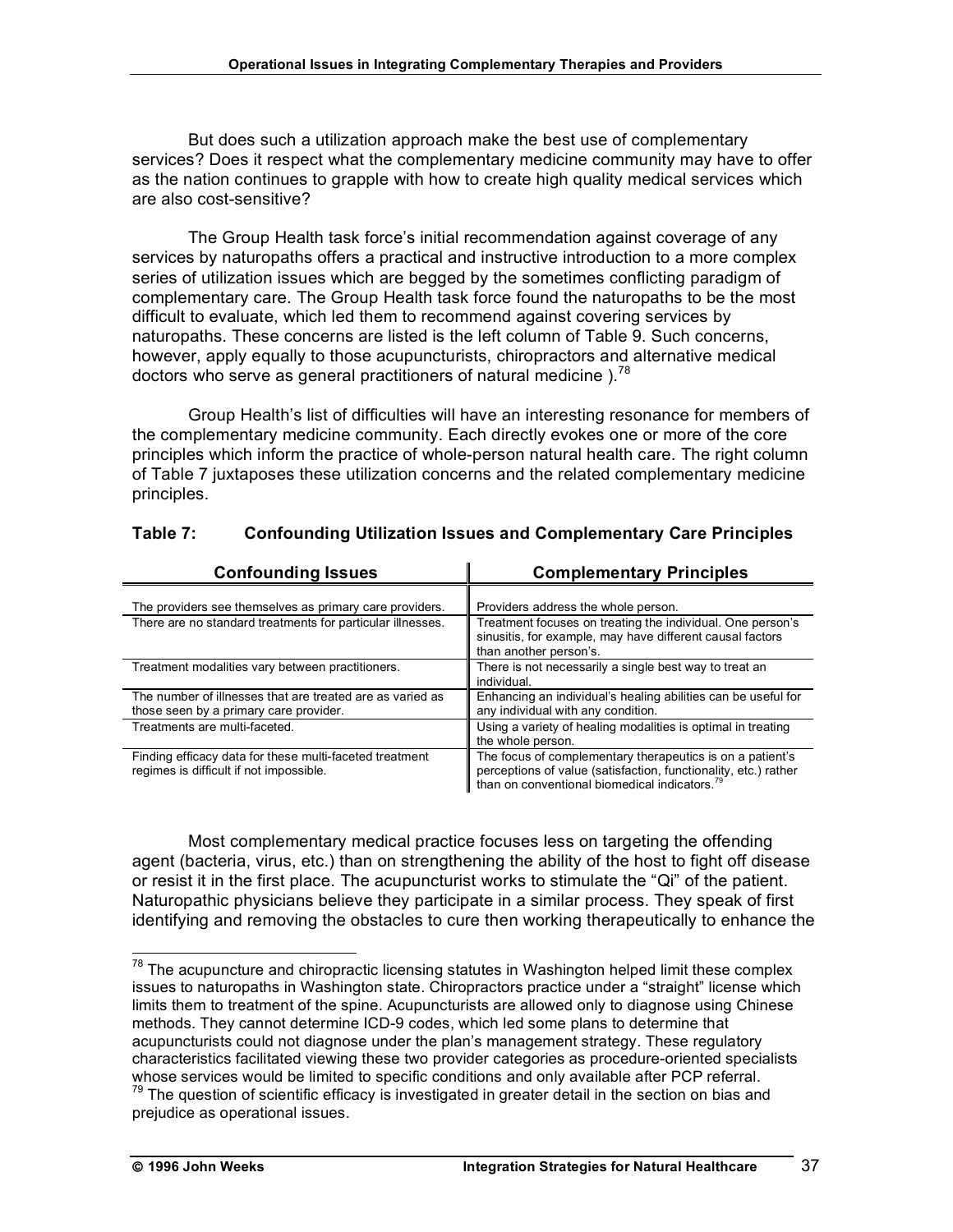healing power of nature. Chiropractors view their therapies as efforts to assist the patient in finding balance. Homeopathic therapies, which may be employed by any of these provider categories, focus on stimulating the patient's vital force. The stronger the vital force, the better chances that the patient will be able to throw off disease or be protected from ill-health in the first place. These providers share an interest in promoting the patient's immune response. They side with [Frederick] Virchow in his debate with Louis Pasteur 150 years ago: the primary work of primary care is to strengthen the host, not to attack the offending agent. The complementary providers view their work as the ultimate in primary prevention.

# *Host-oriented Approaches and Medical Necessity*

Host-oriented approaches pose a core challenge for actuaries on whose advice and input utilization managers may rely. Assessment of the cost-effectiveness portion of complementary approaches in the broader evaluation of medical necessity is therefore substantially more difficult. This important point is made in the selection quoted below. While the quotation refers only to the practice of nutritional counseling, the discussion applies to any host-oriented health care endeavor.

The selection is from a consultant's report to the US Department of Health and Human Services. The consultants were retained to investigate why nutrition plays such a small role in conventional medicine, and in the curricula of conventional medical schools, despite widespread agreement that nutrition is a primary causal factor in the rise of most chronic diseases and their related acute episodes. The consultants offered the perspective that a part of the reason is that nutritional counseling has failed, generally, to gain access to reimbursement. This perspective on the role of actuarial accounting was offered as an explanation:

"Insurance defines medical practice standards in another way that has nothing to do with clinical efficacy. Health insurance is an actuarial science. It operates on the central premise that insurable events must have a probability of occurring less than 100 percent. Actually, to be insurable, the probability of occurrence must be considerably less than 100 percent or insurance would make no economic sense. The difficulty in the field of nutrition, then, is that it comes close to violating those principles.

"Nutrition counseling, although it could be confined to treatment of specific disease states, for example, abnormal blood cholesterol or blood pressure, is probably as useful in cases wherein no pathology is present -- that is, purely in a preventive mode. Such treatment, then, could begin to approach the 100 percent level in all primary care settings, and in many other setting as well. Both pre- and post-surgical counseling, for example, might well include nutrition counseling sessions. To further confound the situation, nutrition counseling lacks the precision of other treatment methods ...

"Thus, the reimbursement system acts in an important way to inhibit the formal spread of nutrition knowledge into the medical community, because nutrition does not satisfy the main principles in the current reimbursement system. Clearly, changes in that system in favor of preventive methods would change the conditions under which new approaches are allowed into the set of accepted practice standards. Such a change would then be followed, almost assuredly, by changes in the formal education of physicians."80

<sup>&</sup>lt;sup>80</sup> Nutrition Education for Physicians: Alternative Roles for Creating an Improved System, March 1993. Ruth A Bruer, PhD, Richard E., Schmidt, Thomas Chapel, Richard Schmidt Associates, Ltd., Macro International, Inc. Prepared for the US Department of Health and Human Services: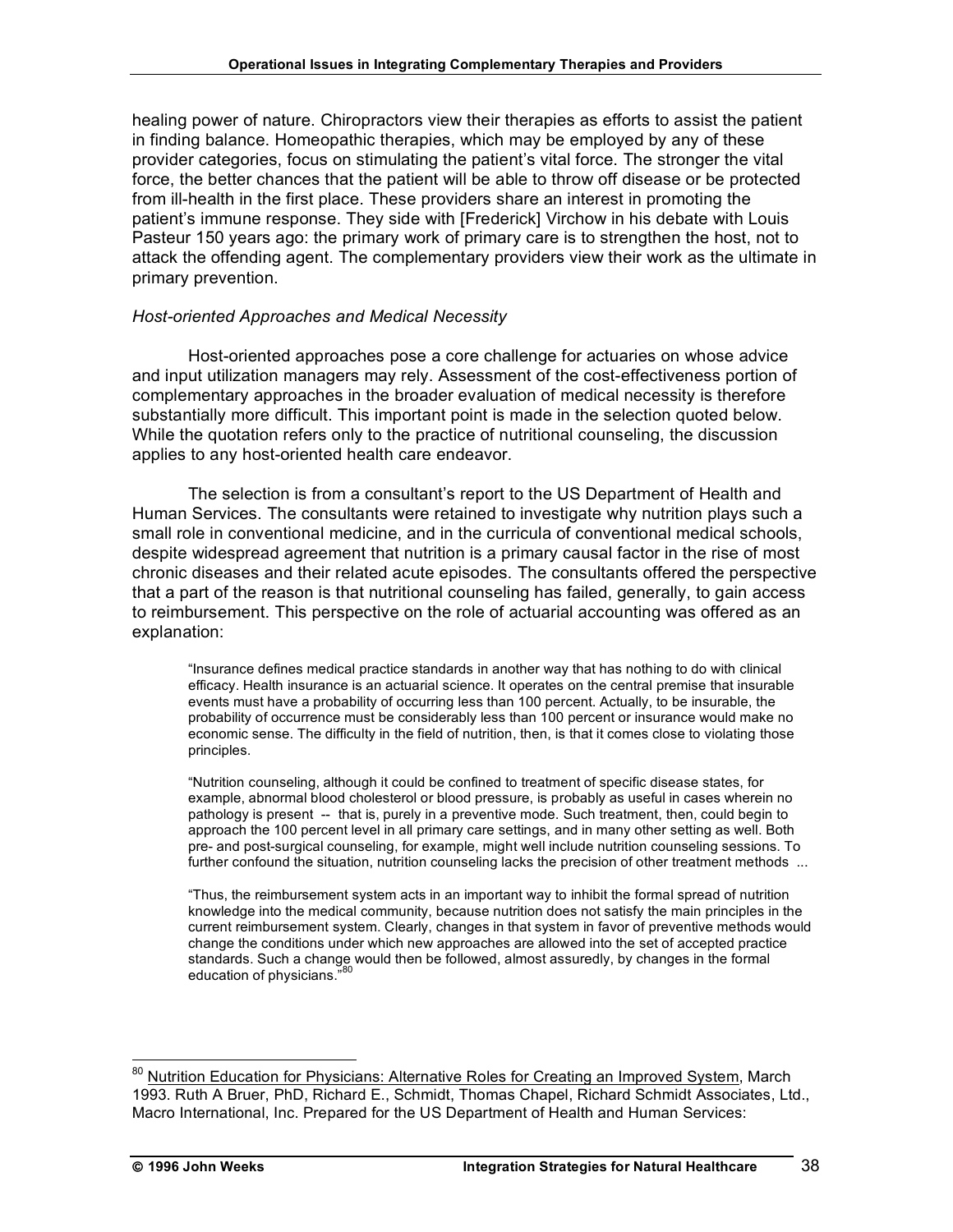In short, actuarial methods of costs accounting which, to underline this quotation from the consultants, "have nothing to do with clinical efficacy," may be hindering the integration of complementary therapies into health plan services. All host-oriented health care approaches, like nutritional counseling, may be viewed as having a value which "could begin to approach 100 percent [of patients]." A noteworthy parallel to this complicated medical necessity issue is found in a health plan's attempt to establish appropriate levels of health promotion and primary prevention. Included here are exercise programs, education for self-care, and stress reduction, as well as nutritional counseling. Provision of such programs, while generally believed to be valuable, is given a lower priority than programs to manage diseases.

#### *Two Additional Perspectives on Paradigm Issues in Cost Comparison*

The difficulty in comparing apples to apples on cost differences is now examined in two ways. The first offers a look at cost issues in comparison of interventions out of the two paradigms for the same condition. Suggestive cost-related outcomes of surveys of patients in two complementary practices are then presented.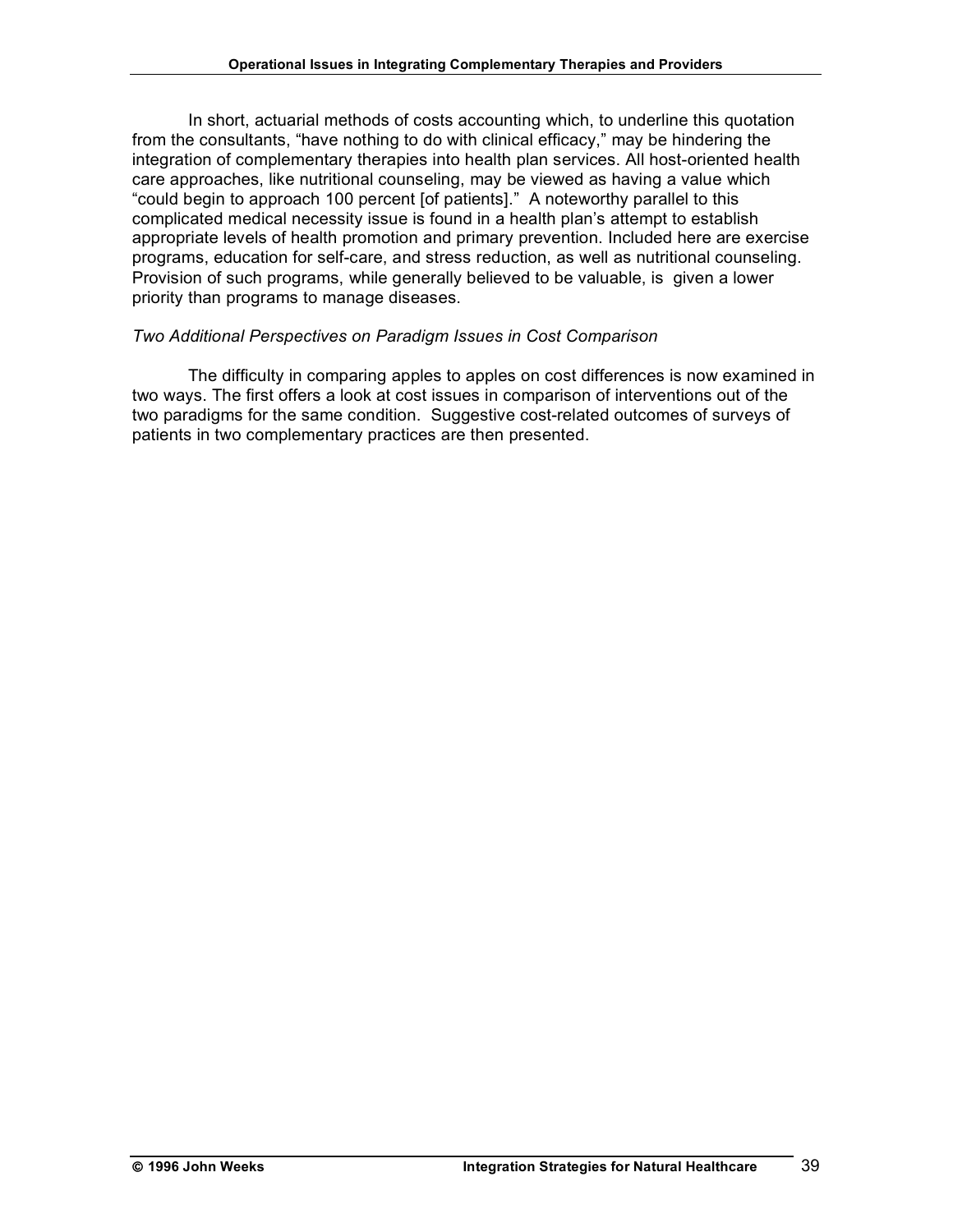A child with *otitis media* who sees a conventional medical doctor will generally receive no more than a brief office visit, followed by a prescription of antibiotics.<sup>81</sup> A complementary practitioner, on the other hand, believing that the causal factors of the infection must be discovered and eradicated, if possible, will spend more time with the child and the child's parent in discovery. Botanical topical medications targeted at both soothing the ache and arresting the infection may be prescribed. But if an assessment is made that sensitivities, especially to dairy products, may be involved, the physician will spend additional time educating the parents on how to make changes in the diet of the child or the family. This may include counseling on the repercussions that might be felt from a reluctant spouse. A long-time naturopathic physician put it bluntly: "It often takes three visits to help a mother get her family off dairy."<sup>82</sup>

In this example of treatment for ear infections, the up-front cost of the complementary care is likely to be more expensive. The complementary provider would argue that -- assuming the treatment is successful -- the long-term savings from the complementary approach may be substantial. These may include: foregone future office visits and prescriptions; foregone ear tube implants; foregone workplace productivity losses if a parent loses sleep, leaves work, or is forced to stay home with the child or take the child to the doctor; possible benefits from teaching the parent some self-care techniques; and potentially foregone costs associated with other conditions, in the child or other family members, such as sinusitis and digestive disorders, which may also be connected to the discovered sensitivity.

Ultimately, the cost portion of the utilization committee's assessment of medical necessity would need to be informed by this whole picture. A retrospective review of a health plan's utilization data based on an ICD-9 for a given condition and then compared a snapshot of the office call and prescription costs of two provider categories may not fairly represent all the system costs and benefits.

A second perspective on the difficulties of cost-comparison in the determination of medical necessity is gained from some suggestive outcomes from two recent patient surveys, one on acupuncture patients and one on patients of naturopathic physicians.<sup>83</sup> The more elaborate of the two was designed and constructed by Claire M. Cassidy in association with Traditional Acupuncture Institute.<sup>84</sup> At six different multi-practitioner clinics across the county, 575 patients were surveyed. In the other, developed and managed by the author, 30 consecutive patients in each of five practices in four different states were given surveys, yielding 135 completed responses.<sup>85</sup> Patients expressed high degrees of

<sup>&</sup>lt;sup>81</sup> The standard of care for *otitis* is changing, particularly following the recommendation for "watchful waiting" in the Agency for Health Care Policy Research guideline.

The tendency of conventional medical planners who might support such an approach would be to send the patient to a less-expensive dietitian for the counseling. Such a choice may effect outcomes. A patient's compliance may be attached to a belief that the dietary change *is* the physician's medicine, rather than an adjunctive service. The physician quoted is former hospital nurse, Andy Campbell, ND.<br><sup>83</sup> This data, which directly addresses the way complementary services may undercut conventional

medical practice, underlines the emotional-economic issues at stake. The therapies may be

<sup>&</sup>quot;complementary" in an ideal world; they are often competitive in real time.<br><sup>84</sup> Cassidy, C.M. "Patients Own Words," *Meridians*, Vol.3, No.2, a non-peer-reviewed publication of

the Traditional Acupuncture Institute, Columbia, MD.<br><sup>85</sup> Weeks, J. "Report on a Pilot Survey of Naturopathic Patients: Developing Useful Data for the Reimbursement Arena." *The Best of Naturopathic Medicine in 1996*, a non-peer-reviewed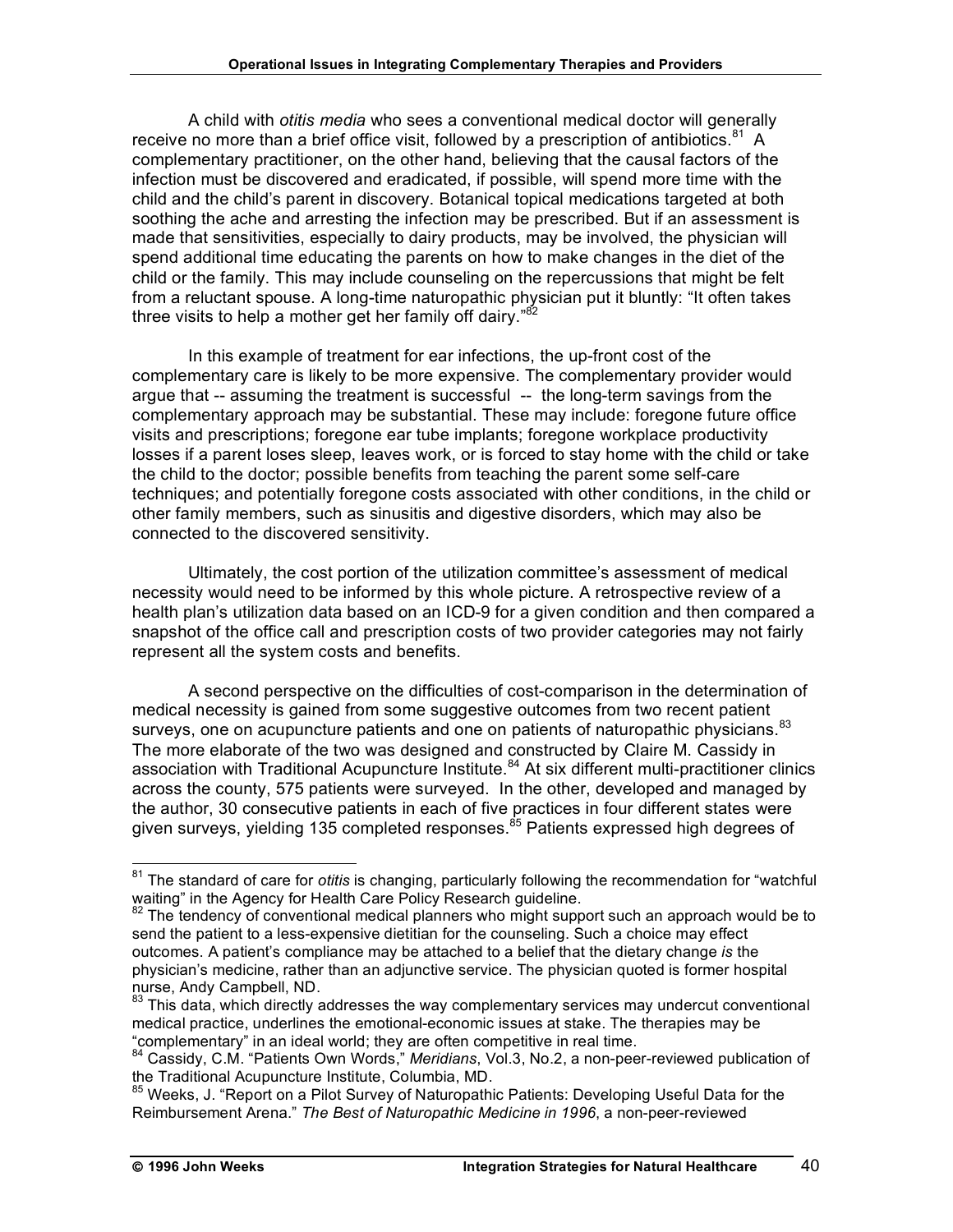satisfaction with care in both studies. The surveys generated the suggestive cost-related information in Table 8.

#### **Table 8: Suggestive Cost-Related Data from Surveys Administered to Patients of Acupuncturists and Naturopathic Physicians**

| <b>Acupuncture Patient Responses</b>                                                                                                                                                                                                                                         |                          | <b>Naturopathic Patient Responses</b>                                                                                                                                                                                                                                                                                                                                  |                   |
|------------------------------------------------------------------------------------------------------------------------------------------------------------------------------------------------------------------------------------------------------------------------------|--------------------------|------------------------------------------------------------------------------------------------------------------------------------------------------------------------------------------------------------------------------------------------------------------------------------------------------------------------------------------------------------------------|-------------------|
| Were previously seeing an MD and who<br>are now seeing an MD less<br>Those who had surgery recommended and<br>were able to avoid it<br>Were using prescription drugs and reduced them<br>Reported asking for fewer insurance<br>reimbursements after seeing an acupuncturist | 84%<br>70%<br>79%<br>77% | Lowered or Discontinued Conventional Rx<br>49%<br>Homecare Education Excellent (61%) or Good<br>Effect on Lifestyle Excellent (39%) or Good<br>Since seeing an ND, successfully cared for<br>conditions at home for which you would have<br>seen a doctor in the past<br>Persistent or recurrent problems besides those<br>that brought you to an ND got better during | 96%<br>92%<br>68% |
|                                                                                                                                                                                                                                                                              |                          | naturopathic care                                                                                                                                                                                                                                                                                                                                                      | 53%               |

The patients in the Cassidy study also reported that, after acupuncture treatment, they generally felt that they worked better, had more energy, were more focused, missed fewer work days and got along better with others.

For this data to be conclusive, each of these studies would need to be reworked, more broadly administered, directly compared with patients in a parallel conventional practice, and, optimally, followed up by a subsequent survey to see how the patients' perspectives held up over time. At this time, these outcomes only suggest complexities for the utilization review committee in deciding the cost issues associated with a determination of medical necessity. The task is complicated if all of the system costs, including the patient's workplace productivity and foregone health service requests, are taken into consideration.

# *Other Medical Necessity Issues*

Complementary providers will assert that their approaches meet other key aspects of the medical necessity matrix. For instance:

- *Treatment is at the appropriate level of services* The whole person approach to causal factors in a patient's condition is believed to be the most appropriate supply or level of services that is essential to the patient's needs.
- *Treatment is consistent with the patient's condition* While complementary providers operate out of a different paradigm, they believe that their therapies are also consistent with the symptoms, diagnosis and treatment of the condition.
- *Treatment is safe* Complementary providers generally view their interventions as safer than conventional pharmaceutical and surgical interventions.<sup>86</sup>

However, even if these assertions are believed, they may be trumped by a determination that the complementary provider's approach to primary care practice is investigational.

 $\overline{a}$ 

publication of the Southwest College of Naturopathic Medicine and Health Sciences, September

<sup>1996.&</sup>lt;br><sup>86</sup> These attributes of medical necessity are loosely based on a definition used by King County Medical Blue Shield in its provider contracts.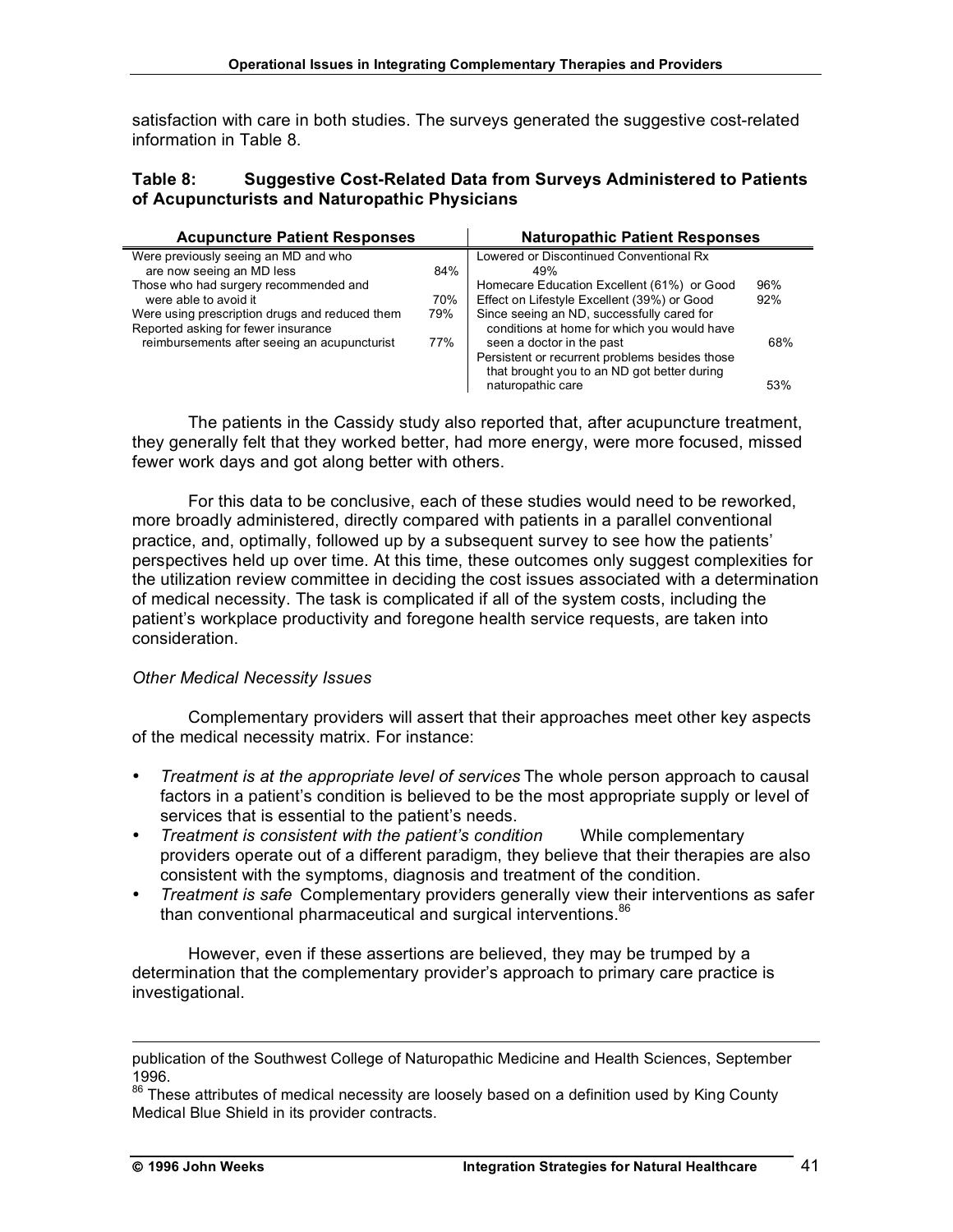If so, the health plan's quality improvement processes may be the higher court to which such decisions are appealed. Section 5 suggests ways that the QI process can be used to initiate greater understanding of the value of the complementary paradigm. QI provides a plan with an incremental approach to introducing and evaluating complementary approaches. But first, in Section 4, the issue of why some plans have chosen to make integration a priority, is examined.

# Utilization Review Opportunities and Recommendations

- 1. The UR Committee provides an exceptional environment for cross-fertilization and for mutual discovery between the conventional and complementary communities. Health plans, with or without complementary products, should consider retaining consultants from complementary professions to serve on utilization review committees in order to gain familiarity with complementary health care perspective.
- 2. Because most complementary providers have no working experience with the utilization review process, health plans developing complementary products should train complementary providers in encounter reporting and working in the cross-referral process.
- 3. Optimizing referral between complementary providers and conventional PCPs will require health plans to develop long-term, educational programs for conventional providers on the complementary care products the plan deems valuable.
- 4. Use of conventional coding by complementary providers may not appropriately reflect the differences between complementary care and that provided by conventional physicians. A UR committee's comparison of treatments, based only on data organized around conventional diagnosis and procedure codes, will not adequately represent the respective interventions.
- 5. Financial support for the study of complementary medicine by the American Society of Actuaries study may speed up development of extremely useful utilization data.
- 6. The process of proving the value of complementary approaches from a utilization perspective can be time-consuming (gathering copies of scientific articles, creating presentations, etc.) and potentially frustrating. An impartial independent agency should convene a working group, with representatives selected by the complementary professions, conventional professions, health plans and related governmental agencies, to create a master resource for plans which may be interested in these services or are confronted by related utilization issues. Complementary professional organizations should be allowed to nominate their own representatives from which the panel would be selected.
- The prevailing definition of "medical necessity" is already challenged by such practices as health promotion, primary prevention and patient education. Support for some complementary approaches at the UR level may be found in linking complementary practices to the plan's initiatives which are health-oriented.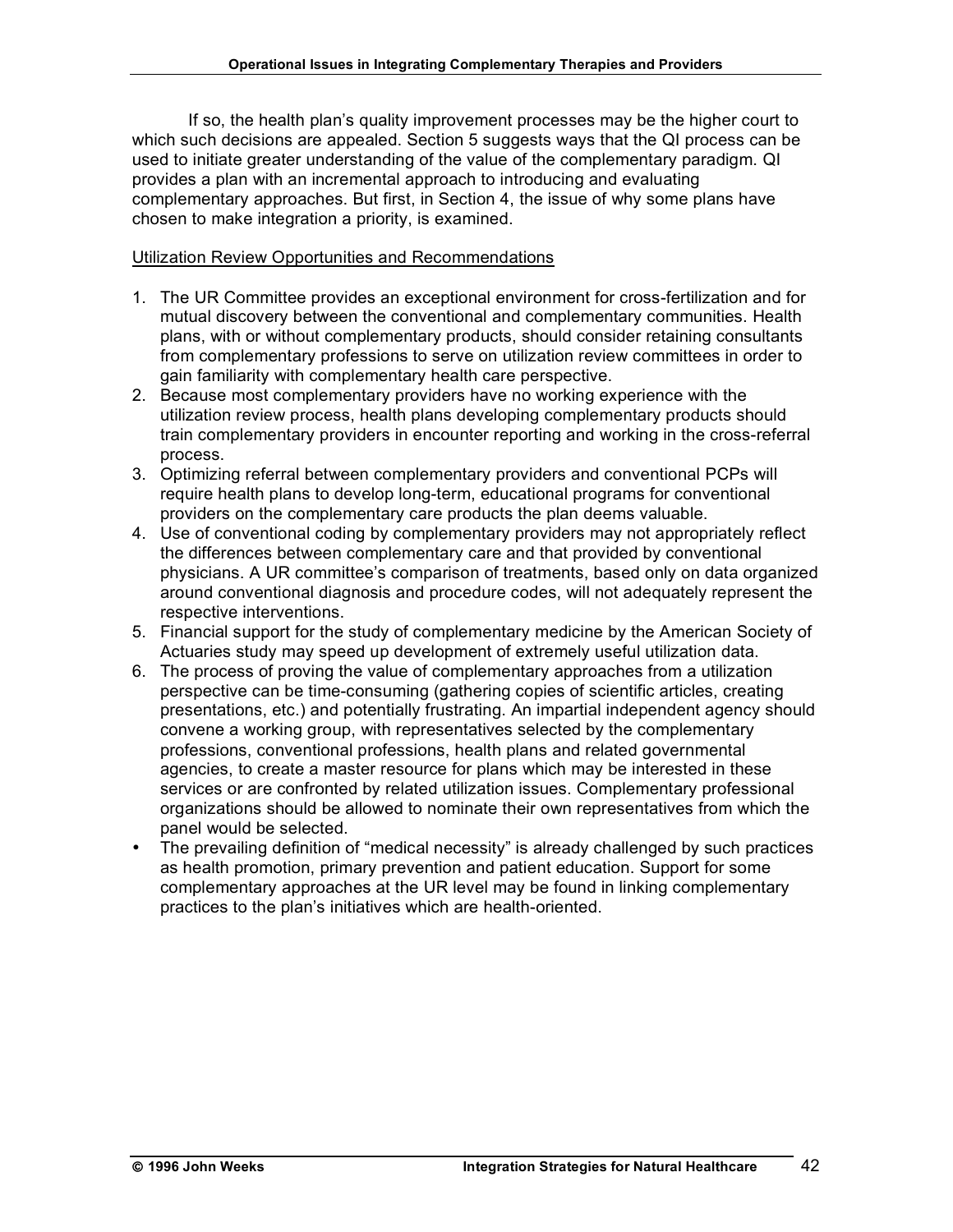# **Section 4: The Role of Bias in Shaping the Operational Issues**

The role of complementary-friendly decision-makers in prompting most of the leading integration initiatives leads to a core operational conclusion: *Where there is a will, there is a way.* Operational concerns become operational opportunities. The bias of the decision-maker is that the plan may benefit from greater inclusion of complementary services. The enthusiastic proponent of complementary services may err on the side of openness.<sup>87</sup>

On the other hand, the skeptical project manager assigned to review the same landscape and develop a complementary benefit will tend to configure the task as one of hemming in the unknown and limiting the plan's exposure. A first interview with a community complementary provider might elicit the following example of a treatment plan which the provider deemed successful: "Dietary changes, exercise, a course of cranial sacral therapy and long-term administration of gingko biloba helped balance the patient's Qi." The manager's listening will be influenced by a conventional medical culture which teaches that unconventional care is unscientific, risky, likely to misdiagnose, full of hype, utilized often for recreational rather than clinical purposes, and palliative at best. The image of the quack, droned into the conventional provider community for a century by conventional medical schools, professional associations and government agencies, may make an appearance in the manager's mind. The skeptical project manager may feel less like developing utilization guidelines than simply making the sign of the cross and fleeing the scene.

In a similar way, complementary providers, ensconced in their own externalized culture, develop their own mythologies and perspectives about conventional practice and its payers. <sup>88</sup> Their own prejudices may limit their ability to see the relative openness to their service offerings which is beginning to emerge.

This schism in perspectives cannot merely be viewed as a knowledge gap, which can be filled by an exchange of didactic information. The dynamic here is that of a crosscultural relationship. The language each uses is different. Even similarities may be misleading: what the conventional practitioner means by "prevention" or "nutrition" will be different than the meanings affixed to those terms by those reared into the complementary medical culture. Income differs greatly. The two parties are from the opposite side of the tracks. The conventional community is personally and institutionally well-off, while the

<sup>&</sup>lt;sup>87</sup> The AlternaPath pilot project developed by Blue Cross of Washington and Alaska appears to exemplify the short-comings which can result from the strong advocacy of a complementaryexperienced CEO. The plan merely threw open the broadest possible complementary benefit to an adversely-selected clientele with no incentives developed to manage the care. Failure to establish adequate controls or parameters limited the project's usefulness as a pilot. A short review of the pilot is in the author's "Charting the Mainstream" column in the *Townsend Letter for Doctors and Patients* (February-March, 1996).<br><sup>88</sup> However, complementary results is the constant of the *interesting* of *However*, c

However, complementary providers, like most underdogs in the oppressor-oppressed relationship, will have paid more attention to the powerful than the powerful will have paid to them.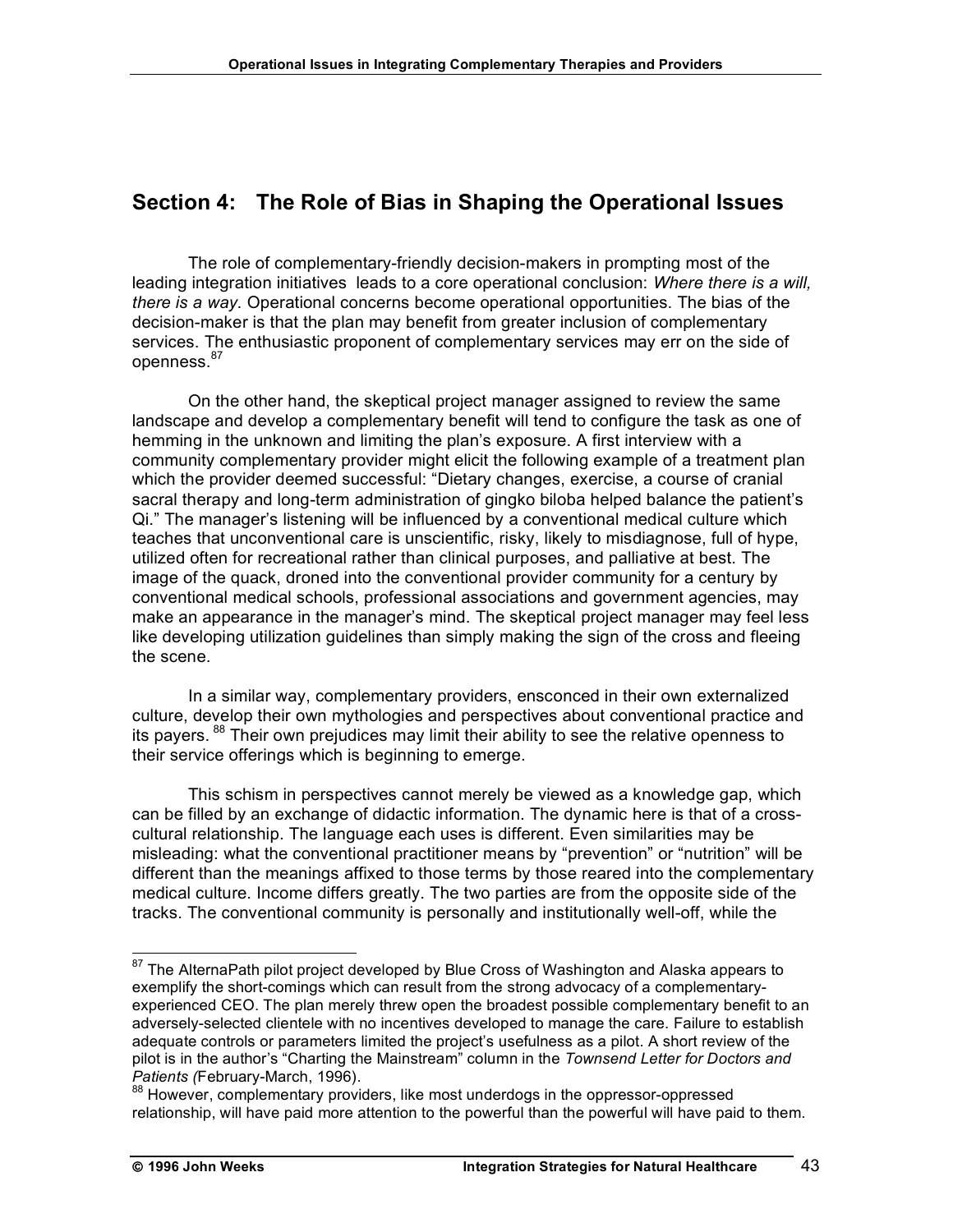complementary providers and their affiliated organizations are poor. They often haven't spent much time together. Ignorance begets fear, which in turn begets prejudice, which over time solidifies into strongly-held opposition. The gap is emotional and economic. Five of the seven deadly sins may be engaged: anger, pride, envy, covetousness and greed. The naturopathic physician may covet the income of a conventional PCP; the HMO gatekeeper pressured to see more patients may covet the time the naturopath spends with patients. The many decades -- many would say centuries -- of estrangement between Western orthodoxy and the world's natural medicine traditions have made of each "The Other."<sup>89</sup>

Overcoming this polarization may, in fact, be considered the core issue in integrating care*.* The optimal merger of the disparate medical paradigms will require that these emotional-economic issues be engaged.

This paper began with a libation to the dark forces which may have an unfriendly attitude toward the success of the integration undertaking. This section offers some pieces of a practical ritual to diminish the historic antagonisms which produced the need for this endeavor. Section 5 follows with some practical suggestions for implementing the healing process.

# Understanding the Other

Table 9 shows some of the way perspective defines the participants in the integration process. In the left column a phenomenon is named, with conventional and complementary perspectives on the phenomenon provided in the two adjacent columns. The viewpoints are not meant to reflect those of all providers. They are meant as useful generalizations.

Open-minded practitioners and administrators who work principally in either the conventional or complementary arena may recognize a disturbing element of truth in each negative appellation applied to one's own camp. Individual practitioners and therapies will come to mind. Each of these phenomena can be individually expanded, analyzed and countered. But if the perspectives strike chords of reason, and present a an imaginable though unfavorable portrait, the skeptical project manager may begin to feel past certainties eroding. Opportunity may begin to open. More ground for discussion and integration may exist than was previously believed.

<sup>&</sup>lt;sup>89</sup> An interesting psychological perspective on this phenomenon is Carl Jung's theory of the "shadow." The shadow is the part of oneself that is unknown and unconscious, believed to be irrational and often the source of fear. Jung posited that the shadow represented aspects of a person not yet incorporated into the self. Jung's perspective may be particularly useful in this integration discussion. The host-oriented nature of most complementary therapies shadows biomedicine's disease-based approach. Conventional medicine's interest in population-verifiable, objective, manageable markers shadows the highly individualized, eclectic approaches of complementary providers.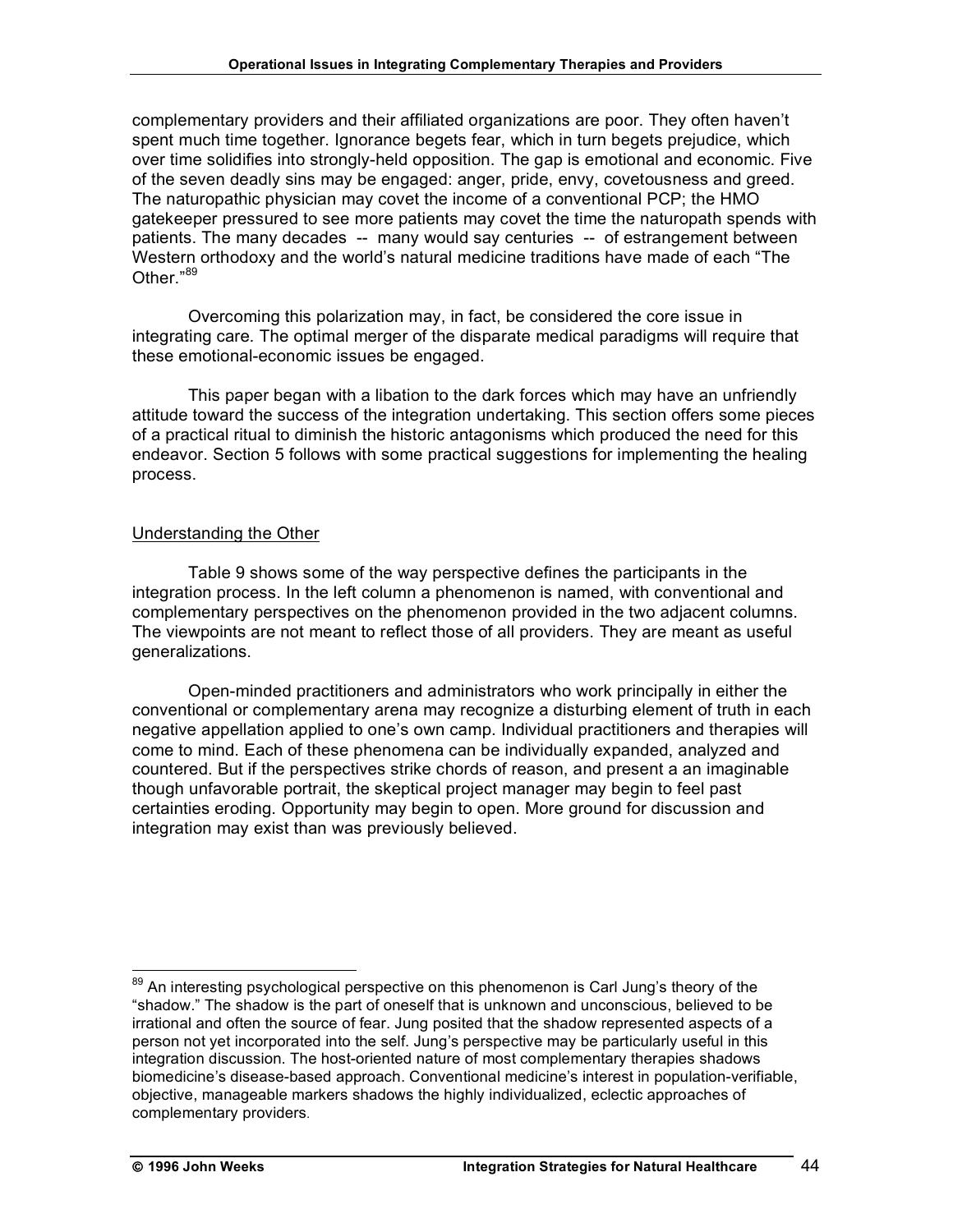#### **Table 9: Bilateral Prejudice as an Operational Issue in Limiting the Integration of Complementary and Conventional Health Care**

*Note: The responses below do not reflect the judgments of all providers from one school or the other. They are meant as generalizations.*

| Phenomenon                                                  | <b>Conventional</b><br><b>Perspective</b>            | <b>Complementary</b><br><b>Perspective</b>                                             |
|-------------------------------------------------------------|------------------------------------------------------|----------------------------------------------------------------------------------------|
| Successful<br>complementary treatment                       | placebo for self-limiting condition                  | proof of value of<br>complementary care                                                |
| Successful<br>conventional treatment                        | proof of value of<br>conventional care               | suppresses problems/<br>fails to address causes                                        |
| Science in<br>conventional medicine                         | our foundation                                       | 80-90% of procedures have no<br>support for clinical efficacy                          |
| Science in<br>complementary medicine                        | virtually non-existent                               | strong in some areas/<br>growing body of evidence                                      |
| Conventional primary care<br>formulary                      | good tools                                           | 70% of problems go away on their<br>own                                                |
| Complementary<br>primary care formulary                     | 70% of problems go away<br>on their own              | good tools                                                                             |
| Complementary diagnostics                                   | of great concern/<br>likely to misdiagnose           | consider more than lab values                                                          |
| Conventional therapeutics                                   | best in the world                                    | often inappropriately harsh/<br>likely to miss causes                                  |
| Surgeon quick to operate                                    | overutilizer                                         | rip off artist                                                                         |
| Chiropractor always requesting<br>20 visits                 | rip off artist                                       | overutilizer                                                                           |
| Antibiotics for viral conditions                            | basically harmless treatment<br>demanded by patients | harmful to the individual<br>and the population                                        |
| Complementary therapies in<br>end-stage terminal conditions | waste of money/<br>creates false hope                | alleviate side-effects of<br>conventional treatment /<br>help patients with transition |
| Oncologist creating new<br>chemotherapeutic "cocktails"     | brilliant clinician                                  | experimenting with poison                                                              |
| Naturopath who mixes Asian<br>and homeopathic treatments    | totally wacko                                        | brilliant clinician                                                                    |
| Self-healing                                                | self-limiting condition/<br>spontaneous remission    | healing power of nature                                                                |
| Clients of the "Other" who come<br>to my office             | their failures                                       | their failures                                                                         |

#### *Complementary Perspectives on the Issue of Scientific Support*

The role of science in medicine may be the most polarizing of the phenomena presented here. Scientific measures are upheld as the fundamental standard on which the other standards, such as quality improvement and utilization review, are based. If one is convinced that science is virtually non-existent in complementary care, or that complementary providers are anti-science, then one might reasonably wonder how a complementary benefit can be managed without this fundamental building block.

Table 10 lists perspectives expressed by members of the complementary community on science in medicine. The first column presents views on the role of science in conventional medicine, the second on science in complementary medicine. Because the primary audience for this paper is presumed to be health policy makers and participants who are schooled more thoroughly in a conventional perspective, the following focuses on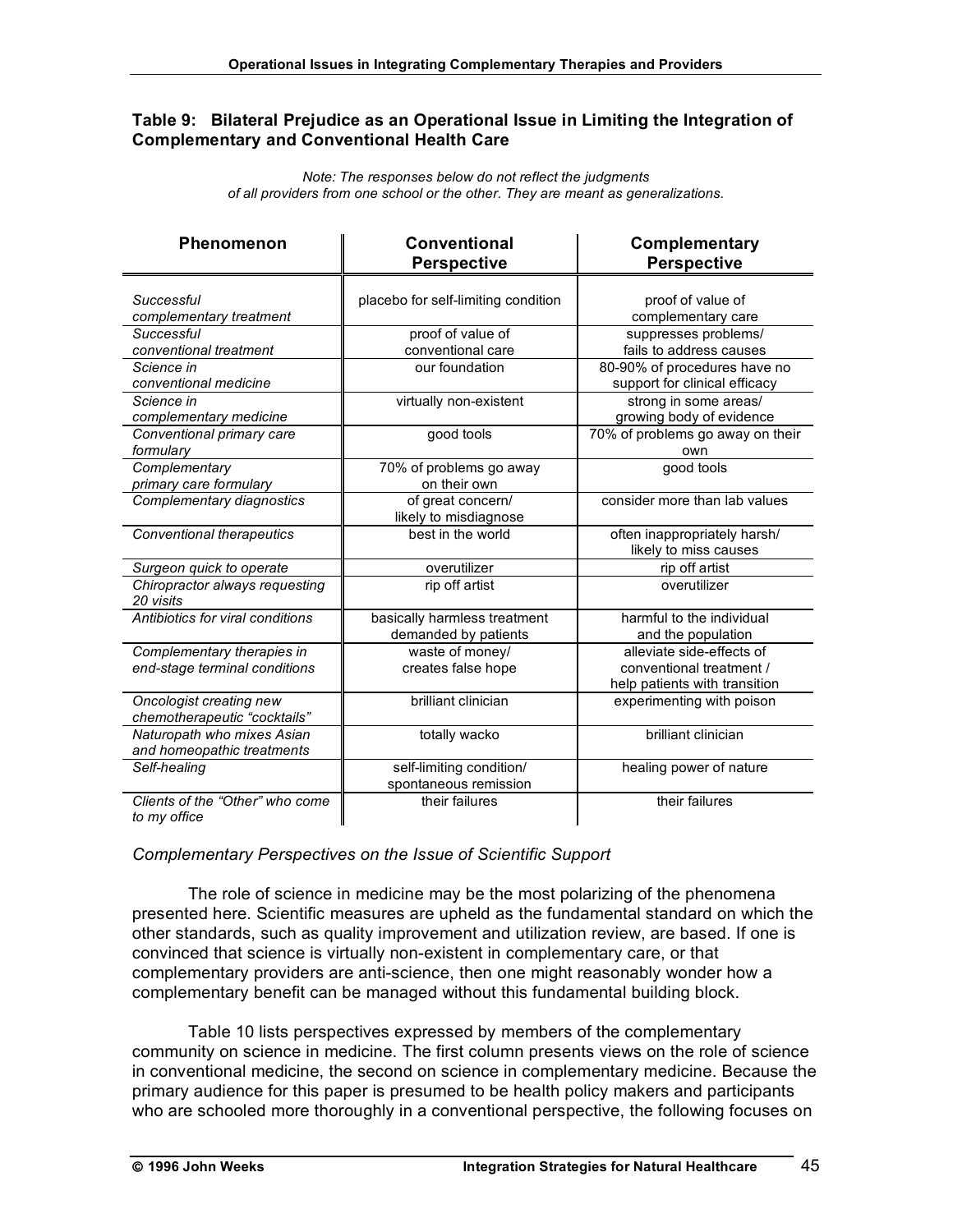perspectives which may challenge underlying conventional assumptions. These perspectives have been examined in more detail elsewhere.<sup>90</sup> They are presented here in the more informal manner in which they are likely to surface in the integration exchange.

Nothing here suggests that conventional medical science has not created breakthroughs in the care of human beings. As with Table 9, each comment can be disputed, just as each holds some part of the truth. The conventional practitioner or project manager who reflects on this picture can begin to acknowledge that the integration process is not between a proved world and an unproven world. Nor is it between a certain outcome and an uncertain outcome. And it is certainly not between science and antiscience.

Rather, the integration process must take place between a familiar world and an unfamiliar one. Yet given the relatively recent arrival of managed care into the lives of most conventional practitioners, even this distinction is somewhat specious. The core challenges in managing and optimally integrating *conventional* providers are a work in progress. Table 11 compares the challenges the health plan faces with complementary providers, with those which are yet unresolved in the conventional care arena.

#### *Emotional-economic Issues for the Complementary Provider*

The optimal complementary partner will also have to engage some emotional work in order to understand the partner known as the payer or health plan. This too requires letting go of some favorite beliefs.

- Complementary providers may explain a failed therapy as the patient's unwillingness to comply with a recommended regime. Under managed care, the provider must be accountable for the failure. How can these patients be identified?
- Complementary providers have been blessed with a relatively self-motivated population. How will they approach those who are unwilling to make lifestyle changes or have less motivation toward health? Is this a population which should be identified and not referred for care? What special programs must be developed?
- Some cash patients of complementary providers routinely return for care with no significant betterment of physical conditions. The provider may excuse the continuation of care as apparently important to the patient emotionally. Do complementary providers believe such services should be covered?
- What will be the effect of the removal of the cash payment for services from the patient's therapeutic regime? How will this alter their perception of self-responsibility?

 $90$  A excoriating view of the scientific support for conventional medicine is offered by homeopathic partisan Harris L. Coulter, PhD, in The Controlled Clinical Trial: An Analysis, Center for Empirical Medicine, Washington, DC, 1991. Numerous texts are available which document the extent of scientific support for natural therapeutic approaches.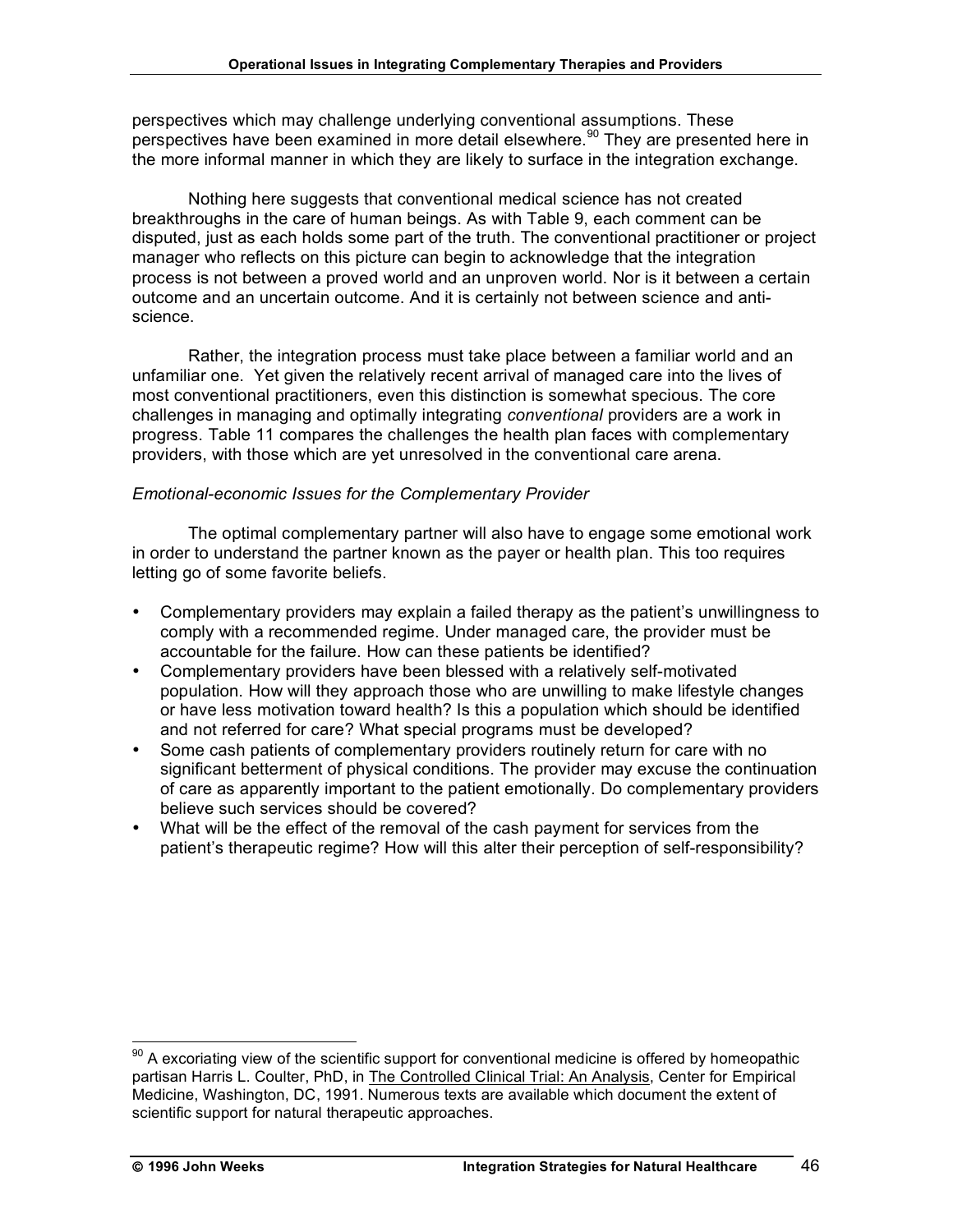#### **Table 10: Complementary Perspectives on the Scientific Support for Conventional and Complementary Approaches**

| <b>Challenges to the Conventional Claim of Being</b><br><b>Science Based</b>                                                                                                                                                                                                                                                    | Apology for the Current Status of Science in<br><b>Complementary Care</b>                                                                                                                                                                                                                                                      |
|---------------------------------------------------------------------------------------------------------------------------------------------------------------------------------------------------------------------------------------------------------------------------------------------------------------------------------|--------------------------------------------------------------------------------------------------------------------------------------------------------------------------------------------------------------------------------------------------------------------------------------------------------------------------------|
| Only 10-20% of conventional procedures have proof of<br>clinical efficacy <sup>91</sup>                                                                                                                                                                                                                                         | Conventional providers and plans are simply not familiar<br>with the growing body of scientific support for<br>complementary approaches.                                                                                                                                                                                       |
| Many clinical applications of drugs are "off label" (not FDA-<br>approved) and are therefore prescribed on the same, "non-<br>scientific" empirical basis as many natural therapies.                                                                                                                                            | The gold-standard of a single agent placebo-controlled,<br>randomized, standardized trial may be appropriate for<br>pharmaceutical agents; it does not work with multi-agent,<br>individualized, whole person therapeutic approaches.                                                                                          |
| Many physicians do not follow science even when the<br>scientific support for a given procedure or drug is available.<br>Many prefer to stick with their own clinical experience.                                                                                                                                               | Because most natural therapies are not patentable, there<br>is little incentive for private businesses to fund research.<br>Government agencies and foundations oriented to medical<br>research have historically been controlled by medical<br>advisors who look adversely on funding research in<br>complementary therapies. |
| If conventional medicine were so "scientific", why is a<br>principal thrust of managed care to make practice<br>evidence-based? Why is there so much concern over<br>creating clinical pathways and practice quidelines, from<br>otitis media and musculo-skeletal conditions to diabetes<br>and heart disease?                 | Because complementary therapeutics generally have fewer<br>negative effects than conventional agents and procedures,<br>practitioners can more comfortably make clinical decisions<br>based on suggestive rather than definitive evidence.                                                                                     |
| Scientific evidence that an agent or therapy will repress a<br>condition (anti-inflammatory, antibiotic, antihistamine, etc.)<br>is not scientific evidence that the therapy will help to heal it.                                                                                                                              | The desire to do research is more widespread in the<br>complementary community than most believe. Those<br>individuals and complementary medical institutions which<br>have shown an interest in carrying out research have found<br>it difficult to secure funding. <sup>93</sup>                                             |
| After all the billions of research, conventional scientific<br>investigation has not reversed the rise of chronic disease.<br>Now even some of conventional science's strengths with<br>acute conditions, such as antibiotics, are being challenged<br>due to the effects of long-term administration and over-<br>utilization. | Medical research, until recently, has downplayed the<br>importance of many of the outcomes valued by<br>complementary providers, such as patient satisfaction,<br>functionality and quality of life. Provider interest is less with<br>mechanisms than with healing.                                                           |

 <sup>91</sup> *Assessing the Efficacy and Safety of Medical Technologies*, US OTA, 1978. This report is the

 $92$  A natural medical protocol may include dietary changes, specific clinical nutrition agents, a botanical, an exercise regime and some guided imagery. The time spent with the patient adds a counseling dimension. The complementary provider will resist conventional science's desire to find out which of the interventions is active, believing that some of the therapeutic power is in the synergies of the whole approach.

The out-pouring of proposals to the NIH Office of Alternative Medicine for its investigational grants is a case in point.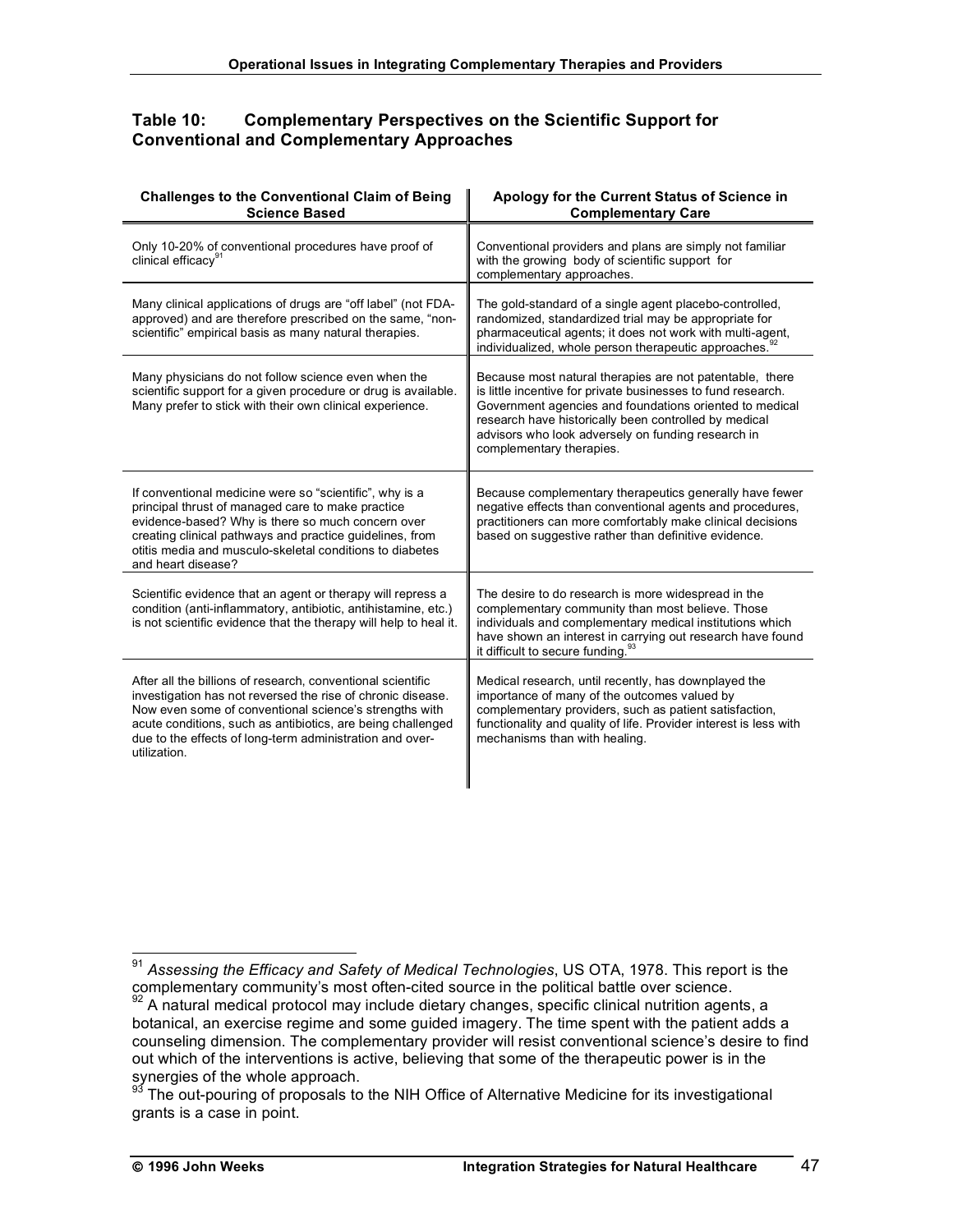| <b>Issue</b>                               | <b>Conventional Provider</b> | Complementary<br><b>Provider</b> |
|--------------------------------------------|------------------------------|----------------------------------|
| Establishing appropriate utilization       | <b>YFS</b>                   | YES.                             |
| Building a trusted specialist network      | <b>YFS</b>                   | <b>YES</b>                       |
| Establishing appropriate time for referral | <b>YFS</b>                   | <b>YES</b>                       |
| Establishing cost-effectiveness            | <b>YFS</b>                   | <b>YES</b>                       |
| Establishing effectiveness                 | <b>YES</b>                   | <b>YES</b>                       |
| Determining liability and shared liability | <b>YES</b>                   | <b>YES</b>                       |

#### **Table 11: Operational Issues in Integrating Complementary Providers which also Typify Issues Currently Unresolved in Integrating Conventional Providers**

- If complementary providers were given the responsibility to manage millions of dollars in per member per month payments to manage an entire population, would they find it valuable to subject their colleagues to utilization review and other standards? Or would they continue to support unrestricted therapeutic freedom?
- If an outcomes measure shows that one complementary approach appears to be more successful than that which they favor, will they change their personal preferences and adopt the approach or refer for it when appropriate? To what extent are a complementary provider's therapeutic approaches provider-driven (their own therapeutic interests and pursuits) and to what extent are they patient-care driven?

# *Getting to the Table*

An immediate *healing* influence of the "every category of provider" mandate in Washington state was that it required providers from disparate disciplines to sit down and discuss a common future. For some of the health plan executives charged with managing these new relationships, their abstract operational concerns begin to lose their edge as they meet the human beings who provide the complementary services. Trust of a certain provider-consultant, if not trust or knowledge of the provider's specific therapies, begins to take the place of myths. The complementary provider and the plan find a starting place for the relationship. They agree to disagree about some issues. Differences are identified for addressing in the next phase of the relationship. Integration planning begins to be framed, in part, as an interpersonal undertaking. The health plan's project managers, even if skeptical, may say: *I am not sure about all of these (type of providers), but I can work with those people.* Similarly, the complementary provider may not have lost a sense of suspicion about whether the plan will treat complementary services favorably. But a relationship of trust may begin to develop with the health plan's medical director, management professionals and care providers.

# *Expanding Trust Relationships*

An unusual approach to creating trust relationships between PCPs and complementary providers at the service delivery level is currently being pursued by a network of primary care clinics in the Washington state marketplace.<sup>94</sup> Health plan PCP participants are each paired with a hand-picked complementary provider whose practice is located near the PCP's clinic. A pre-workshop mailing includes the chart on bilateral prejudice, included in this section as Table 9. The chart is used to begin to open the

 $94$  The author is consulting with Medalia Healthcare on this project.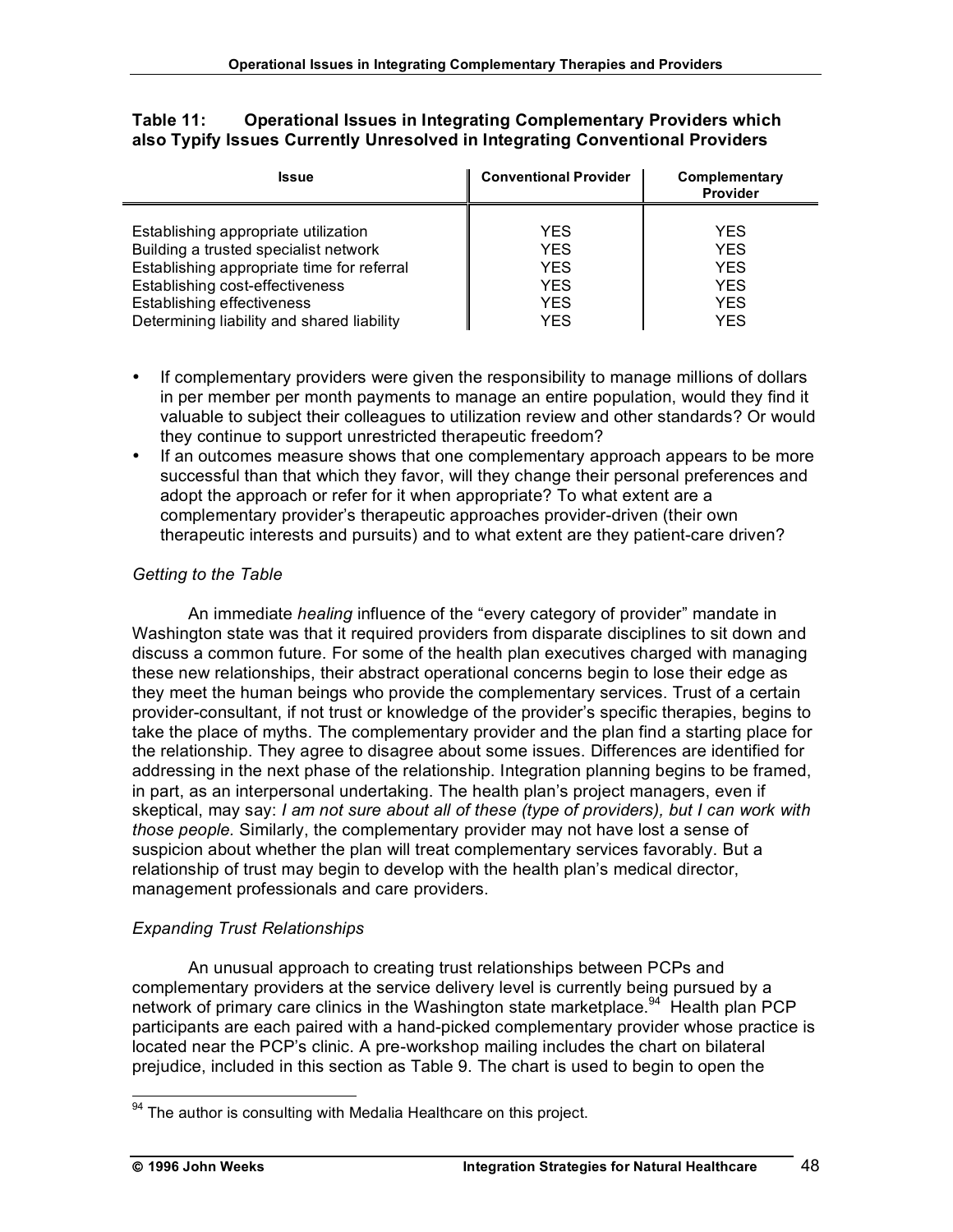participants to reflection on their own prejudices. The program focuses on eliciting the emotions and issues both provider categories may have as they consider working together. The goal is to create a foundation for a productive relationship.

The structure of the workshop is based in communication enhancement and team building technologies. The workshop begins with the group broken into the pre-arranged dyads. First one half of the pair uses three minutes to express the concerns and fears which the relationship produces. The other listens. Then the roles are reversed. The pair then joins with a small group of other pairs to share what they expressed and learned. After a brief discussion, representatives of each small group share the highlights with the larger group. Following discussion, the same process is entered again, only this time focusing on their *hopes* for the relationship, for themselves and for their patients. In this way, the plan gains a provider-level sense of the opportunities and obstacles to the integration process. The workshop serves the plan like a focus group. More important, the paired providers have the opportunity to create a human-to-human foundation of trust for ongoing cross-referral and consulting relationships.

If the relationship between the health plan and the complementary providers continues to mature, more complex issues can begin to be addressed. In Section 5, some methods for initiating and enhancing the integration relationship through the health plan's quality improvement process are proposed.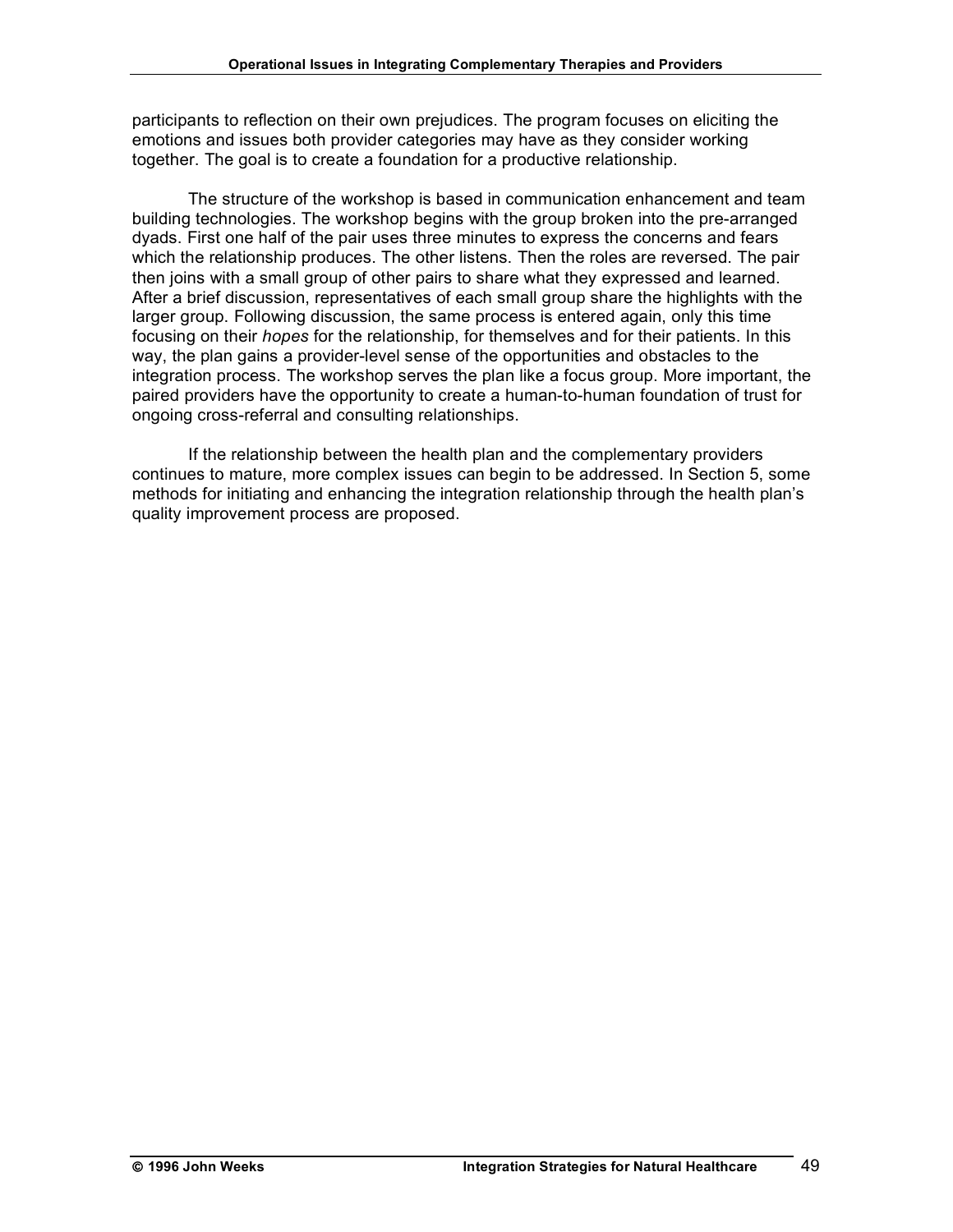# **Section 5: Strategies in Quality Improvement**

The management principles incorporated in the continuous quality improvement (CQI) processes which inform managed care accreditation standards provide an ideal environment for health plans to investigate appropriate utilization of complementary medical services. CQI processes begin with goal setting and developing appropriate measures, advance to implementation, then are followed by outcomes assessment and translation of outcomes into future service offerings. The CQI process views organizations in an environment of continuous change, providing tools for managing the suggestive and evolutionary, rather than the definitive and fixed.

The CQI process can be utilized by plans at all levels of commitment to complementary care. Those which are conservative or skeptical about complementary services but wish to begin to acknowledge popular interest in these therapies may use them in consideration of future product creation. Plans with limited benefits can employ these processes to enhance them. Services of a specific provider type, for instance, which may be limited to a few conditions, can be expanded incrementally. For plans which decide to jump into offering these services with both feet, CQI may eventually serve, if the benefit is poorly developed, as a useful brake. Complementary care initiatives, based on suggestive data, with reasonable scientific or empirical support, can be tested in the practical setting of the plan's service delivery.

The CQI environment may be viewed as particularly rich for an investigation of complementary services *in their own paradigm*. <sup>95</sup> Purchasers are increasingly interested in seeing that outcomes studies produce data on such measures as patient satisfaction, functionality and productivity. Most complementary providers will agree that positive outcomes on these markers are the strength of complementary care.<sup>96</sup> This section will outline some ways that plans may begin to offer complementary care in the context of these processes. The section concludes with some perspectives on how offering these services may be consonant with a plan's efforts to integrate more health promotion and primary prevention.

<sup>&</sup>lt;sup>95</sup> The importance of learning about complementary providers in their own paradigm may be understood by the old saying that *if it ain't broke, don't fix it.* The grassroots interest which produced the complementary care movement may reflect patient pleasure with being treated inside a wholeperson oriented natural medical paradigm. A plan's decision to immediately box or refract this whole, particularly in order to fit a research model, may alter the value of these services to both the patient and the plan. This suggests an alternative research strategy which attempts to capture *suggestive* data about the multi-faceted complementary care of the whole person, then only later differentially tests, if the researchers wish, to learn which aspect of the therapeutic protocol may be most important to the outcomes.<br><sup>96</sup> The popular growth of the complementary medicine movement may be said to rest exactly on

such markers. Satisfied -- pleased and/or more functional -- patients pass on the word of the therapy or provider to others. The patient survey studies by Claire Cassidy, PhD, and the author, which were discussed in Section 3, are among the studies which provide evidence of the patient perception of satisfaction and functional benefits from complementary care.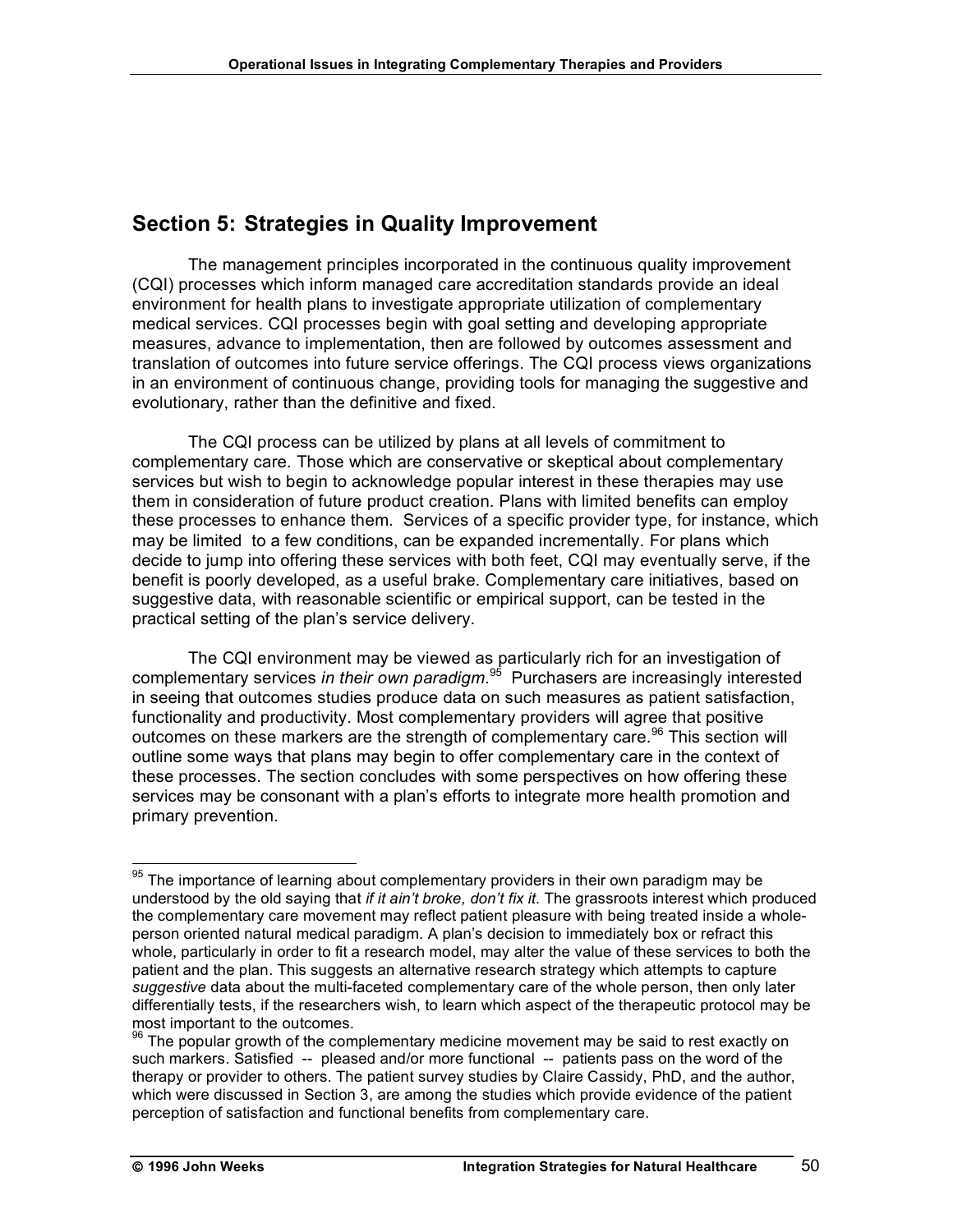# *Should Current Accreditation Standards Require Attention to Complementary Services?*

An interesting case can be made that all health plans interested in accreditation should already have programs in place for at least the monitoring of member use of complementary services, whether or not these services are currently integrated into the plan's offerings.<sup>97</sup> The case is based on three core interests of accreditable managed care organizations:

- *Members' Rights and Responsibilities* Members are to be allowed to participate in decision-making regarding their health care. Since roughly a third of Americans are estimated to be choosing to use complementary or alternative medicine for at least a part of their care, despite having to pay out-of-pocket, plans may be deemed to have a responsibility to acknowledge this interest. Patient surveys, for instance, could investigate whether members are satisfied or dissatisfied with the plan's coverage decisions relative to complementary care.
- *Continuity of Care* With utilization of complementary services already high and apparently growing, plans which do not have programs in place to promote communication between patients and their conventional providers about their use of complementary therapies will necessarily have a break in the patient's continuum of care. Various studies have affirmed that a majority of patients do not reveal their use of complementary services to their conventional providers. Health plan intake forms and surveys could include questions which elicit this information from its members.
- *Outcomes Assessment* If members who choose complementary services which are outside a plan's benefit structure believe that these services have been useful for conditions which the plan may be monitoring, the plan's outcomes data may be skewed. Conversely, the plan's research might also capture any adverse effects of the complementary services.

A relatively simple program to discover the extent to which plan members are already using complementary service can help provide guidance if the plan chooses to develop complementary care products.

# *Involving Complementary Care Consultants in Plan Processes*

Plans which are interested in gathering intelligence about the potential value of complementary products and services may begin by developing consultative relationships with complementary providers or other individuals schooled in complementary care and interested in advancing the integration process.<sup>98</sup> These individuals may be selected as observers or participants in various working committees of the plan. They may also be brought in to help assess the unique challenges and opportunities of the plan's internal and external environments. Complementary care consultants might be of service to the following:

• utilization review

 <sup>97</sup> This case was made in an article by the author for the *Townsend Letter for Doctors & Patients*, February/March 1996. The article focuses on the Network Accreditation Standards of the Joint Commission on the Accreditation of Healthcare Organizations, which parallel those of the NCQA. <sup>98</sup> A cadre is developing nationwide of consultants who are learning to be bilingual about both

complementary services and managed care. Some are medical practitioners. Others are nonproviders with backgrounds in one or both fields.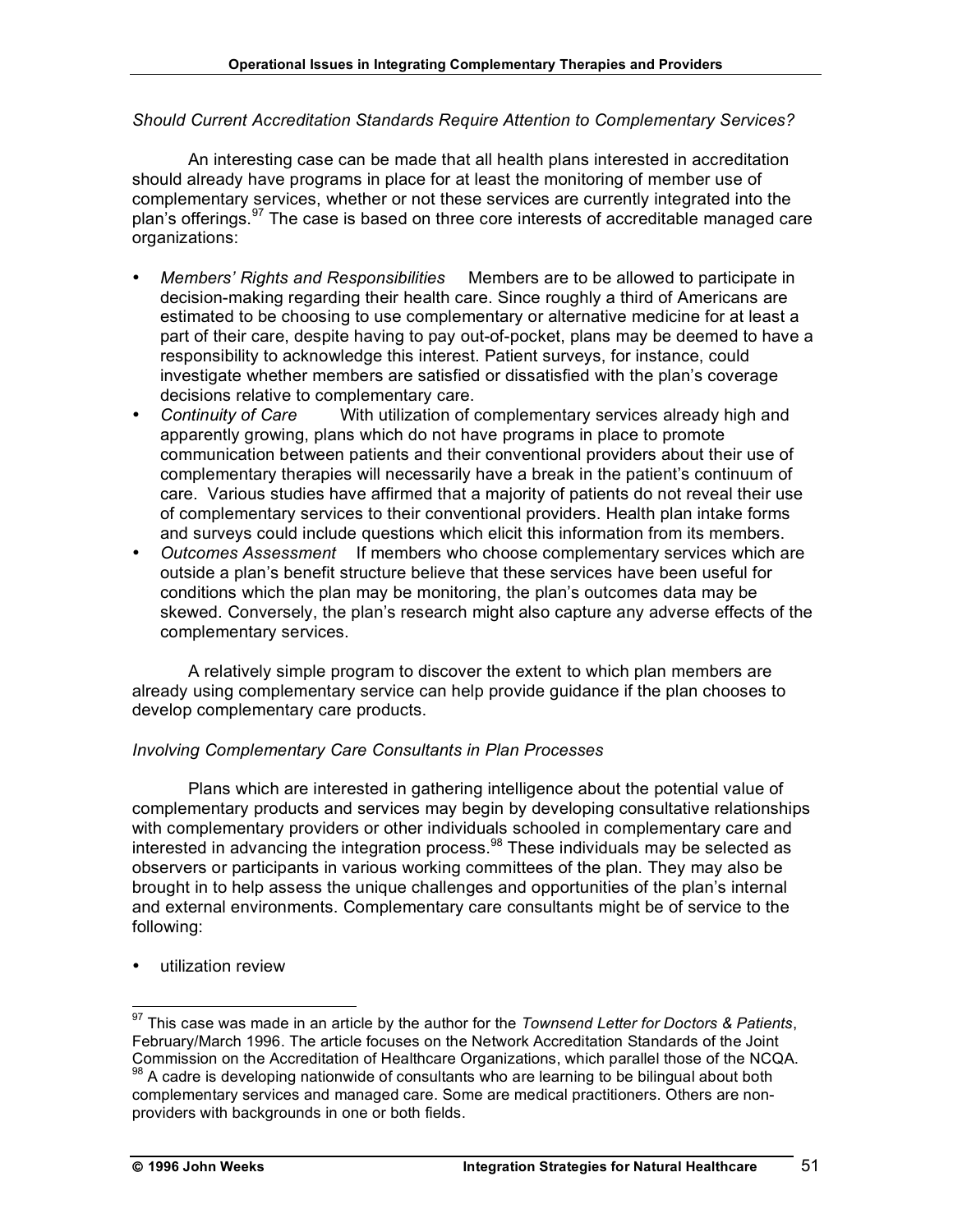- development or updating of practice guidelines
- special clinical projects in areas slated for improvement<sup>99</sup>
- preventive health initiatives, particularly when targeting primary prevention and health promotion
- formulation of patient and provider questionnaires
- creation of outcomes projects and instruments
- service on established multi-disciplinary teams which address systems issues
- evaluation of data on clinical performance.

A health plan seeking to uncover the optimal role for complementary services will keep from defining too narrowly the areas where the complementary services may be of value. Providers trained in complementary therapies may provide insights into a wide array of a clinical services. For instance, an acupuncturist or a naturopathic physician may be useful to regular members of a utilization review committee even if a plan does not cover their services. Their participation will allow the committee to see other parts of the elephant. Mutual understanding about each other's patterns of thought will have a chance to develop. Potentially beneficial ideas for a pilot project on complementary services may be discovered. In addition, most community complementary providers selected by the plan to serve as consultants will not have much prior experience inside the culture of managed health care. The skills of the provider-as-consultant will sharpen as experience of the plan's internal environment deepens. A broader involvement will also serve the plan in a prospecting function. The consultant will locate the medical and administrative professionals within the plan who are interested or experienced in complementary services. An informal working group of interested employees and providers may develop as a resource for the plan.<sup>100</sup>

# *Educating Conventional Providers*

Health plans which view the complementary services chosen by members as part of the continuum of care, whether or not such benefits are covered, will need to offer some supportive educational services to their providers. A few reference texts can be easily assembled for the utilization manager's library or for provider clinics in an integrated system. Newsletters which abstract relevant information on natural therapeutics can be purchased.<sup>101</sup> Software packages detailing the uses of complementary therapies are  $a$ vailable. Online services can also be utilized.<sup>102</sup> Some plans choose to sponsor or cosponsor major forums keynoted by national figures in the complementary medicine field. Health plans which choose to develop progressive complementary products will need to view this educational process as an ongoing function.

 $99$  One plan with which the author has consulted is involved with the following array of clinical initiatives which might benefit from the insights of complementary providers: diabetes, attention deficit hyperactivity disorder (ADHD), screening and early intervention for the frail elderly, musculoskeletal disorders, and behavioral health products.

<sup>100</sup> Note that such a working group or committee should be well-seasoned with agnostic providers, who are interested in complementary care but not believers. This will provide a useful balance to

any of the group's proposals.<br><sup>101</sup> Publications are available for virtually every complementary medicine modality.<br><sup>102</sup> HealthWorld Online (www.healthy.com) has corralled an array of well-referenced natural medical resources by bringing many of the top literature reviewers and abstractors in complementary medicine into its website. The business promotes a concept of "self-managed care" and has been in negotiation with at least one major plan to provide educational services for both the plan's providers and consumers.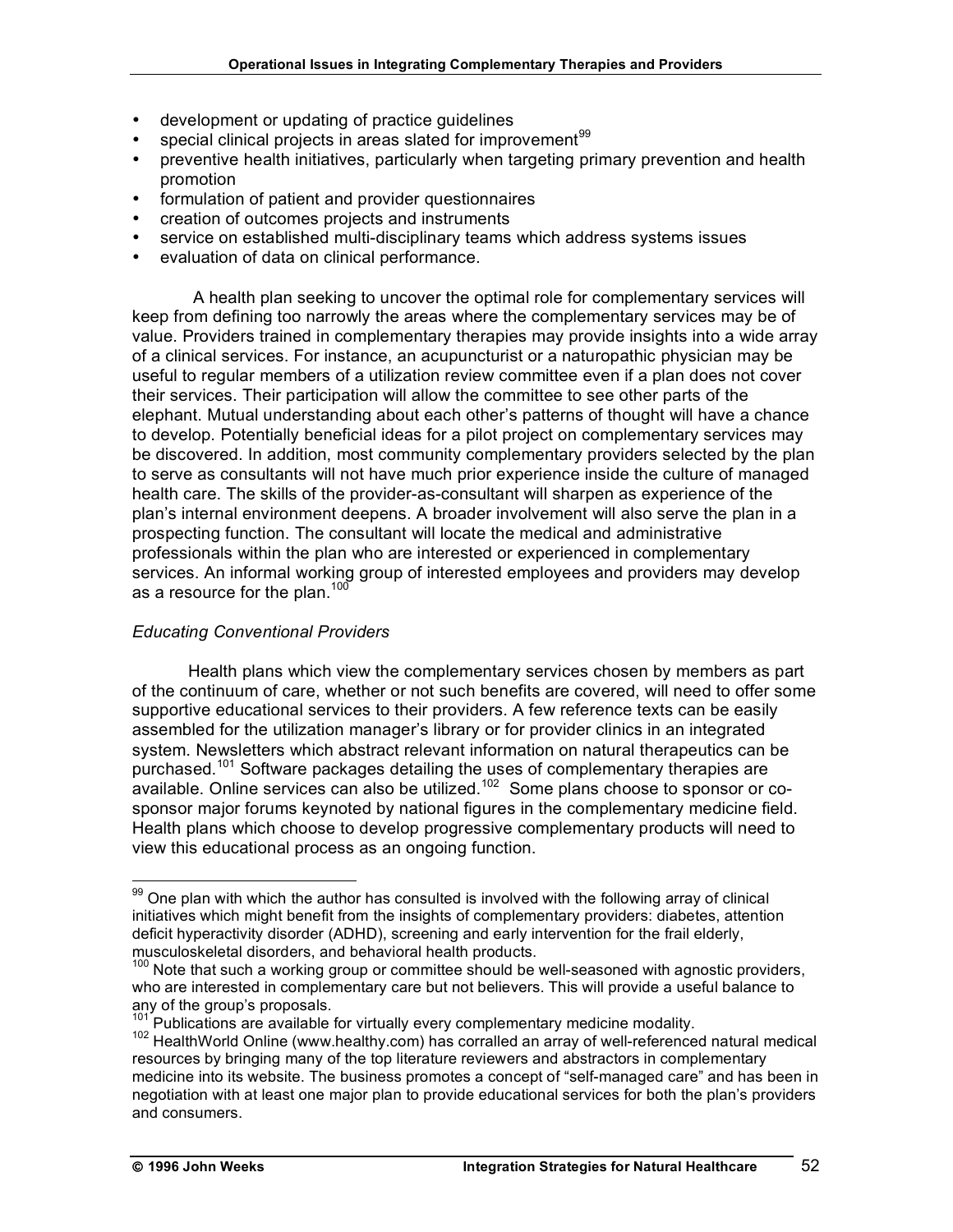Information presented in a didactic medium may have limited utility. Most overworked medical doctors, unless they have developed a passion for complementary care, will not be pleased with the task of digesting entirely new bodies of knowledge. While a national figure may catalyze interest in complementary care, excitement may rapidly dissipate if it is not followed up by substantive programs.

A more productive long-term educational investment by the plan, which can complement the stimulation provided by a high-profile continuing education event, may be in providing structures for the plan's conventional providers to establish trust relationships with complementary providers in their geographic area. The plan can help bring community providers into a clinic's medical meetings. Regional workshops might be developed, such as that described at the end of Section 4. Security in the referral relationship may help the conventional PCP to overcome the discomfort felt in referring for products or services with which the medical doctor is unfamiliar.<sup>103</sup> Good working relationships between the plan's conventional providers and community complementary providers can also provide the clinical foundation for some comparative outcomes research initiatives.

A recent survey of general practitioners in Canada may be useful for plans considering an educational program about complementary services. This study of perceptions of complementary medicine among general practitioners suggests that a plan's project to educate conventional physicians may rapidly shift perceptions of the value in complementary services.<sup>104</sup> (See Table 12.) The percentage of physicians who believe that a given complementary therapy is useful were found, generally, to be between two and three times as high as the percentage of those physicians who believed they knew a good deal about the specific discipline or modality. A health plan's educational program for its conventional providers might lead to a soaring perception, within the system, of the potential value of the complementary services.<sup>105</sup> Interest in referral to complementary providers may correspondingly grow more rapidly than the plan might expect.

 $103$  A strong referral relationship may also create an environment for problem-based learning. In this learning model, the medical doctor may begin to know something about a specific herb,<br>homeopathic remedy or physical medicine intervention because it was used with a shared patient.

homeopathic remedy or physical medicine<br><sup>104</sup> Verhoef, MJ and Sutherland, LR, "Alternative medicine and general practitioners". Can Fam Physician, 1995;41:1005-1011

<sup>&</sup>lt;sup>105</sup> This relationship, if it holds, suggests that the current movement to place complementary medicine in conventional medical schools may have a more far-reaching downstream effect on physician perception of the value in complementary approaches.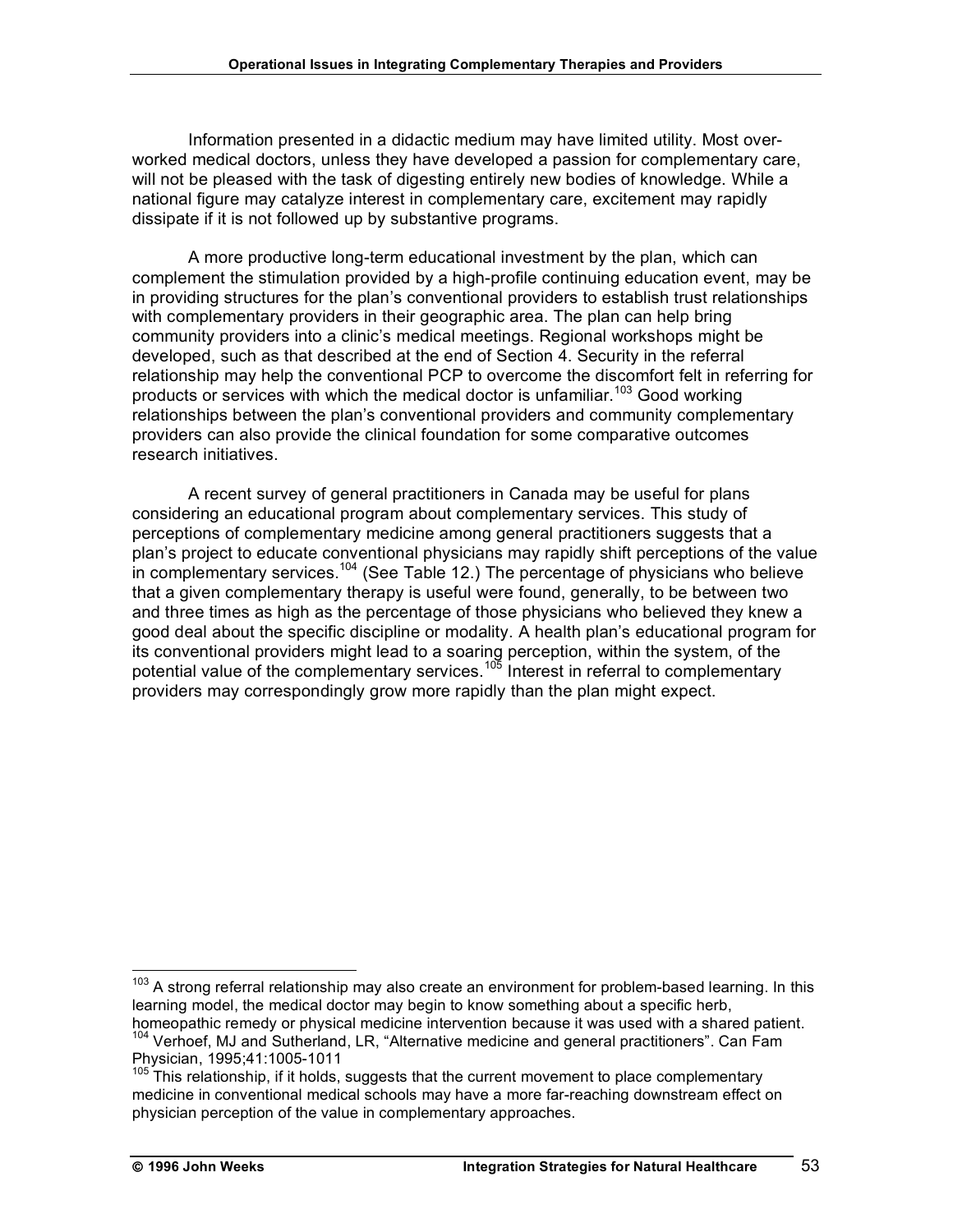| Approach               | Claim to Know a Lot or a<br><b>Considerable Amount About</b> | <b>Perceived as Useful or</b><br><b>Very Useful</b> |  |  |
|------------------------|--------------------------------------------------------------|-----------------------------------------------------|--|--|
| Chiropractic           | 28%                                                          | 59%                                                 |  |  |
| Acupuncture            | 24%                                                          | 71%                                                 |  |  |
| <b>Hypnosis</b>        | 23%                                                          | 55%                                                 |  |  |
| Faith healing          | 9%                                                           | 16%                                                 |  |  |
| Osteopathy             | 9%                                                           | 34%                                                 |  |  |
| Homeopathy             | 7%                                                           | 12%                                                 |  |  |
| <b>Herbal Medicine</b> | 6%                                                           | 17%                                                 |  |  |
| Reflexology            | 6%                                                           | 7%                                                  |  |  |
| Naturopathy            | 4%                                                           | 9%                                                  |  |  |

#### **Table 12: Knowledge and Perception of Value of Complementary Services among Conventional PCPs**

Surveys of the plan's conventional providers and complementary partners will allow the plan to stay abreast of these shifts in perceptions, interests and referral patterns. The plan can also develop information on any new initiatives for clinical collaboration which its providers deem valuable.

#### *The Integrated Facility Strategy*

One strategy through which some plans choose to begin integrating complementary services is through a single integrated facility which might serve members from a relatively broad geographic area. The least risk to the plan would involve simply renting space to an interested community complementary provider. Simple instruments to document the process and outcomes can serve the plan as it considers the investment of employing complementary providers on staff, or developing a fully-integrated or complementary care facility.

Health planners charged with developing such a facility now have the opportunity to franchise, license or partner with experienced developers of integrated clinics. Plans which wish to develop a single complementary care product, targeting a single condition, may also discover that an experienced developer of such a program already exists.<sup>106</sup> These partners may offer such products as management templates, clinical protocols, triage systems and marketing advice.<sup>107</sup>

Like the development of products based on a network of complementary providers, the integrated facility can be created in increments. Short-term, measurable outcomes can be gathered and evaluated inside the plan's longer term strategy toward complementary health care services.

<sup>&</sup>lt;sup>106</sup> Some examples of such possible partners, known to the author, are: American Holistic Centers, Chicago, Ill, which develops MD-centered integrated clinics; the Mind-Body Medical Institute, Harvard, MA, which assists institutions in developing mind-body programs; Preventive Medicine Research Institute, Sausalito, CA, for the Dean Ornish heart program. Personnel associated with the Arizona Center for Health and Medicine, Phoenix, have assisted at least one other integrated clinic with its organizational processes.

<sup>107</sup> The September issue of the THE INTEGRATOR *for the Business of Alternative Medicine* includes a lengthy look, by the author, at the three models for staffing, patient care, and triage developed by the bidders for the integrated natural medicine clinic sponsored by the Seattle-King County Department of Public Health.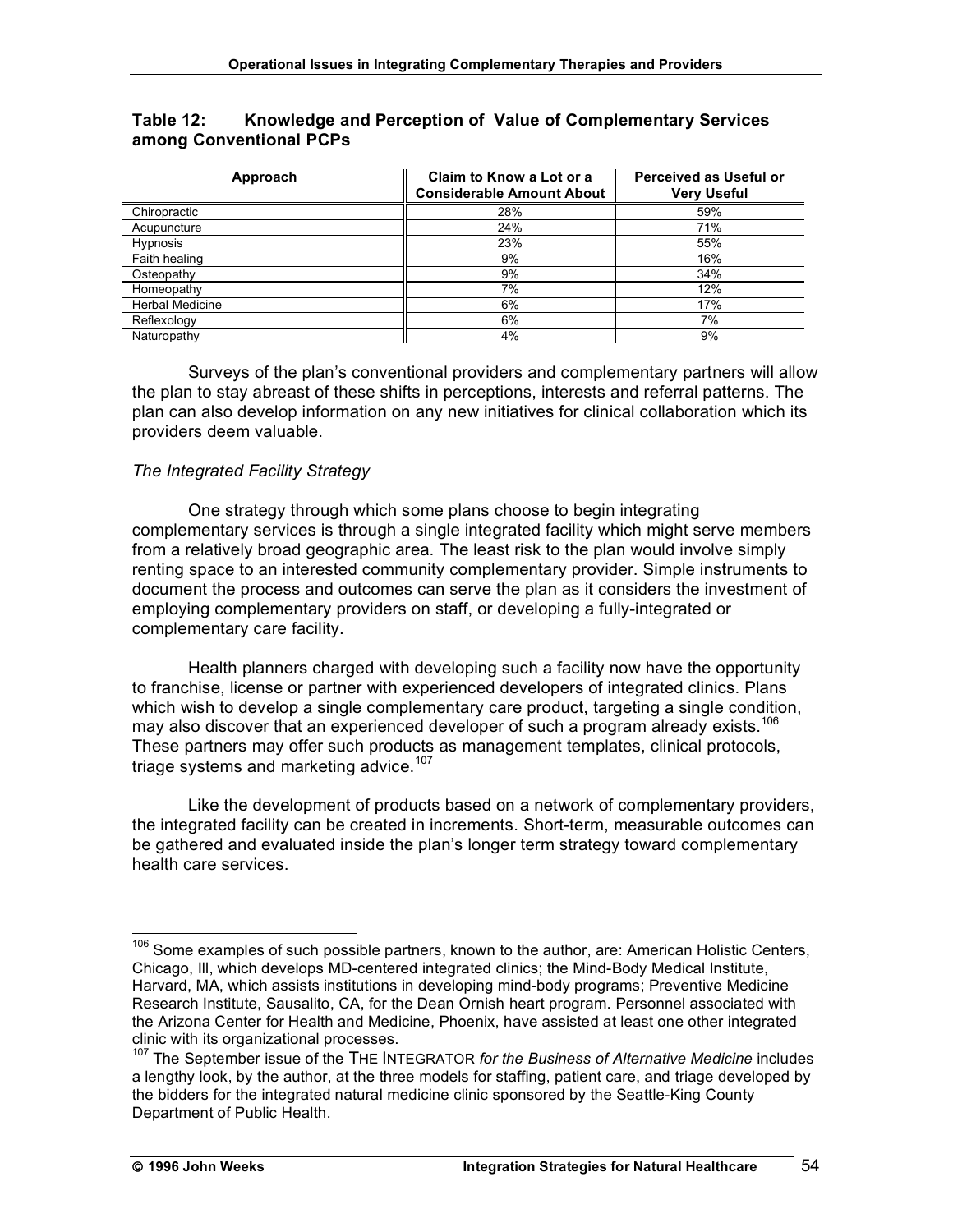#### Complementary Care and the Challenge of Health Promotion

One area which may be particularly fruitful for health plans to begin collaboration with the complementary community is on the design of programs for primary prevention of disease and for health promotion. A driving force behind the movement for complementary medicine is patient interest in the paradigm of care which focuses on health promotion and health optimization, rather than treating a disease by attacking an offending agent. Consumers have sought, through self-study channels and through the services of complementary providers, to learn ways to approach their health concerns which they feel are neither adequately addressed by conventional medicine nor adequately reimbursed through the payment system. To this community, "prevention" has meant *primary* prevention: learning to live, eat, act, and treat themselves in ways that will keep them from being sick or which will lead them on a road to health. This may include limiting the chronic use of palliative prescription medications which have, or are felt to have, detrimental sideeffects. For the better part of the last three decades, providers in the growing "alternative" medical movement have worked in thousands of offices with these patients to learn how to deliver these services. The complementary providers who became professional educators have attempted to incorporate these strategies into the professional education of their students and peers.

The parallel growth of the HMO movement over the past three decades has, in part at least, been fostered by similar forces. The incentive structure built into the HMO's permember-per-month payments was expected to prompt plans to embrace the paradigm of health maintenance and promotion. Much of the rhetoric in the nation's 1993 health reform debate talked of such a paradigm shift. This vision has been carried forward, if to a somewhat lesser degree, in the purchaser-driven move toward managed care. The shift to a health promotion orientation is viewed as a source of long-term cost savings. An individual's health problems would be managed by a PCP, and caught early, before they develop into costly diseases. Patients would be educated to take better care of themselves. With health care in the hands of health plans rather than insurance companies, the US citizenry would be served by a delivery system which believed that, as the American Association of Health Plans announced in its recent Statement of Principles, "working to keep people healthy is as important as making them well." (See Section 1.)

These two reform movements each fashion themselves as a paradigm shift away from the disease-orientation of the current system. One is primarily cost-driven; one driven by patient care concerns. Yet the language each movement uses and the principles expressed are often surprisingly similar. The first column of Table 13 notes these principles, together with a representative quote from a leader of the managed care movement. The second two columns provide an impressionistic sense of the operational meanings each movement places on these principles.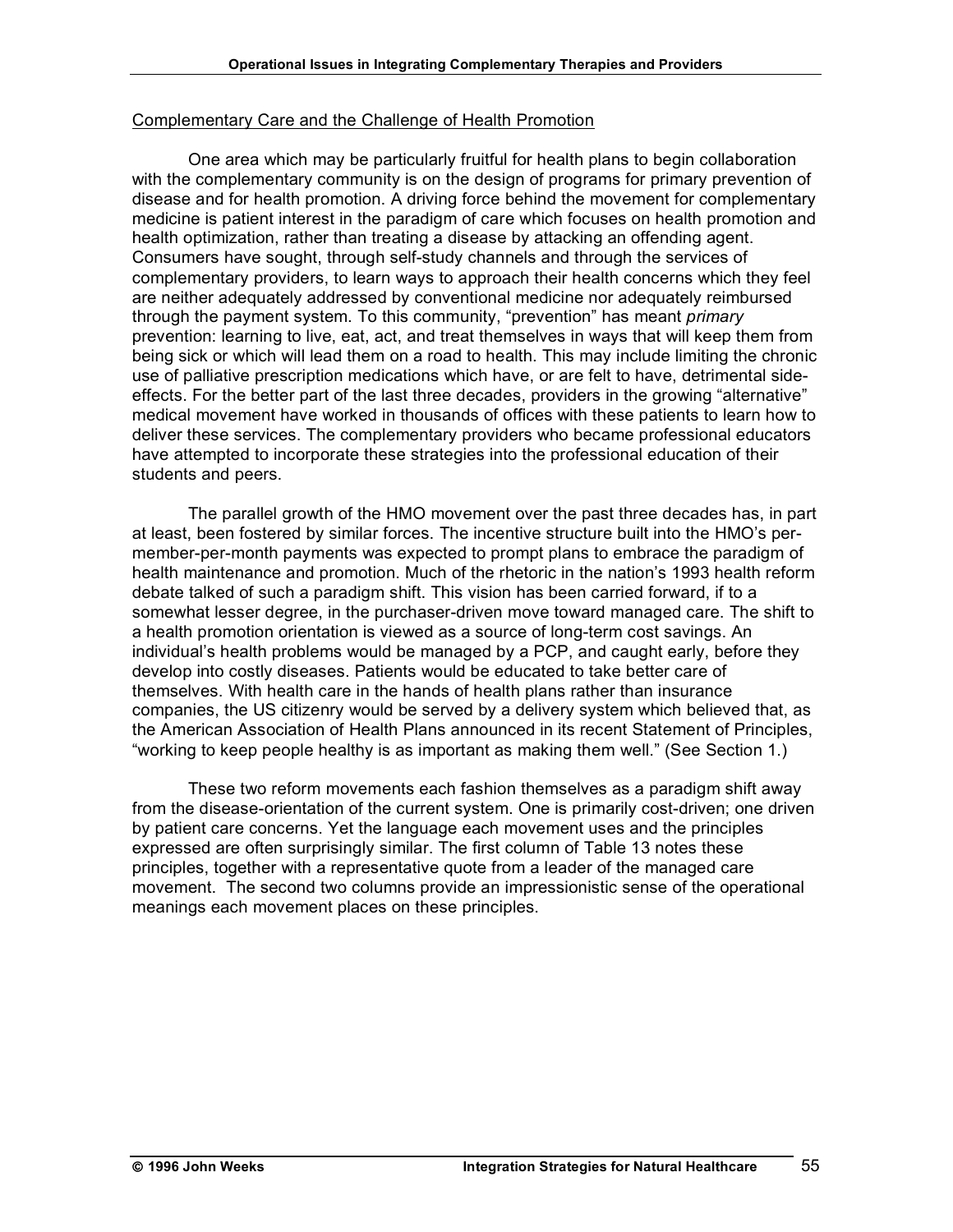| <b>Principle</b>                                                                                                                                                                                                                                                                                                        | <b>Managed Care</b><br>Primarily cost driven                                                                                                                      | <b>Natural Medicine</b><br>Primarily patient care driven                                                                                                                                                                                             |  |
|-------------------------------------------------------------------------------------------------------------------------------------------------------------------------------------------------------------------------------------------------------------------------------------------------------------------------|-------------------------------------------------------------------------------------------------------------------------------------------------------------------|------------------------------------------------------------------------------------------------------------------------------------------------------------------------------------------------------------------------------------------------------|--|
| <b>Primary Care</b>                                                                                                                                                                                                                                                                                                     | PCPs are less costly than<br>specialists<br>Limit referrals<br>Less repetition of tests<br>More outpatient care<br>$\bullet$<br>Bio-psycho-social-enviro<br>model | <b>Treat the Whole Person</b><br>$\bullet$<br>Provider-patient<br>partnership<br>Time-intensive care<br>$\bullet$<br>Individualized care<br>$\bullet$<br>Often one provider<br>$\bullet$<br>provides a range of<br>services to both body and<br>mind |  |
| <b>Preventive Medicine</b><br>"We are a philosophy of healthcare that is<br>based on prevention." 108<br>Susan Pisano, GHAA (AAHP)                                                                                                                                                                                      | Payment structure can<br>capture the upfront investment<br>Immunizations<br>More attention recently on<br>primary prevention <sup>109</sup>                       | Prevention<br>Focus on the host<br>$\bullet$<br>Work with behavioral<br>$\bullet$<br>change/primary prevention<br>Wellness model<br>$\bullet$                                                                                                        |  |
| <b>Early Intervention</b><br>"With prevention as their credo, HMOs are the<br>perfect partners for the (federal) Nutrition<br>Screening Initiative."110<br>John Coombs, MD<br>and Nancy Wellman, PhD                                                                                                                    | <b>Enrollment screenings</b><br>Early detection<br>Programs targeting high-risk<br>populations                                                                    | Find & treat the cause<br>$\bullet$<br>Avoid suppressing<br>symptoms<br>Treat pre-clinical<br>$\bullet$<br>conditions                                                                                                                                |  |
| <b>Conservative Medicine</b><br>"Over-provision of care is probably the biggest<br>risk to your health today."111<br>Sharon Conrow, VP for Quality, Kaiser<br><b>Foundation Health Plan</b>                                                                                                                             | Limit over-aggressive care by<br>specialists<br>Require second opinions<br>More focused triaging<br>Return of "watchful waiting"                                  | Above all do no harm<br>Fewer side-effects with<br>$\bullet$<br>natural remedies<br>Always try the least<br>invasive first; use the least<br>force                                                                                                   |  |
| <b>Patient Education</b><br>"People are not just consumers of health care;<br>they are the true primary providers in the health<br>care system. Increasing the confidence and<br>skills of these hidden care providers makes<br>economic as well as health sense." <sup>112</sup><br>David Sobel, MD, Kaiser Permanente | Demand management<br>Self-care limits need for<br>services<br>Smoking, weight, heart<br>programs<br>Wellness initiatives<br>Patient as partner<br>$\bullet$       | Doctor as Teacher/Docere<br>$\bullet$<br>Model focuses on<br>teaching primary<br>prevention and health<br>promotion<br>$\bullet$<br>Time is spent counseling<br>and educating the patient<br>Patient as partner                                      |  |

| Table 13: Principles and Strategies: Managed Care and Complementary Care |  |  |  |
|--------------------------------------------------------------------------|--|--|--|
|                                                                          |  |  |  |

In the complementary community, the dominant model for delivering these primary prevention and health promotion services is the one-to-one relationship between a patient and a complementary care provider. For health plans, the dominant delivery model for health promotion services is *not* to individual patients through their primary care providers, but to populations, using a variety of means. The HMO may offer classes, brochures and newsletters. Physician extenders such as dietitians or health educators might be involved.

 <sup>108</sup> *Physicians Financial News*, November 15. <sup>1994</sup>

<sup>&</sup>lt;sup>109</sup> This attempt to shift prevention thinking toward primary prevention is evident in the 1995 Accreditation Standards for Healthcare Networks of JCAHO which make a point of describing the difference between primary, secondary and tertiary prevention in the body of the standards. difference between primary, secondary and tertiary prevention in the body of the standards.<br><sup>110</sup> "Preventive Care," *HMO Magazine*, Sept/Oct 1994

<sup>111</sup> *American Medical News*, November 14, 1994. <sup>112</sup> Source: Perspectives, *Business & Health,* October 1995.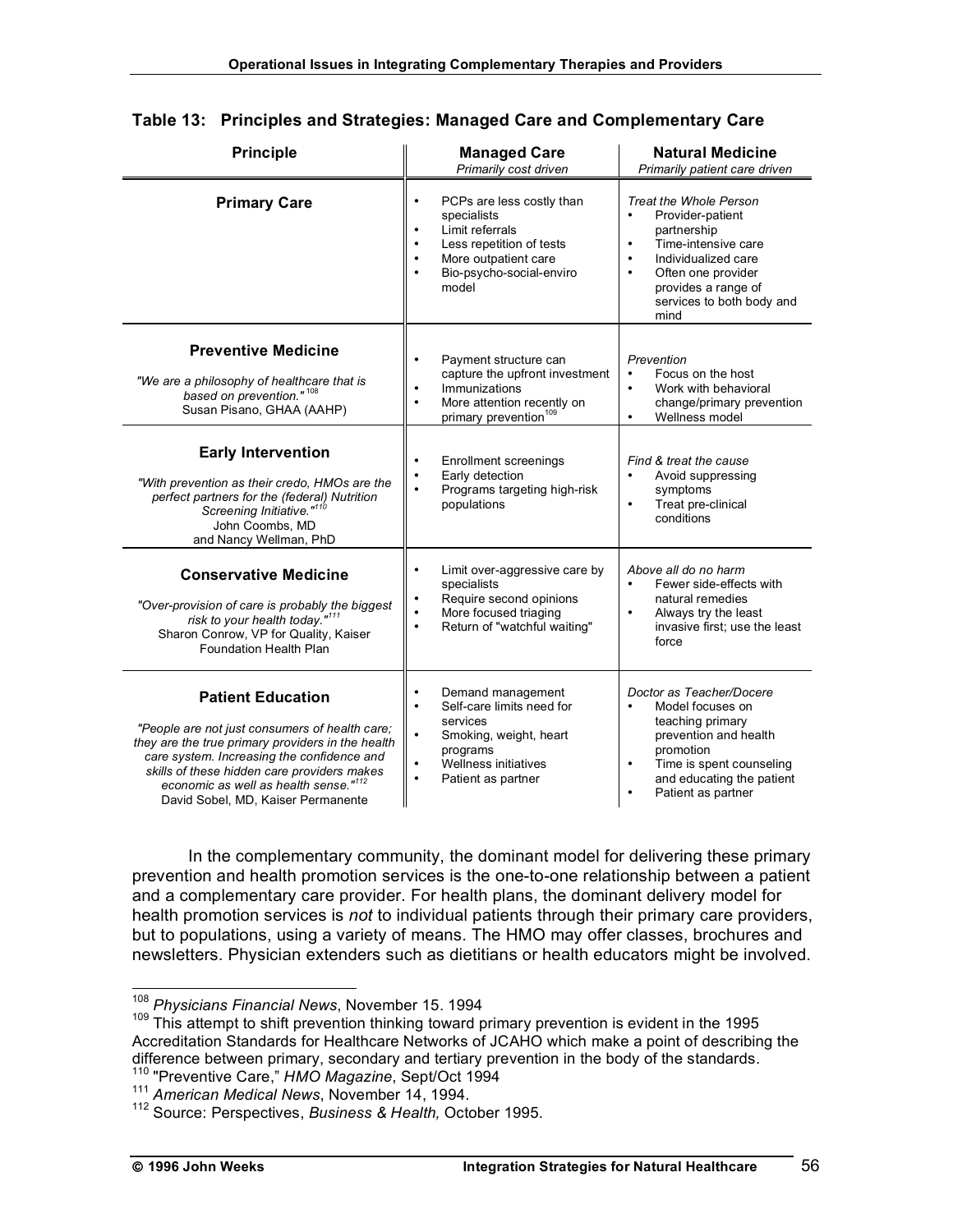Secondary prevention programs to screen for early detection of disease dominate over primary prevention initiatives.

To some health plans and some complementary providers, the differences in meaning and delivery method described here may suggest that the reform movements each party represents will forever be ships passing in the night.<sup>113</sup> A more hopeful perspective might simply pose the following questions:

- Might a health plan have something to learn from the work that has been under way in a myriad of offices of complementary care providers across the country where these providers and their patients have sought to develop wellness models of health-oriented primary care?
- Might complementary providers have something to learn from those health plan managers who have sought to develop strategies for delivering health promotion and primary prevention to groups, rather than individuals, and to broader populations?

Those from both camps who find value in pursuing these questions will undoubtedly find themselves confronted with an altogether new array of operational challenges.

<sup>&</sup>lt;sup>113</sup> The author has presented this material to groups of complementary providers and to members of the health care industry. In each audience there have been individuals who believe the information proves that never the twain shall meet, and others who believe it shows exciting potential for cooperation. The chart was developed for the latter purpose.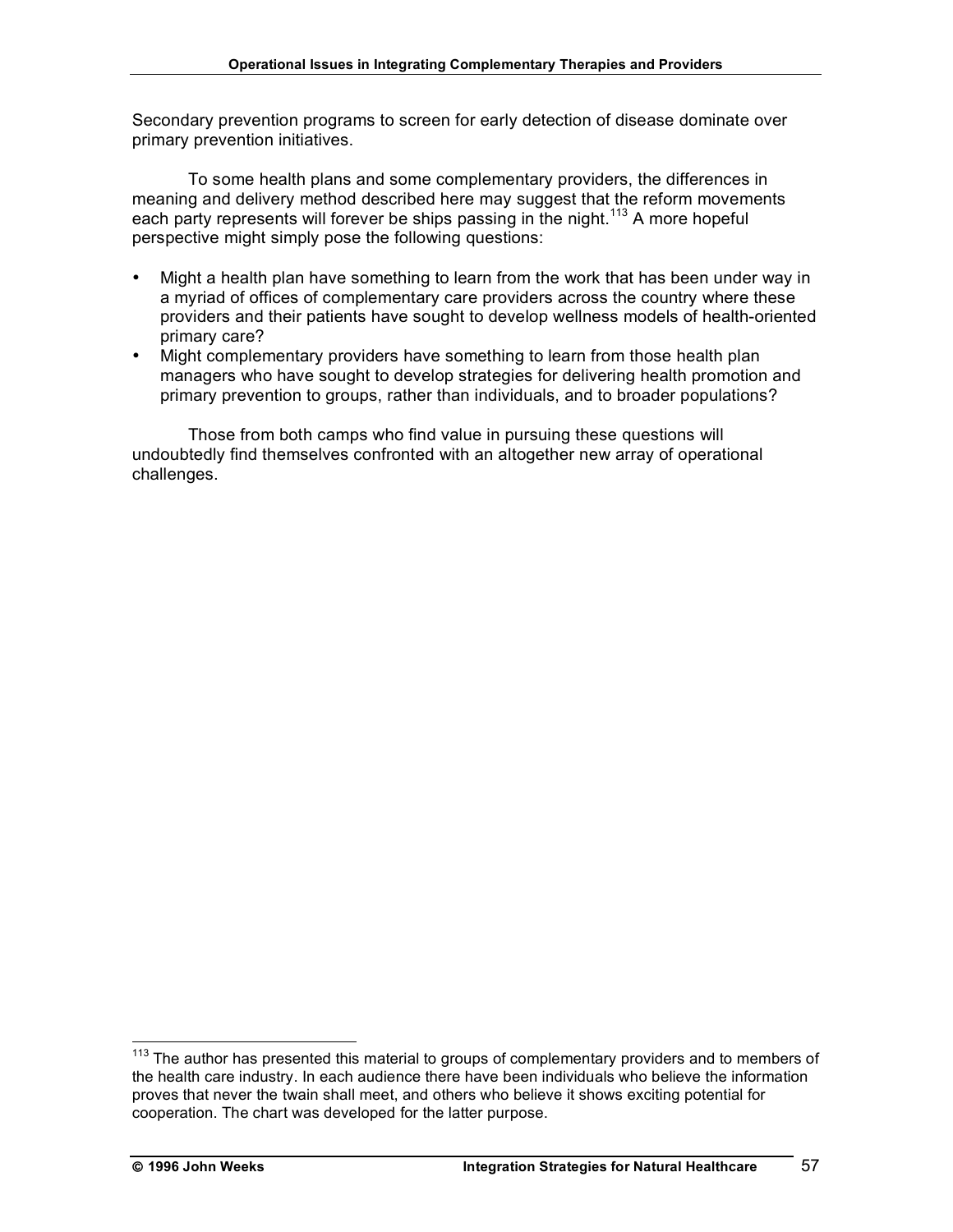# **Concluding Remarks**

*" ... make me a perfect match." 114*

The process of the integration of complementary medicine and managed care is not unlike that of marriage. Each party wishes at times that the other would *be* more like them. But for the marriage to work, each will need to respect the other's strengths and work with their weaknesses. In time, the parties must see that they can, and do, *complement* each other.

With Washington state's "every category" law, the match-maker was the state legislature (with the continuing counsel of activist insurance commissioner Deborah Senn). The marriage is arranged -- mandated -- and not to everyone's liking. Yet many of the parties to this marriage are learning to live together. Observers can discover signs that some are even coming to feel that the marriage just might work out. The public's desire is clear. A recent poll concluded that a significant majority of people in the Seattle area want to see care integrated. $115$ 

Better that this marriage be born out of the free will of both the health plans and the complementary care community. This paper concludes with some recommendations which are aimed at producing a non-mandated union.

- *American Association of Health Plans* Empower a standing committee to look at the issues involved in integrating complementary care into AAHP member plans. Begin immediately to offer sessions on integration strategies at AAHP educational forums. Expand AAHP's member services to include development and provision of resources on how to integrate care.<sup>116</sup> The public, which the AAHP's public relations office is actively wooing, will expect the AAHP to be the last organization to be pro-active with complementary care. Surprise the public. Partner with this health-oriented plurality and help make it a majority. Honor the AAHP principles.
- *Health Plan Accrediting Agencies* What *do* accreditation standards suggest? Is it appropriate for accreditation standards to be silent on a movement of this magnitude? How can a few standards be tweaked to make plans sit up and take notice of this interest of their members? Members have already voted -- with cash out of pocket - for complementary services.

<sup>&</sup>lt;sup>114</sup> See footnote number 1.<br><sup>115</sup> Noted by Merrily Manthee, Harborview Medical Center Trustee, in a radio interview September 5, 1996. The poll results were reportedly announced at a meeting of the Harborview Board of

Trustees.<br><sup>116</sup> The time may be ripe at the AAHP leadership level. The AAHP president, Mickey Herbert, is CEO of Physicians Health Services. President-elect is Phil Nudelman, CEO of Group Health Cooperative of Puget Sound. Both plans have developed complementary products.